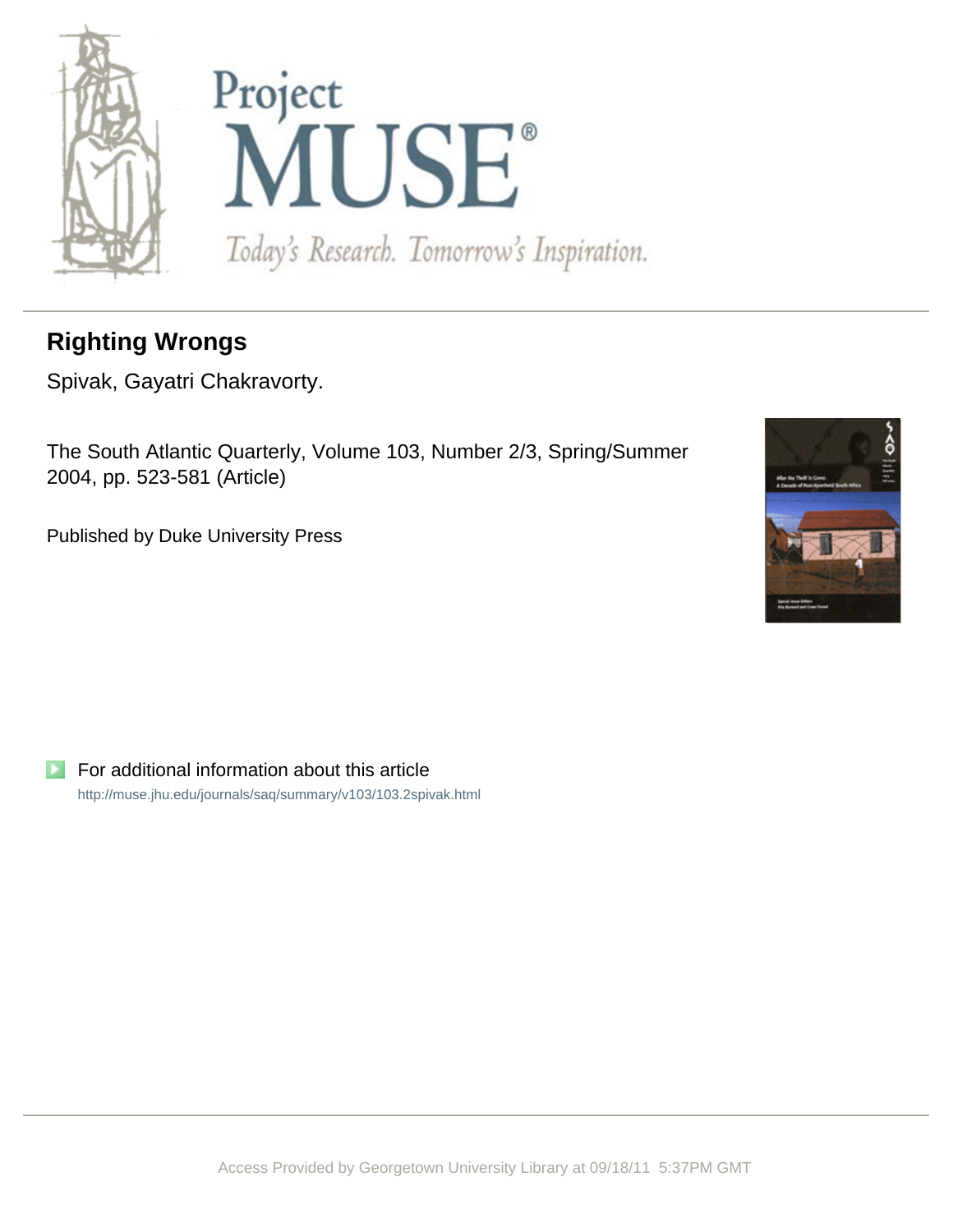

## Gayatri Chakravorty Spivak

Righting Wrongs

The primary nominative sense of rights cited by the Oxford English Dictionary is ''justifiable claim, on legal or moral grounds, to have or obtain something, or to act in a certain way.'' There is no parallel usage of wrongs, connected to an agent in the possessive case—"my wrongs" or given to it as an object of the verb to have— ''she has wrongs.''

Rights entail an individual or collective. Wrongs, however, cannot be used as a noun, except insofar as an other, as agent of injustice, is involved. The verb to wrong is more common than the noun, and indeed the noun probably gets its enclitic meaning by back-formation from the verb.

The word rights in "Human Rights, Human Wrongs,'' the title of the 2001 Oxford Amnesty Lectures series in which this essay was first presented, acquires verbal meaning by its contiguity with the word *wrongs*.<sup>1</sup> The verb to right cannot be used intransitively on this level of abstraction. It can only be used with the unusual noun wrong: ''to right a wrong,'' or ''to right wrongs.'' Thus ''Human Rights'' is not only about having or claiming a right or a set of rights; it is also about righting wrongs, about being the dispenser of

The South Atlantic Quarterly 103:2/3, Spring/Summer 2004. Copyright © 2004 by Gayatri Chakravorty Spivak.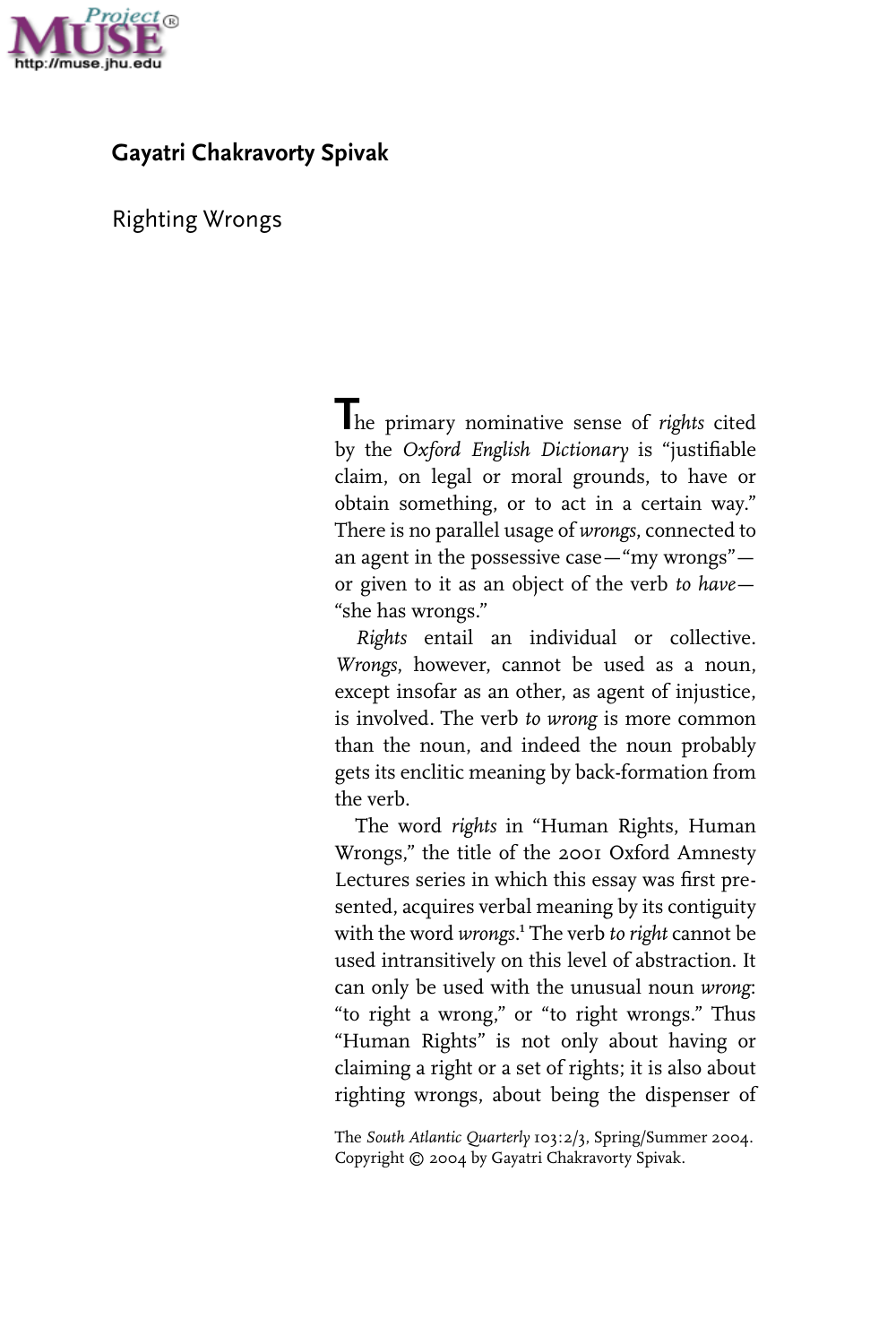these rights. The idea of human rights, in other words, may carry within itself the agenda of a kind of social Darwinism—the fittest must shoulder the burden of righting the wrongs of the unfit—and the possibility of an alibi.<sup>2</sup> Only a "kind of" Social Darwinism, of course. Just as "the white man's burden," undertaking to civilize and develop, was only "a kind of" oppression. It would be silly to footnote the scholarship that has been written to show that the latter may have been an alibi for economic, military, and political intervention. It is on that model that I am using the concept-metaphor of the alibi in these introductory paragraphs.

Having arrived here, the usual thing is to complain about the Eurocentrism of human rights. I have no such intention. I am of course troubled by the use of human rights as an alibi for interventions of various sorts. But its so-called European provenance is for me in the same category as the "enabling violation" of the production of the colonial subject.<sup>3</sup> One cannot write off the righting of wrongs. The enablement must be used even as the violation is renegotiated.

Colonialism was committed to the education of a certain class. It was interested in the seemingly permanent operation of an altered normality. Paradoxically, human rights and ''development'' work today cannot claim this self-empowerment that high colonialism could. Yet, some of the best products of high colonialism, descendants of the colonial middle class, become human rights advocates in the countries of the South. I will explain through an analogy.

Doctors without Frontiers—I find this translation more accurate than the received Doctors without Borders—dispense healing all over the world, traveling to solve health problems as they arise. They cannot be involved in the repetitive work of primary health care, which requires changes in the habit of what seems normal living: permanent operation of an altered normality. This group cannot learn all the local languages, dialects, and idioms of the places where they provide help. They use local interpreters. It is as if, in the field of class formation through education, colonialism, and the attendant territorial imperialism had combined these two imperatives—clinic and primary health care—by training the interpreters themselves into imperfect yet creative imitations of the doctors. The class thus formed—both (pseudo)doctor and interpreter, as it were—was the colonial subject.

The end of the Second World War inaugurated the postcolonial dispensation.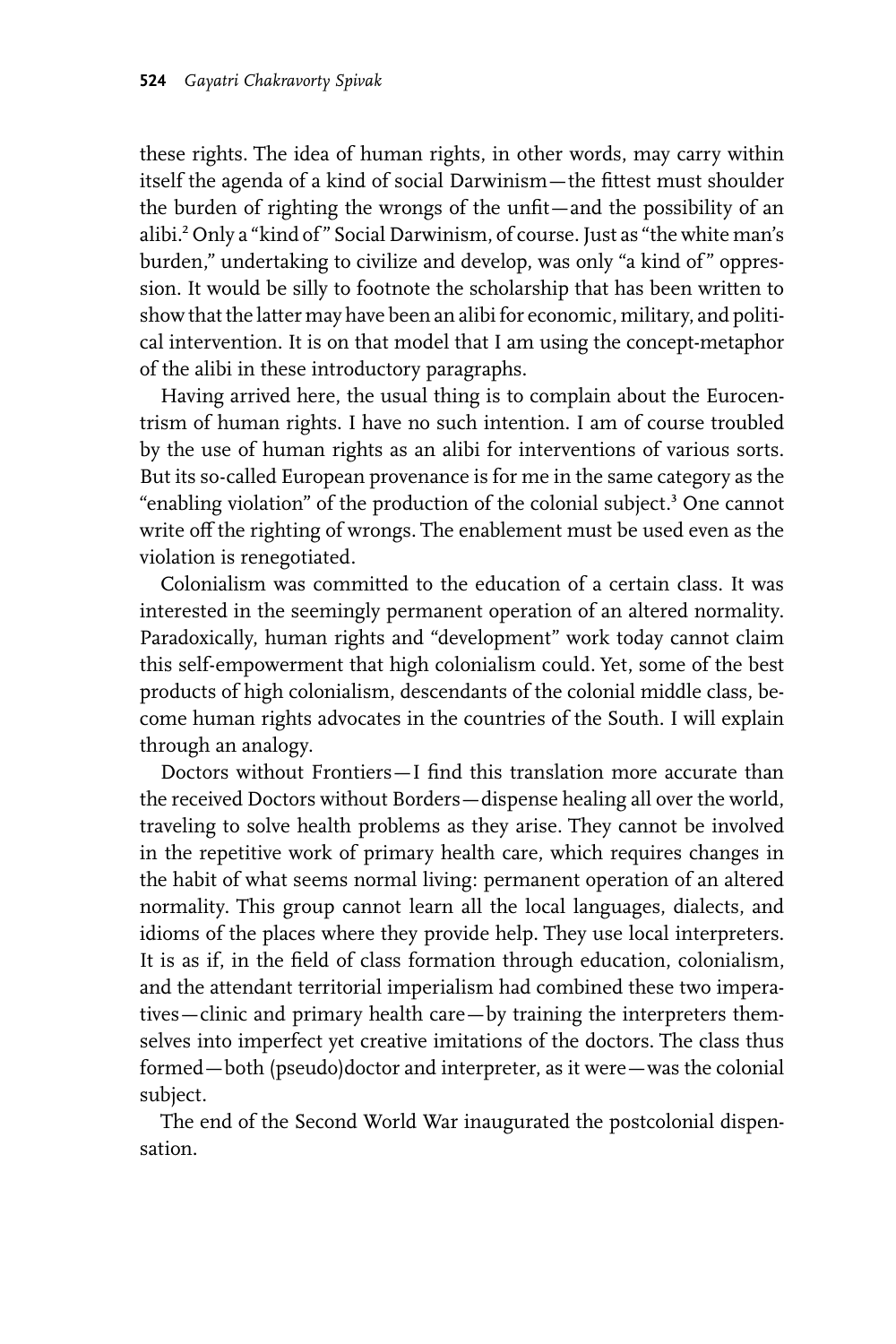It was the U.N. Special Committee on Decolonization... that in 1965 asked the Commission [on Human Rights, created in 1946] to process the petitions that the Committee was receiving about human rights violations in southern Africa. . . . [Until the mid-1960s,] particularly for the new African and Asian members, the priority was [white] racism and [, against it] self-determination from colonial rule [, in other words, decolonization]. Later, their enthusiasm for the new procedures waned as the protection of civil and political [human] rights [in the new nation] emerged as the priority consideration and many of them became the targets [since they, as the new masters, were the guilty party] for the Commission's new mandate.4

For the eighteenth-century Declaration of the Rights of Man and of the Citizen by the National Assembly of France the ''nation is essentially the source of sovereignty; nor can any individual, or any body of men, be entitled to any authority which is not expressly derived from it."<sup>5</sup> A hundred and fifty years later, for better or for worse, the human rights aspect of postcoloniality has turned out to be the breaking of the new nations, in the name of their breaking-in into the international community of nations.<sup>6</sup> This is the narrative of international maneuvering. Thomas Risse, Stephen Ropp, and Kathryn Sikkink's recent book, The Power of Human Rights, takes the narrative further. In addition to the dominant states, they argue, since 1993 it is the transnational agencies, plus nongovernmental organizations (NGOs), that subdue the state.<sup>7</sup>

Nevertheless, it is still disingenuous to call human rights Eurocentric, not only because, in the global South, the domestic human rights workers are, by and large, the descendants of the colonial subject, often culturally positioned against Eurocentrism, but also because, internationally, the role of the new diasporic is strong, and the diasporic in the metropolis stands for "diversity," "against Eurocentrism." Thus the work of righting wrongs is shared above a class line that to some extent and unevenly cuts across race and the North-South divide.<sup>8</sup> I say "to some extent and unevenly" because, to be located in the Euro-U.S. still makes a difference. In the UN itself, ''the main human rights monitoring function [has been] allocated to the OSCE [Organization for Security and Cooperation in Europe].''9 The presuppositions of Risse, Ropp, and Sikkink's book also make this clear. The subtitle— ''International Norms and Domestic Change''—is telling. The authors' idea of the motor of human rights is "pressure" on the state "from above"international—and "from below"—domestic. (It is useful for this location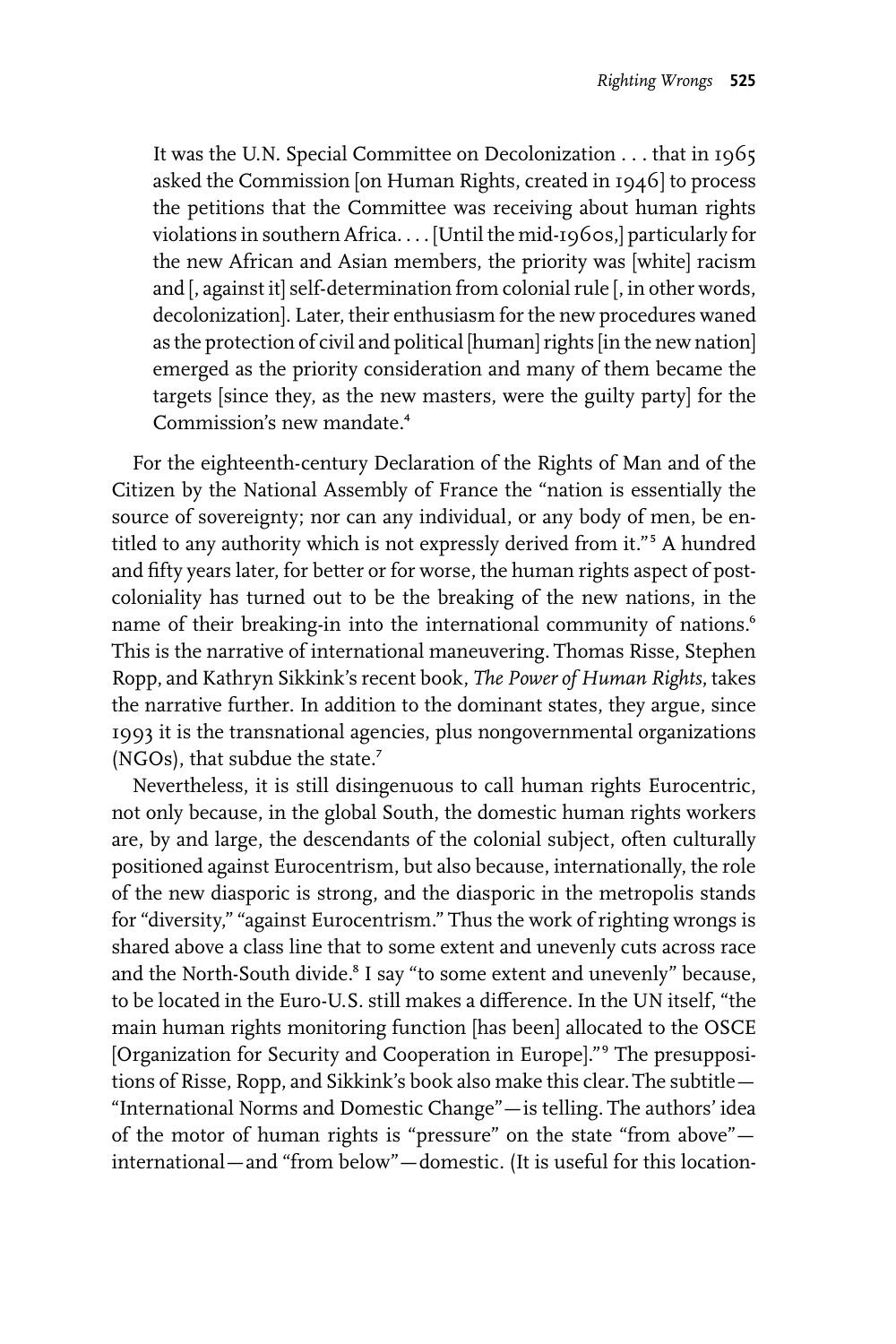ist privilege that most NGOs of the global South survive on Northern aid.) Here is a typical example, as it happens about the Philippines: '''Human rights' have gained prescriptive status independent of political interests.... [We] doubt that habitualization or institutionalization at the state level have proceeded sufficiently to render pressure from societal actors futile.''10

This is pressure "from below," of course. Behind these "societal actors" and the state is ''international normative pressure.'' I will go on to suggest that, unless "education" is thought differently from "consciousness-raising" about "the human rights norm" and "rising literacy expand[ing] the individual's media exposure," "sufficient habitualization or institutionalization" will never arrive, and this will continue to provide justification for international control.<sup>11</sup>

Thinking about education and the diaspora, Edward Said has recently written that "the American University generally [is] for its academic staff and many of its students the last remaining utopia."<sup>12</sup> The philosopher Richard Rorty as well as Lee Kuan Yew, the former prime minister of Singapore—who supported ''detention without trial . . . [as] Confucianist''—share Professor Said's view of the utopianism of the Euro-U.S. university. I quote Rorty, but I invite you to read Premier Lee's From Third World to First: The Singapore Story: 1965–2000 to savor their accord: ''Producing generations of nice, tolerant, well-off, secure, other-respecting students of [the American] sort in all parts of the world is just what is needed—indeed all that is needed—to achieve an Enlightenment utopia. The more youngsters like that we can raise, the stronger and more global our human rights culture will become."<sup>13</sup>

If one wishes to make this restricted utopianism, which extends to great universities everywhere, available for global social justice, one must unmoor it from its elite safe harbors, supported by the power of the dominant nation's civil polity, and be interested in a kind of education for the largest sector of the future electorate in the global South—the children of the rural poor—that would go beyond literacy and numeracy and find a home in an expanded definition of a "Humanities to come."

Education in the Humanities attempts to be an uncoercive rearrangement of desires.<sup>14</sup> If you are not persuaded by this simple description, nothing I say about the Humanities will move you. This is the burden of the second section of this essay. This simple but difficult practice is outlined there. It is only when we interest ourselves in this new kind of education for the children of the rural poor in the global South that the inevitability of unremitting pressure as the *primum mobile* of human rights will be questioned.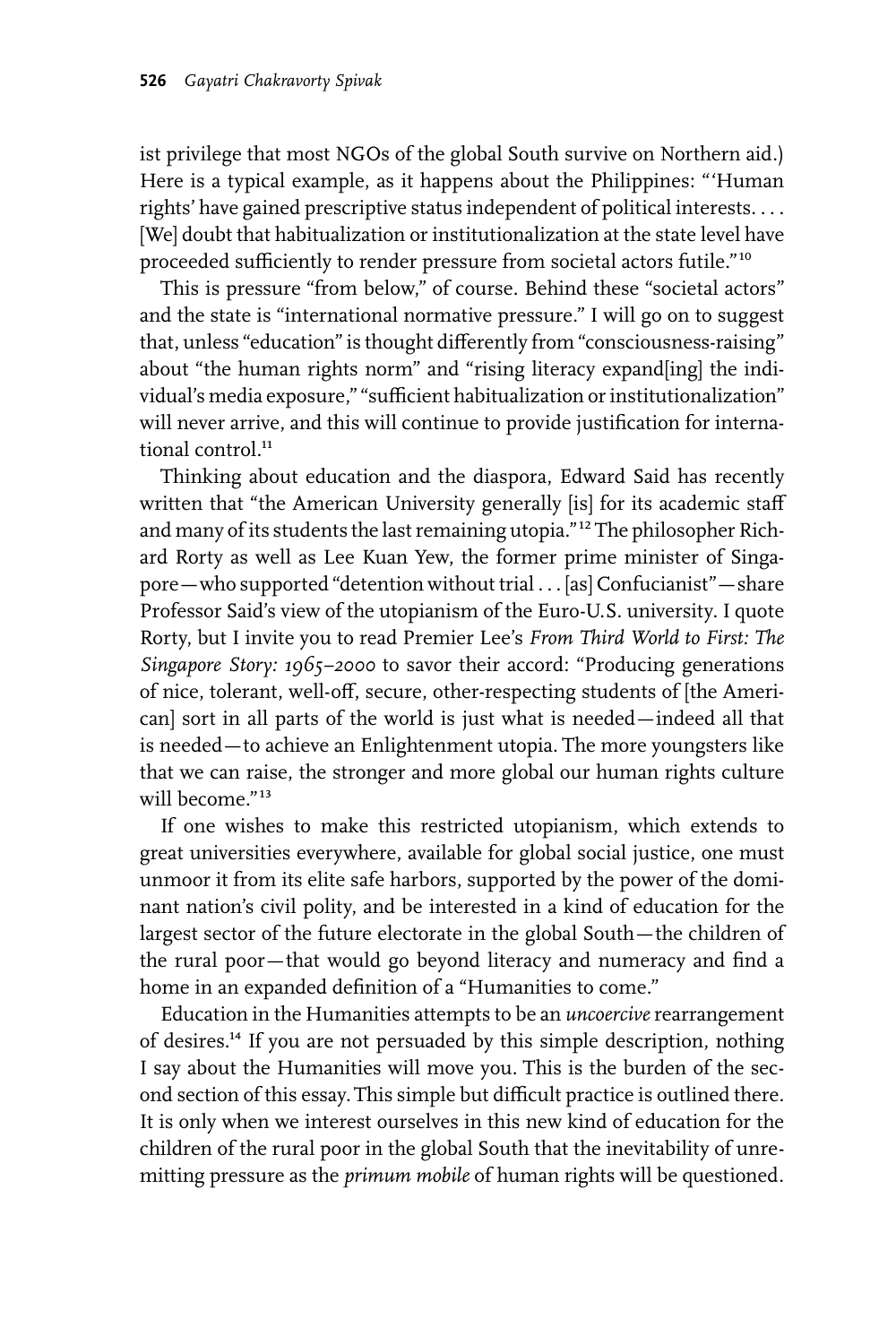If one engages in such empowerment at the lowest level, it is in the hope that the need for international/domestic-elite pressure on the state will not remain primary forever.We cannot necessarily expect the old colonial subject transformed into the new domestic middle-class urban radical, defined as ''below'' by Risse, Ropp, and Sikkink and by metropolitan human rights in general, to engage in the attempt I will go on to describe. Although physically based in the South, and therefore presumably far from the utopian university, this class is generally also out of touch with the mindset—a combination of episteme and ethical discourse—of the rural poor below the NGO level. To be able to present a project that will draw aid from the North, for example, to understand and state a problem intelligibly and persuasively for the taste of the North, is itself proof of a sort of epistemic discontinuity with the ill-educated rural poor.<sup>15</sup> (And the sort of education we are thinking of is not to make the rural poor capable of drafting NGO grant proposals!) This discontinuity, not skin color or national identity crudely understood, undergirds the question of who always rights and who is perennially wronged.16

I have been suggesting, then, that ''human rights culture'' runs on unremitting Northern-ideological pressure, even when it is from the South; that there is a real epistemic discontinuity between the Southern human rights advocates and those whom they protect.<sup>17</sup> In order to shift this layered discontinuity, however slightly, we must focus on the quality and end of education, at both ends; the Southern elite is often educated in Western or Western-style institutions. We must work at both ends—both in Said/ Rorty's utopia and in the schools of the rural poor in the global South.

I will argue this by way of a historical and theoretical digression.

As long as the claim to natural or inalienable human rights—rights that all human beings possess because they are human by nature—was reactive to the historical alienation in ''Europe'' as such—the French ancien régime or the German Third Reich-the problem of relating "natural" to "civil" rights was on the agenda. Since its use by the Commission on Decolonization in the sixties, its thorough politicization in the nineties, when the nation-states of the South, and perhaps the nation-state form itself, needed to be broken in the face of the restructuring demands of globalization, and its final inclusion of the postcolonial subject in the form of the metropolitan diasporic, that particular problem—of relating "natural" to "civil" rights was quietly forgotten. In other words, that the question of nature must be begged (assumed when it needs to be demonstrated), in order to use it historically, has been forgotten.<sup>18</sup>

The urgency of the political calculus obliges Thomas Paine to reduce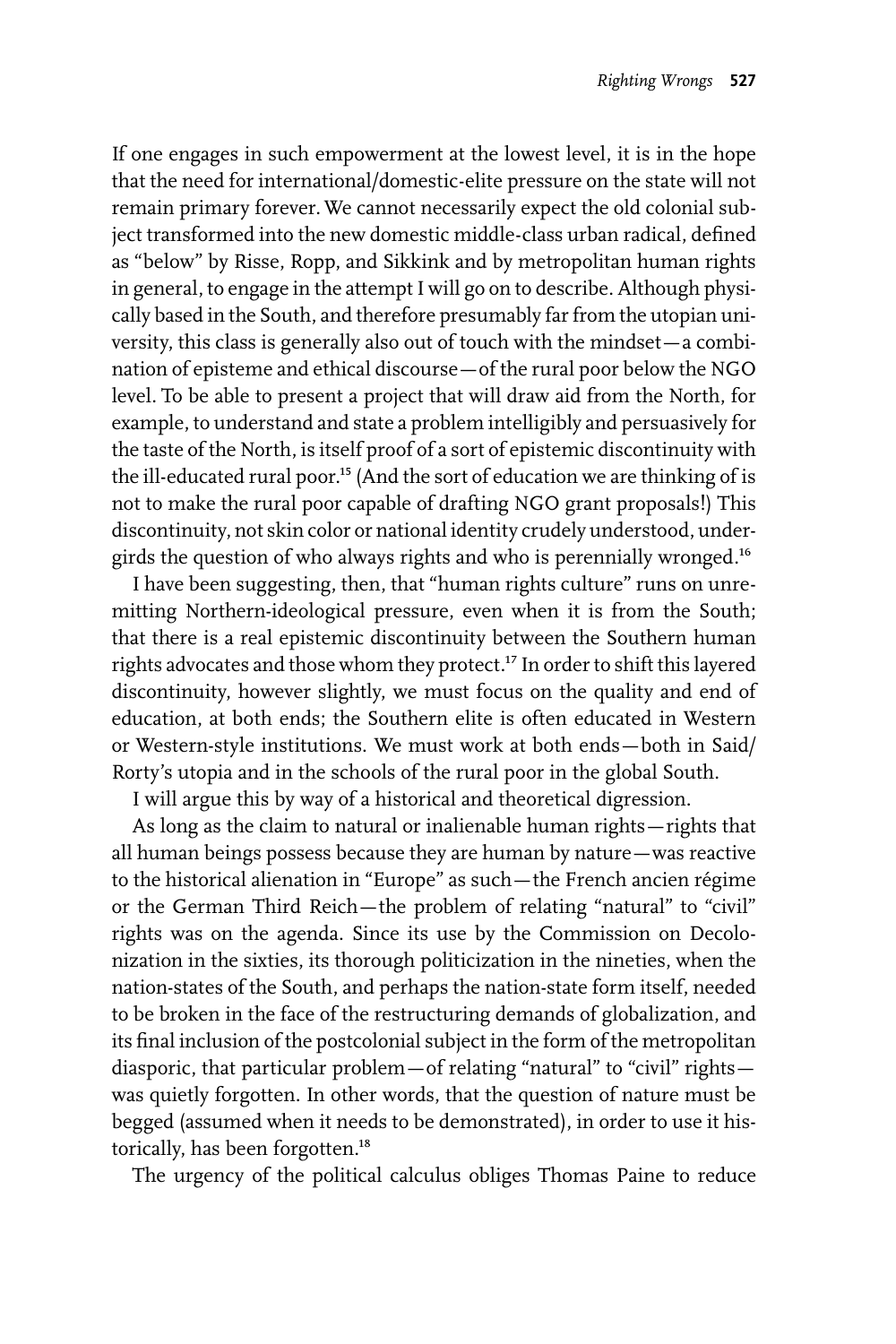the shadow of this immense European debate—between justice and law, between natural and civil rights ( $jura$ ), at least as old as classical antiquityto a ''difference.'' The structural asymmetry of the difference—between mental theater and state structure—remains noticeable:

His natural rights are the foundation of all his civil rights. But in order to pursue this distinction with more precision, it will be necessary to mark the different qualities of natural and civil rights.... Every civil right has for its foundation, some natural right pre-existing in the individual, but to the enjoyment of which his individual power is not, in all cases, sufficient.<sup>19</sup>

The context of the second Declaration brings us close to our present. To situate it historically within the thematic of the begged question at the origin, I refer the reader to Jacques Derrida's treatment of how Walter Benjamin attempts to contain this in his 1921 essay ''Critique of Violence,'' dealing precisely with the relationship between natural and positive law and legitimate and illegitimate violence.<sup>20</sup> Benjamin's consideration of the binary opposition between legitimate and illegitimate violence as it relates to the originary violence that establishes authority can be placed on the chain of displacements from Hobbes's consideration of the binary opposition between the state of nature and the law of nature, with the former split by what George Shelton sees as the difference between the fictive and its representation as the real.

I will mention Ernst Bloch's Natural Law and Human Dignity (1961) here to give a sense of a text at the other end of the Third Reich.<sup>21</sup> The sixties will witness the internationalization of Human Rights. The Benjamin/Bloch texts represent the European lineaments that brought forth the second Declaration.

Bloch faces the problem of the "natural" by historicizing it. He gives an account of the ways in which the European tradition has finessed the begged question of nature. His heroes are the Stoics—especially Epicurus—and Marx. Marx contains the potential of setting free the question of nature as freedom: "A Marxism that was what it was supposed to be would be a radical penal theory, indeed the most radical and at the same time most amiable: It kills the social mother of injustice.'' I cannot credit a ''Marxism in its proper outlines.'' But I can at least suggest that in these times, when an internationalized human rights has forgotten to acknowledge the begged question of nature, a nondisciplinary "philosopher" who has been taught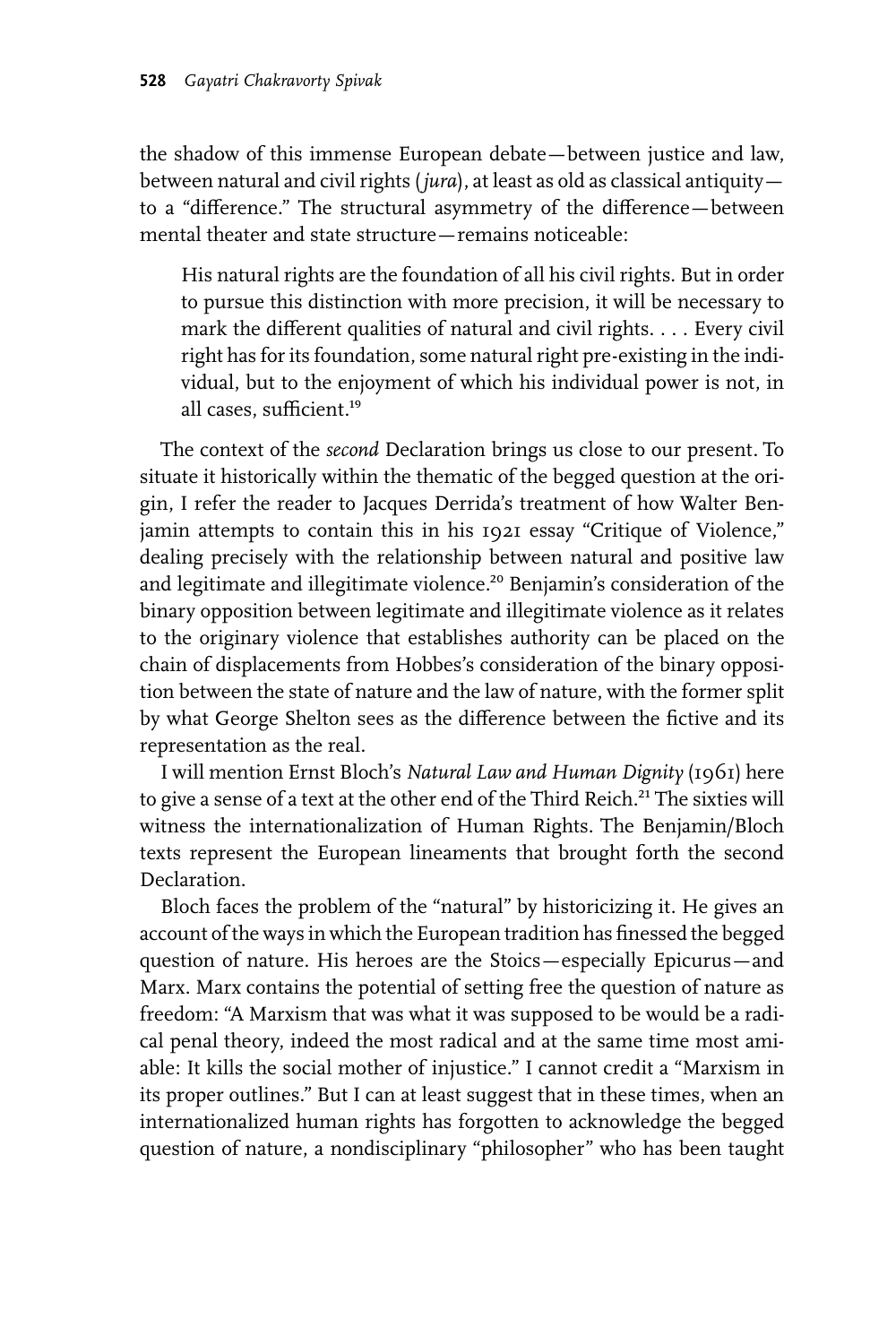the value of philosophy as an "art of living" in the Stoic style through the Nietzschean line of Foucault and Derrida, might want to point out that Zeno and Epicurus were, necessarily, what would today be called ''colonial subjects," and suggest that we may attempt to supplement a merely penal system by reinventing the social mother of injustice as worldwide class apartheid, and kill her, again and again, in the mode of "to come," through the education of those who fell through colonial subject-formation.<sup>22</sup>

I have not the expertise to summarize the long history of the European debate surrounding natural/civil rights.With some hesitation I would point at the separation/imbrication of nature and liberty in Machiavelli, at the necessary slippage in Hobbes between social contract as natural fiction and social contract as civil reality, at Hobbes's debate on liberty and necessity with Bishop Bramhill.<sup>23</sup> George Shelton distinguishes between a "hypothetical" and a "real" social contract in Hobbes, at a certain point calling the former a "useful fiction."<sup>24</sup> New interest in Hobbesian theology has disclosed a similar pattern in Hobbes's discussion of God as ground.<sup>25</sup> This is particularly interesting because Hobbes is so widely seen as the initiator of individualism. Hobbes himself places his discussions within debates in Roman law and I think we should respect this chain of displacements rather than a linear intellectual history—that leads to the rupture of the first European Declaration of Human Rights.<sup>26</sup> I am arguing that such speculative lines are not allowed to flourish within today's global human rights activities where a crude notion of cultural difference is about as far as grounds talk will go.

Academic research may contest this trend by tracking rational critique and/or individualism within non-European high cultures.<sup>27</sup> This is valuable work. But the usually silent victims of pervasive rather than singular and spectacular human rights violations are generally the rural poor. These academic efforts do not touch their general cultures, unless it is through broad generalizations, positive and negative. Accessing those long-delegitimized epistemes requires a different engagement. The pedagogic effort that may bring about lasting epistemic change in the oppressed is never accurate, and must be forever renewed. Otherwise there does not seem much point in considering the Humanities worth teaching. And, as I have already signaled, the red thread of a defense of the Humanities as an attempt at uncoercive rearrangement of desires runs through this essay.

Attempts at such pedagogic change need not necessarily involve confronting the task of undoing the legacy of a specifically colonial educa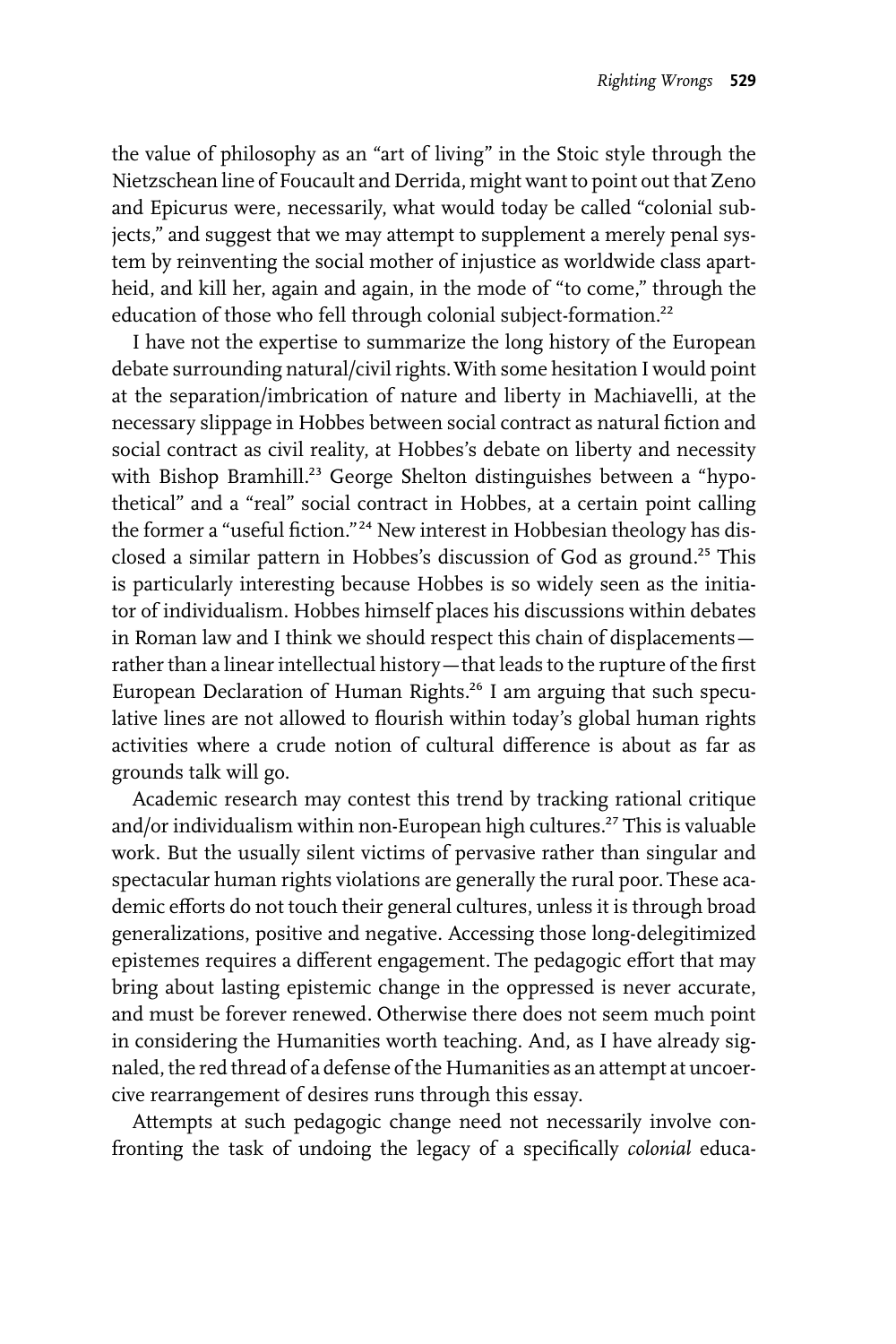tion. Other political upheavals have also divided the postcolonial or global polity into an effective class apartheid. (I expand my argument beyond postcoloniality in the narrow sense because of what I hope is the beginning of a long-term involvement with grassroots rural education in China.) All that seems possible to surmise is that the redressing work of Human Rights must be supplemented by an education that can continue to make unstable the presupposition that the reasonable righting of wrongs is inevitably the manifest destiny of groups—unevenly class-divided, embracing North and South—that remain poised to right them; and that, among the receiving groups, wrongs will inevitably proliferate with unsurprising regularity. Consequently, the groups that are the dispensers of human rights must realize that, just as the natural Rights of Man were contingent upon the historical French Revolution, and the Universal Declaration upon the historical events that led to the Second World War, so also is the current emergence, of the human rights model as the global dominant, contingent upon the turbulence in the wake of the dissolution of imperial formations and global economic restructuring. The task of making visible the begged question grounding the political manipulation of a civil society forged on globally defined natural rights is just as urgent; and not simply by way of cultural relativism.

In disciplinary philosophy, discussion of the begged question at the origin of natural rights is not altogether absent. Alan Gewirth chooses the Rational Golden Rule as his PGC (principle of generic consistency), starting his project in the following way: ''The Golden Rule is the common moral denominator of all the world's major religions."<sup>28</sup> From a historical point of view, one is obliged to say that none of the great religions of the world can lead to an end to violence today.<sup>29</sup> Where Gewirth, whom nobody would associate with deconstruction, is important for our argument, is in his awareness of the grounding of the justification for Human Rights in a begged question.<sup>30</sup> He takes it as a "contradiction" to solve and finds in the transposition of "rational" for "moral" his solution.<sup>31</sup> "The traditional Golden Rule [Do unto others as you would have them do unto you] leaves open the question of why any person ought to act in accordance with it."<sup>32</sup> This is the begging of the question, because the moral cannot not be normative. According to Gewirth, a commonsensical problem can be theoretically avoided because ''it is not the contingent desires of agents but rather aspects of agency which cannot rationally be avoided or evaded by any agent that determine the content of the Rational Golden Rule [because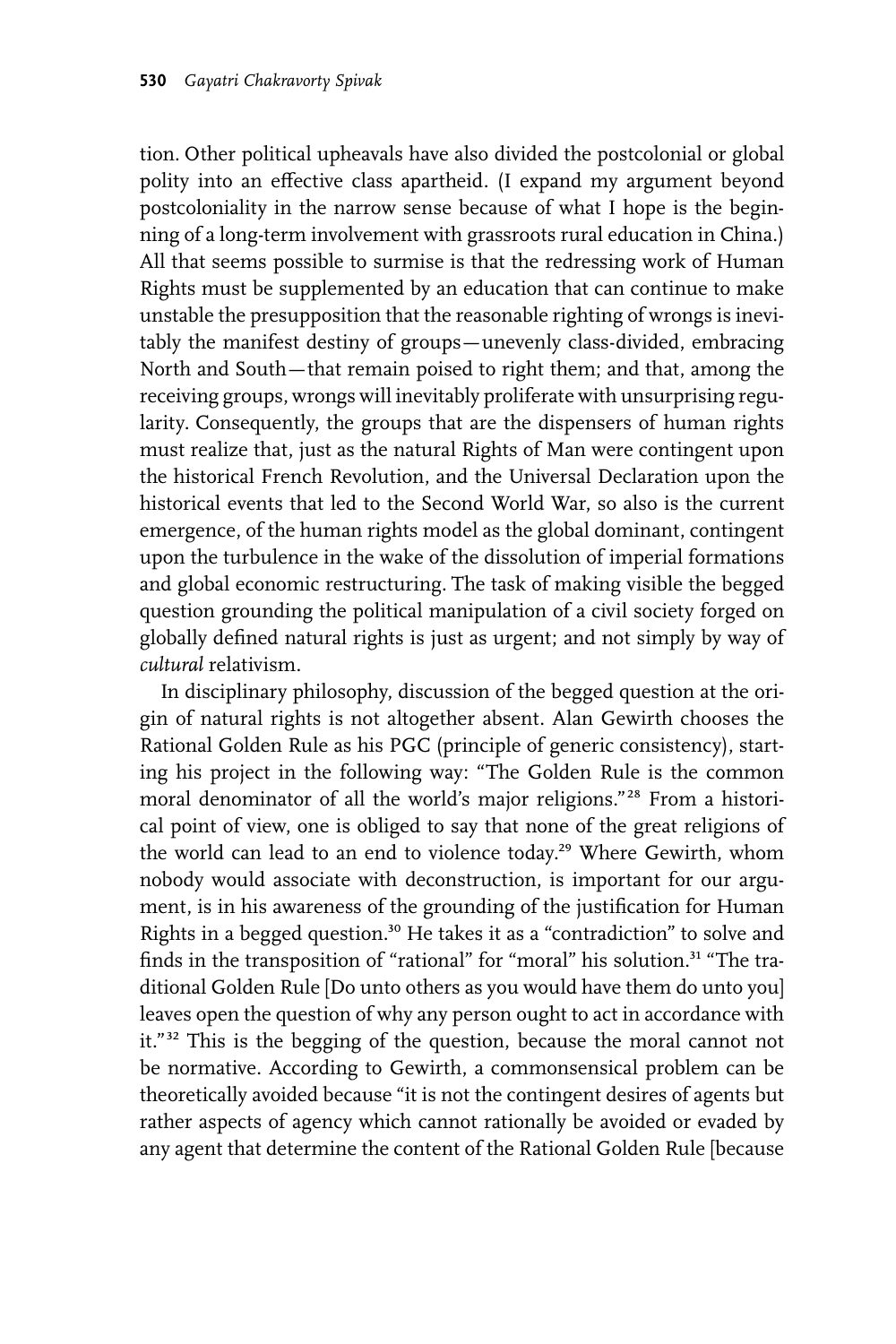it] . . . focuses on what the agent necessarily wants or values insofar as he is rational.'' It would seem to us that this begs the question of the reasonable nature of reason (accounting for the principle of reason by the principle of reason).<sup>33</sup> We would rather not construct the best possible theory, but acknowledge that practice always splits open the theoretical justification. In fact, Gewirth knows this. Toward the end of the essay, this curious sentence is left hanging: ''Materially, [the] self-contradiction [that to deny or violate the Rational Golden Rule is to contradict oneself ais inescapable because . . . the Rational Golden Rule [is] derived from the necessities of purposive agency'' (emphasis mine). If we acknowledge the part outside of reason in the human mind then we may see the limits of reason as ''white mythology'' and see the contradiction as the necessary relationship between two discontinuous begged questions as I have just suggested: proof that we are born free and proof that it is the other that calls us before will. Then the question: Why must we follow the Golden Rule (the basis of human rights) finds an answer: because the other calls us. But it is never a fitting answer, it is not continuous with the question. Let us then call this a relationship, a discontinuous supplementary relationship, not a solution. Instead,Gewirth is obliged to recode the white mythology of reason as an unavoidable last instance, as an "inherent capab[ility] of exercising [human rights]."<sup>34</sup> If one enters into a sustained give-and-take with subordinate cultures attempting to address structural questions of power as well as textural questions of responsibility, one feels more and more that a Gewirth-style recoding may be something like a historical incapacity to grasp that to rationalize the question of ethics fully (please note that this does not mean banishing reason from ethics altogether, just giving it an honorable and instrumental place) is to transgress the intuition that ethics are a problem of relation before they are a task of knowledge. This does not gainsay the fact that, in the juridico-legal manipulation of the abstractions of contemporary politics by those who right wrongs, where a reasoned calculus is instrumentally necessary, nothing can be more welcome than Gewirth's rational justification. What we are describing is a simplified version of the aporia between ethics and politics. An aporia is disclosed only in its one-way crossing. This essay attempts to make the reader recognize that human rights is such an interested crossing, a containment of the aporia in binary oppositions.<sup>35</sup>

A few words, then, about supplementing metropolitan education before I elaborate on the pedagogy of the subaltern. By subaltern I mean those removed from lines of social mobility.36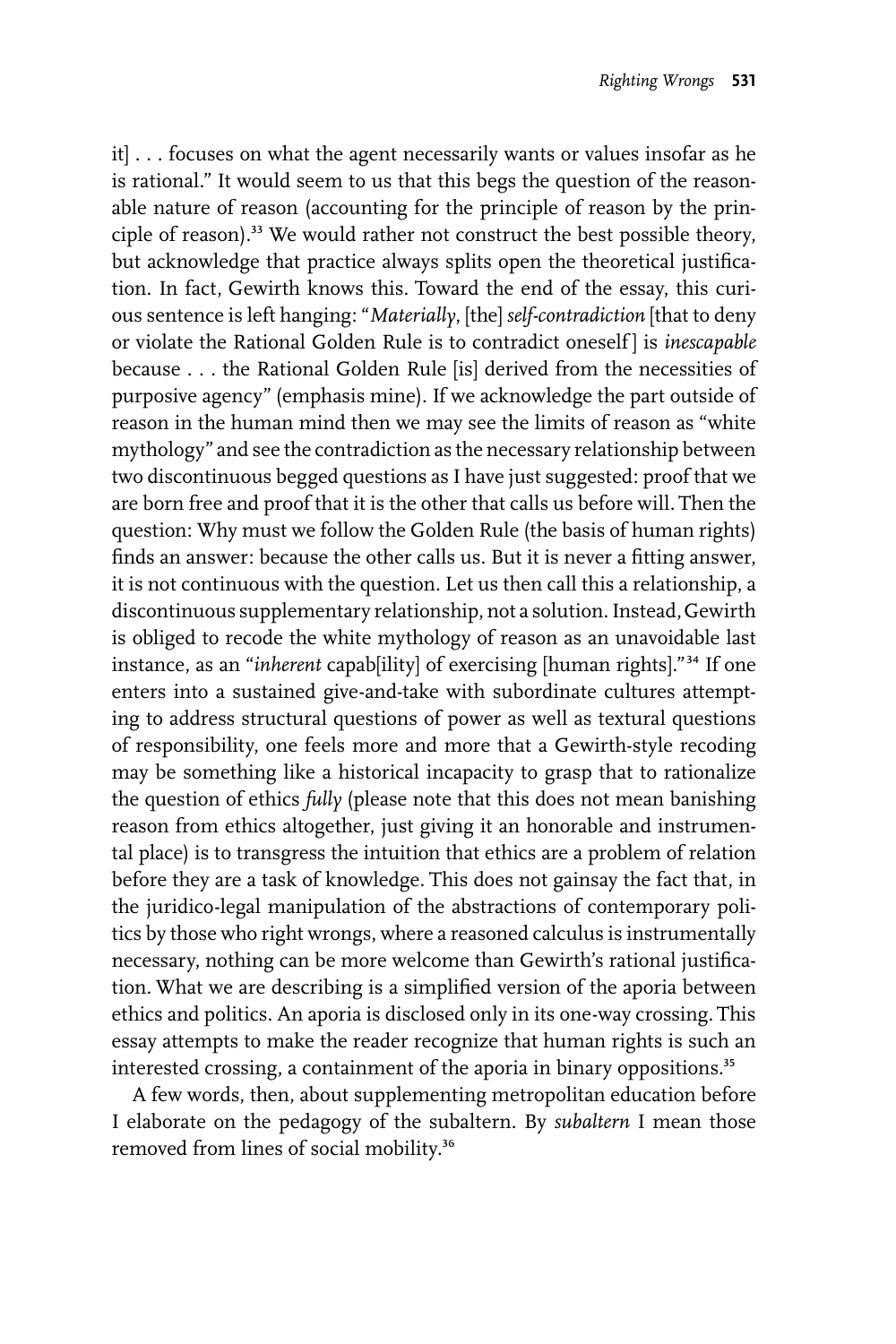I will continue to insist that the problem with U.S. education is that it teaches (corporatist) benevolence while trivializing the teaching of the Humanities.<sup>37</sup> The result is, at best, cultural relativism as cultural absolutism (''American-style education will do the trick''). Its undoing is best produced by way of the training of reflexes that kick in at the time of urgency, of decision and policy. However unrealistic it may seem to you, I would not remain a teacher of the Humanities if I did not believe that at the New York end—standing metonymically for the dispensing end as such the teacher can try to rearrange desires noncoercively—as I mentioned earlier—through an attempt to develop in the student a habit of literary reading, even just "reading," suspending oneself into the text of the other for which the first condition and effect is a suspension of the conviction that I am necessarily better, I am necessarily indispensable, I am necessarily the one to right wrongs, I am necessarily the end product for which history happened, and that New York is necessarily the capital of the world. It is not a loss of will, especially since it is supplemented in its turn by the political calculus, where, as Said's, Rorty's, and Premier Lee's argument emphasizes, the possibility of being a ''helper'' abounds in today's triumphalist U.S. society. A training in literary reading is a training to learn from the singular and the unverifiable. Although literature cannot speak, this species of patient reading, miming an effort to make the text respond, as it were, is a training not only in poiesis, accessing the other so well that probable action can be prefigured, but teleo-poiesis, striving for a response from the distant other, without guarantees.

I have no moral position against grading, or writing recommendation letters. But if you are attempting to train in specifically literary reading, the results are not directly ascertainable by the teaching subject, and perhaps not the taught subject either. In my experience, the "proof" comes in unexpected ways, from the other side. But the absence of such proof does not necessarily ''mean'' nothing has been learned. This is why I say ''no guarantees.''38 And that is also why the work of an epistemic undoing of cultural relativism as cultural absolutism can only work as a supplement to the more institutional practice, filling a responsibility shaped gap but also adding something discontinuous. As far as human rights goes, this is the only prior and patient training that can leaven the quick-fix training institutes that prepare international civil society workers, including human rights advocates, with uncomplicated standards for success.<sup>39</sup> This is not a suggestion that all human rights workers should have institutional Humanities training. As it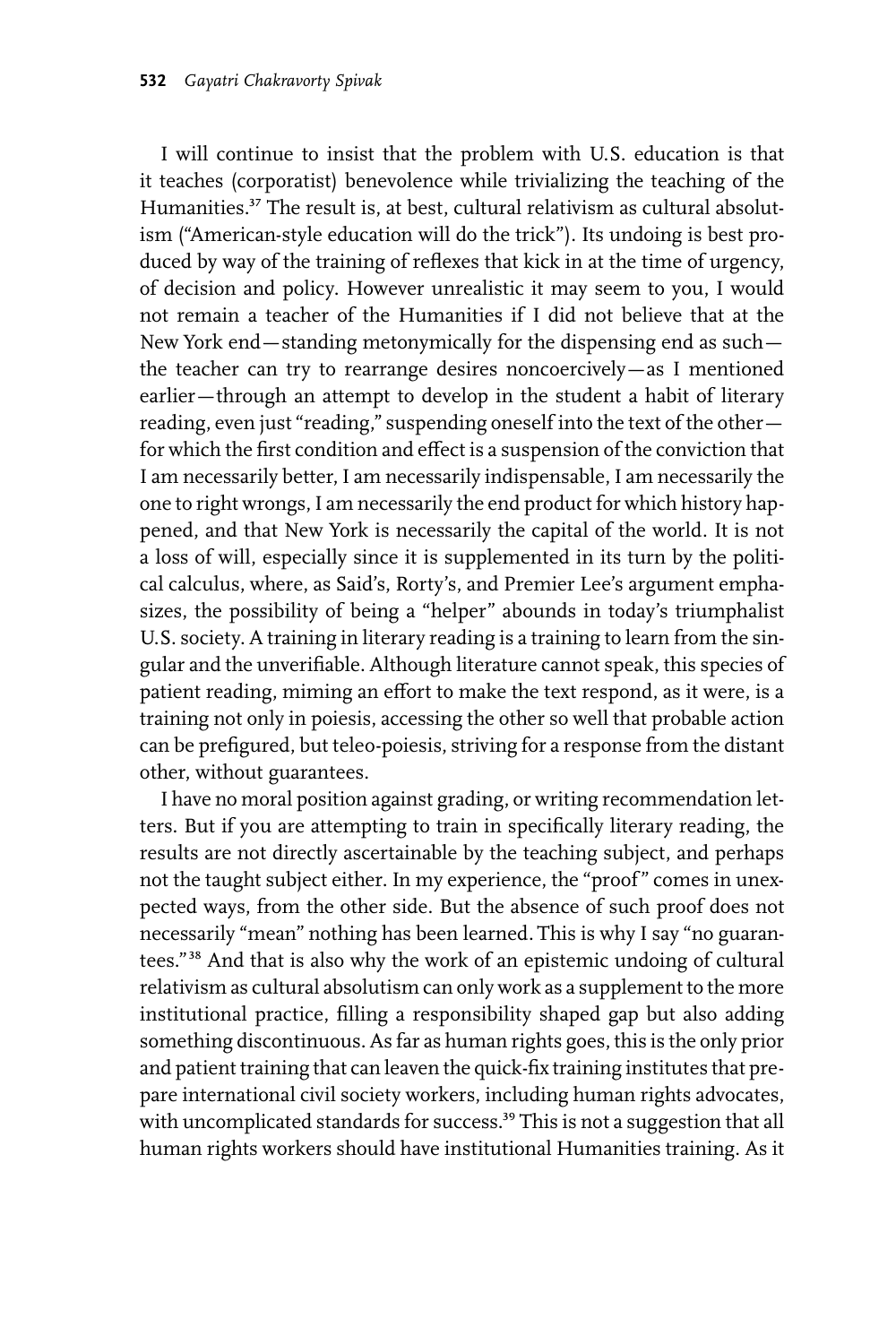stands, Humanities teaching in the United States is what I am describing only in the very rare instance. And the mode is ''to come.''

It is in the interest of supplementing metropolitan Humanities pedagogy, rather than from the perspective of some fantasmatic cultural difference, that we can say that the "developed postcapitalist structure" of today's world must "be filled with the more robust imperative to responsibility that capitalist social productivity was obliged to destroy. We must learn to redefine that lost imperative as defective for the emergence of capitalism, rather than necessarily precapitalist on an interested sequential evolutionary model.''40 In the simplest terms, being defined by the call of the other which may be a defining feature of such societies—is not conducive to the extraction and appropriation of surplus. Making room for otium and living in the rhythm of the eco-biome does not lead to exploration and conquest of nature. And so on. The method of a specifically literary training, a slow mind-changing process, can be used to open the imagination to such mindsets.41

One of the reasons international communism failed was because Marx, an organic intellectual of the industrial revolution, could only think the claiming of rights to freedom from exploitation by way of the public use of reason recommended by the European Enlightenment. The ethical part, to want to exercise the freedom to redistribute, after the revolution, comes by way of the sort of education I am speaking of. This intuition was not historically unavailable to Marx: "Circumstances are changed by men and  $\dots$  the educator himself must be educated."<sup>42</sup> In the event, the pedagogic impulse was confined to the lesson of capital, to change the victim into an agent. The intuition that the lesson was historically determined was of course not unavailable to Marx either.<sup>43</sup> My position is thus not against class struggle, but yet another attempt to broaden it, to include the "ground condition'' (Grundbedingung) of the continued reproduction of class apartheid in ancient and/or disenfranchised societies in modernity. If the industrial proletariat of Victorian England were expanded to include the global subaltern, there is no hope that such an agent could ever "dictate" anything through the structures of parliamentary democracy—I admit I cannot give this up—if this persistent pedagogic effort is not sustained.

(I am more than ever convinced of the need to resuscitate the lost cultural imperative to responsibility after the initial trip, mentioned earlier in this essay, to the lowest-level rural schools in a mountain province in China, in the company of a wonderfully enthusiastic young English teacher at the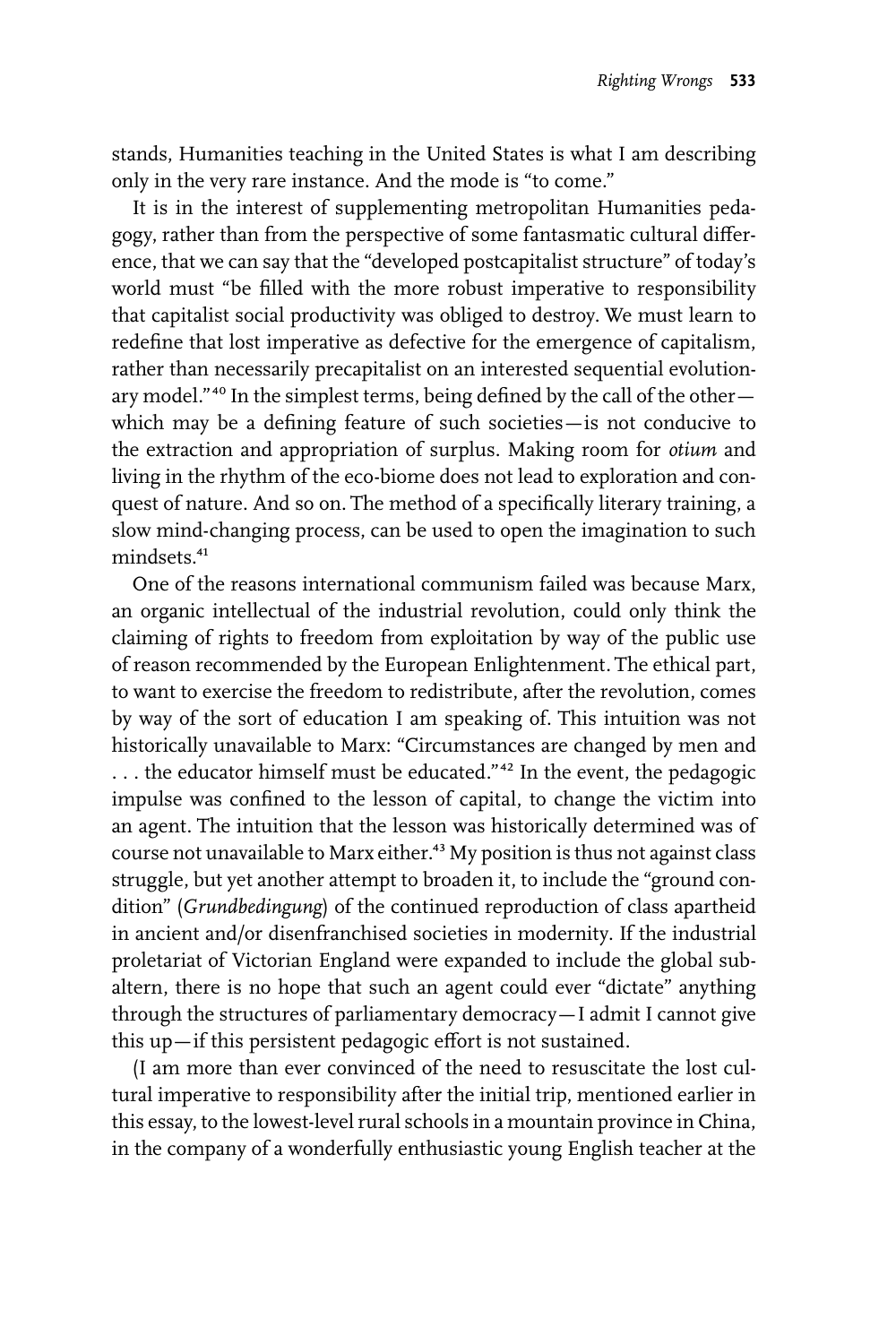University of Science and Technology in the provincial urban center. He had never visited such schools, never thought of the possibility of restoring a failed Communism with a persistent effort to teach oneself how to access older cultural habits in practice in order to suture in, in rural education, the ethical impulse that can make social justice flourish, forever in the mode of ''to come,'' because forever dependent upon the qualitative education of the young.<sup>44</sup> Yet he has already been used by the U.S. industry in "China's ethnic minority education" scholarship, as a "grass-roots native informant," sent into "the field" with a questionnaire for ten days' research! A perfect candidate for the domestic "below," for whom the "evils" of communism seem to be open for correction only through the absolutist arrogance of U.S. utopianism, coded as an interest in cultural difference.)

A desire to redistribute is not the unproblematic consequence of a wellfed society. In order to get that desire moving by the cultural imperative of education, you have to fix the possibility of putting not just wrong over against right, with all the genealogical lines compressed within it, but also to suggest that another antonym of right is responsibility, and further, that the possibility of such responsibility is underived from rights.

I will now describe a small and humble experiment that I have tried over the last ten years nearly every day at the Columbia University gym and, unhappily, the rate of experimental verification is 100 percent.

There is an approximately six-foot-by-four-foot windowless anteroom as you enter the locker area. This useless space, presumably to protect female modesty, is brightly lit. There is a light switch by the door from the main gym into the anteroom, and another by the door leading into the lockers. In other words, it is possible to turn the light off as you exit this small, enclosed space. You can choose not to let it burn so brightly twenty-four hours for no one. Remember these are university folks, generally politically correct, interested in health, a special control group, who talk a good game about environmental responsibility. (I am drawing the example from within the cultural idiom of the group, as always.) I turn off the light in this windowless cube whenever I enter the locker and my sciatica keeps me going to the gym pretty regularly. In the last nine years, I have never reentered this little space and found the light off. Please draw your own conclusions.

The responsibility I speak of, then, is not necessarily the one that comes from the consciousness of superiority lodged in the self (today's quote of the month at the gym is, characteristically, ''The price of greatness is responsi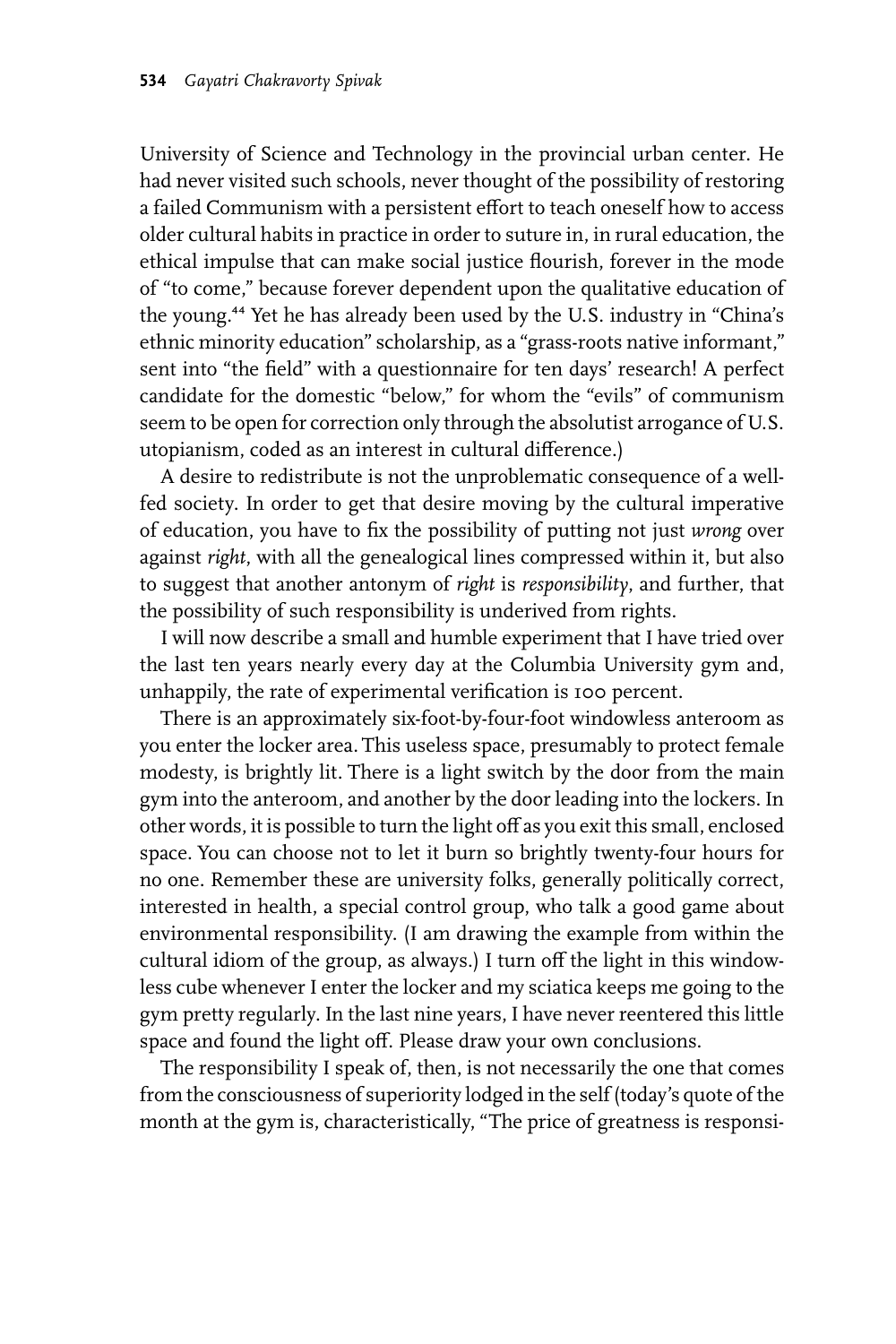bility''—Winston Churchill), but one that is, to begin with, sensed before sense as a call of the other.<sup>45</sup>

Varieties of the Churchillian sense of "responsibility," nearly synonymous with duty, have always also been used from within the Rights camp, of course. Machiavelli and Hobbes both wrote on duty. The 1793 version of the Declaration of the Rights of Man already contained a section on the duties of man and of the citizen. The UN issued a Declaration of Responsibilities little more than a reinscription of the rights as duties for their establishment—in 1997. There is a scientists' Declaration of Duties. And so on. This is the trajectory of the idea of ''responsibility'' as assumed, by choice, by the group that can right wrongs. I think Amnesty International is correct in saying that the UN Declaration of Responsibilities is ''no complement to human rights," and that "to restate . . . rights from the UDHR [Universal Declaration of Human Rights] as responsibilities the draft declaration introduces vague and ill-defined notions which can only create confusion and uncertainty.''46 Thus even a liberal vision is obliged to admit that there is no continuous line from rights to responsibilities.This notion of responsibility as the "duty of the fitter self" toward less fortunate others (rather than the predication of being-human as being called by the other, before will) is not my meaning, of course. I remain concerned, however, by one of its corollaries in global social movements.The leaders from the domestic ''below''—for the subaltern an ''above''—not realizing the historically established discontinuity between themselves and the subaltern, counsel self-help with great supervisory benevolence. This is important to remember because the subalterns' obvious inability to do so without sustained supervision is seen as proof of the need for continued intervention. It is necessary to be involved in the everyday working (the "textuality") of global social movements to recognize that the seeming production of "declarations" from these supervised groups is written to dictation and no strike against class apartheid. ''To claim rights is your duty'' is the banal lesson that the above—whether Northern or Southern—then imparts to the below. The organization of international conferences with exceptionalist tokenization to represent collective subaltern will is a last-ditch solution, for both sides, if at all. And, sometimes, as in the case of my friend in Yunan, the unwitting native informant is rather far from the subaltern.

Within the rights camp, the history of something like responsibilitybased cultural systems is generally given as part of the progress toward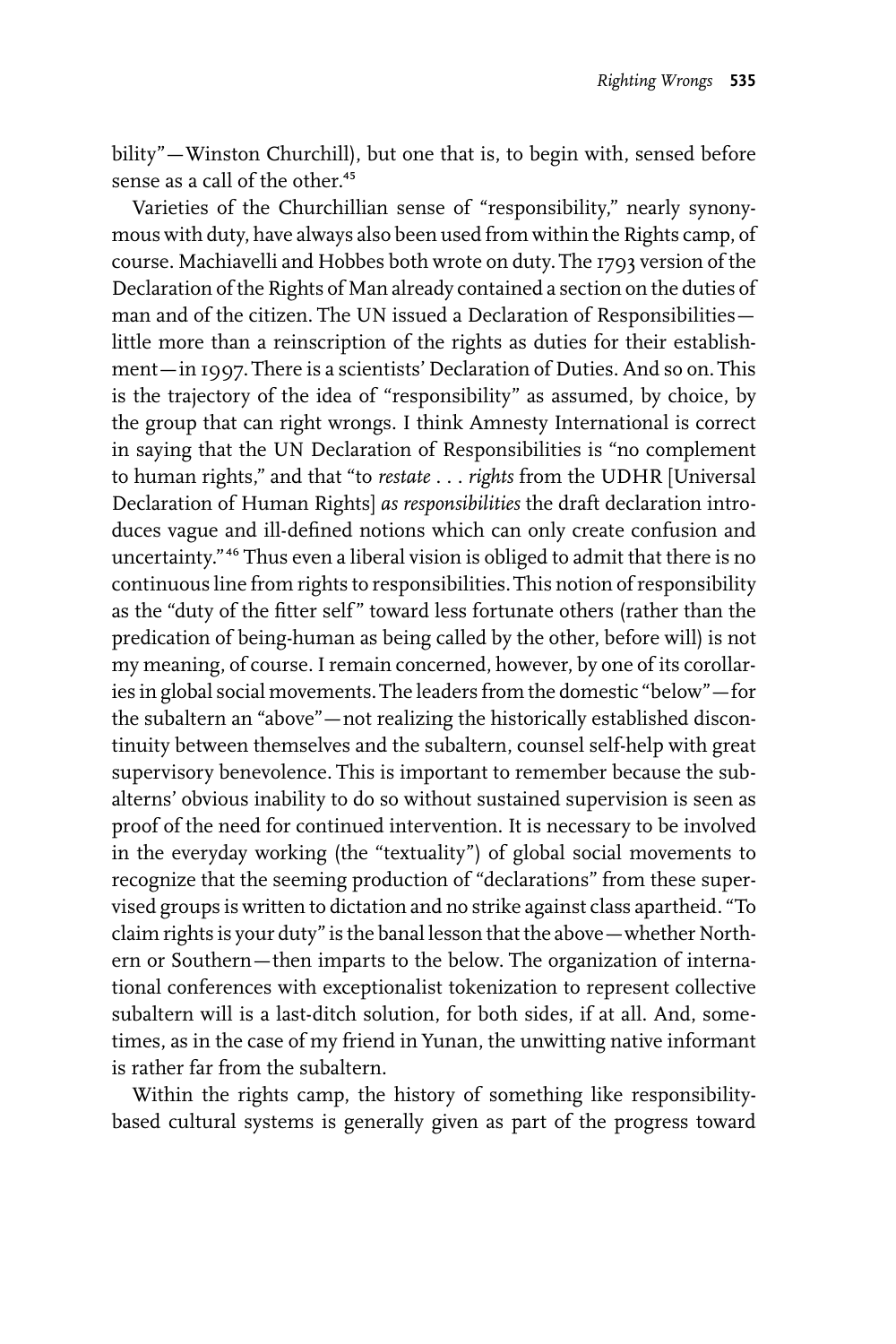the development of a rights-based system in the type case of the European self.<sup>47</sup>

The Judaic articulation of responsibility, after the very war that produced the Universal Declaration, is set forth by Emmanuel Levinas.<sup>48</sup> Derrida has attempted to unmoor this from unquestioning support for the state of Israel by proposing a messianicity without messianism, although he acknowledges that he is caught in the traces of his own peculiar cultural production in stating responsibility just this way.<sup>49</sup> This history and its institutional discussions remain confined to the elite academy. If there is no direct line from rights to responsibility, there is certainly no direct possibility of supplementing the below from this discussion.50

It can seem at first glance that if the Euro-U.S. mindset modifies itself by way of what used to be called, just yesterday, Third Way politics, providing a cover for social democracy's rightward swing, perhaps the dispensers of human rights would at least modify their arrogance. As George W. Bush claims Tony Blair as his chum on Bush's visit to Britain in July 2001, I believe it is still worth examining this impulse, however briefly, so that it is not offered as a panacea. Let us look at a few crucial suggestions from Beyond Left and Right by Anthony Giddens, the academic spokesperson of the Third Way.<sup>51</sup>

Giddens mentions the virtues of third world poverty and therefore may seem at first glance to be recommending learning from the subaltern. Criticizing the welfare state, he quotes Charles Murray with approval: ''Murray, whose work has been influenced by experiences in rural Thailand, asks the question, what's wrong with being poor (once people are above the level of subsistence poverty)? Why should there be such a general concern to combat poverty?'' I hope it is clear that I have no interest in keeping the subaltern poor. To repeat, it is in view of Marx's hope to transform the subaltern whom he understood only as the worker in his conjuncture—into an agent of the undoing of class apartheid rather than its victim that this effort at educating the educator is undertaken.

Here are some of Giddens's "practical" suggestions: "A post-scarcity system is  $\dots$  a system in which productivism no longer rules,"<sup>52</sup> a "new ethics of individual and collective responsibility need to be formed," "traditions should be understood in a nontraditional manner,'' a ''pact between the sexes [is] . . . to be achieved, within the industrialized societies and on a more global level''—that hesitation between the two levels is kin to the asymmetry I am discussing in this essay and the invasive gender work of the inter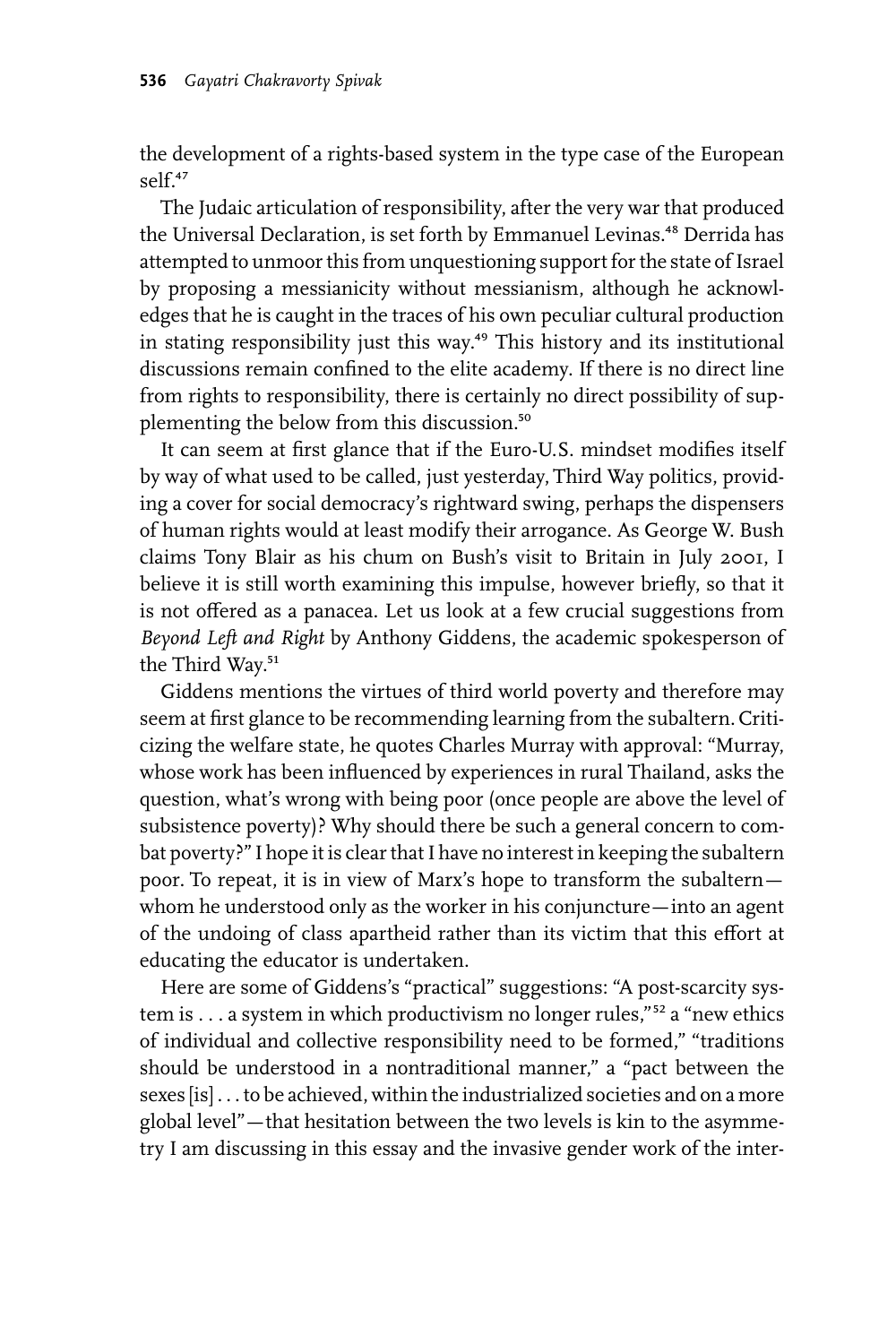national civil society—and, best of all, "a new pact between the affluent and the poor'' is now needed. How is Professor Giddens going to persuade global finance and world trade to jettison the culture of economic growth? The question applies to all the passages I have quoted and more. He is, of course, speaking of state policy in Europe, but his book tries to go beyond into other spaces: "The question remains whether a lifestyle pact as suggested here for the wealthy countries could also work when applied to the divisions between North and South. Empirically, one certainly could not answer this question positively with any degree of assurance. Analytically speaking, however, one could ask, what other possibility is there?"<sup>53</sup>

However utopian it might seem, it now appears to me that the only way to make these sweeping changes—there is nothing inherently wrong with them, and, of course, I give Professor Giddens the benefit of the doubt is for those who teach in the Humanities to take seriously the necessary but impossible task to construct a collectivity among the dispensers of bounty as well as the victims of oppression.<sup>54</sup> Learning from the subaltern is, paradoxically, through teaching. In practical terms, working across the class-culture difference (which tends to refract efforts), trying to learn from children, and from the behavior of class-''inferiors,'' the teacher learns to recognize, not just a benevolently coerced assent, but also an unexpected response. For such an education speed, quantity of information, and number of students reached are not exclusive virtues. Those ''virtues'' are inefficient for education in the responsibilities in the Humanities, not so much a sense of being responsible for, but of being responsible to, before will. Institutionally, the Humanities, like all disciplines, must be subject to a calculus. It is how we earn our living. But where ''living'' has a larger meaning, the Humanities are without guarantees.

Speaking with reference to the Rights of Man and the Universal Declaration, I am insisting that in the European context, it used to be recognized that the question of nature as the ground of rights must be begged in order to use it historically. The assumption that it is natural to be angled toward the other, before will, the question of responsibility in subordinate cultures, is also a begged question. Neither can survive without the other, if it is a just world that we seem to be obliged to want. Indeed, any interest in human rights for others, in human rights and human wrongs, would do better if grounded in this second begged question, to redress historical balance, as it were, than in the apparent forgetting of the other one. In the beginning are two begged questions.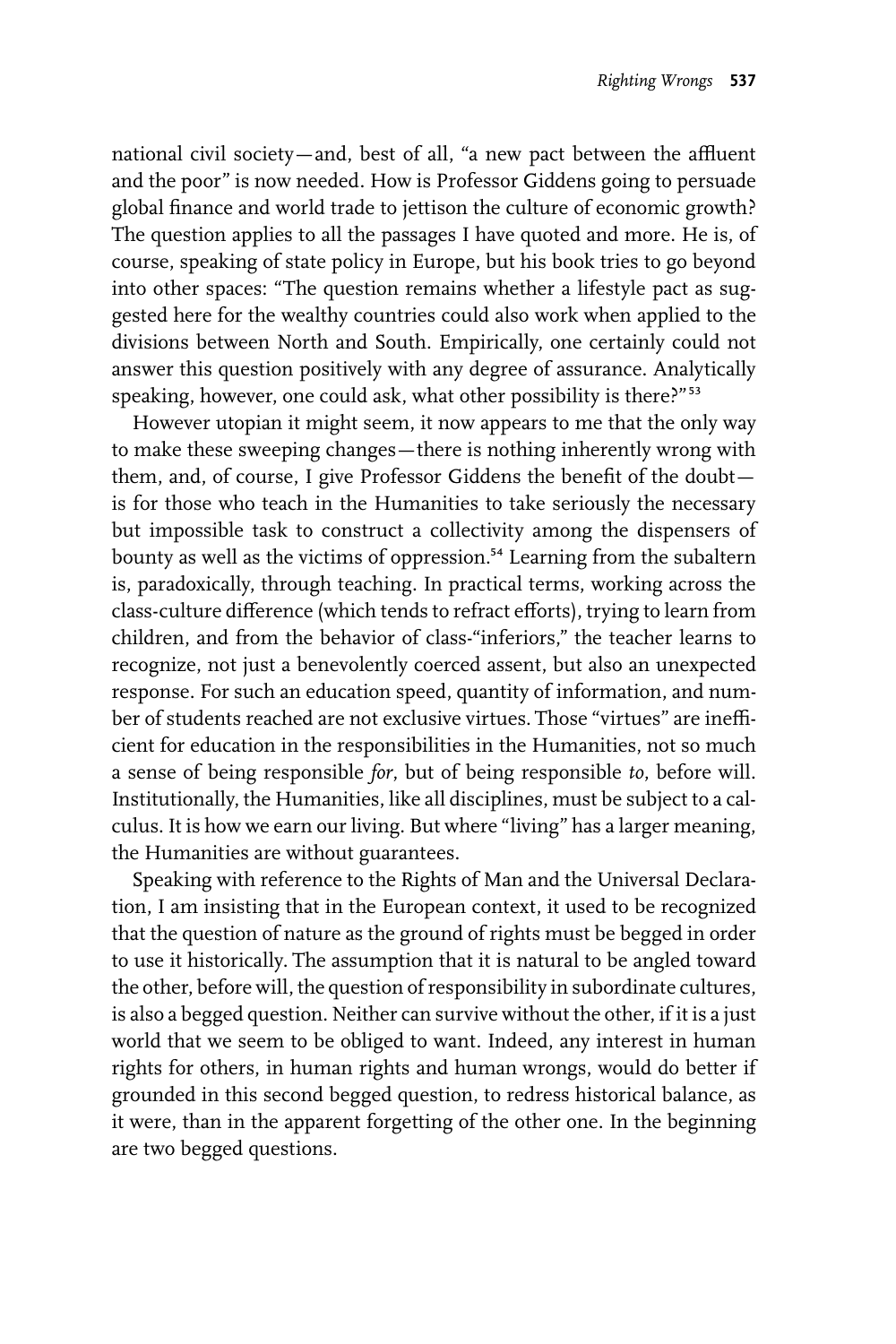Surely the thought of two begged questions at the origin is no more abstract than John Rawls's interminable suppositions which, when confronted with the necessity of doing something, comes up with such platitudes as

there will also be principles for forming and regulating federations (associations) of peoples, and standards of fairness for trade and other cooperative arrangements. There should be certain provisions for mutual assistance between peoples in times of famine and drought, and were it feasible, as it should be, provisions for ensuring that in all reasonably developed liberal societies people's basic needs are met.<sup>55</sup>

In the "real world," there is, in general, a tremendously uneven contradiction between those who beg the question of nature as rights for the self and those who beg the question of responsibility as being called by the other, before will.

If we mean to place the latter—perennial victims—on the way to the social productivity of capital—as an old-fashioned Marxist I distinguish between capital and capitalism and do not say these words ironically—we need to acknowledge the need for supplementation there as well, rather than transform them willy-nilly, consolidating already existing hierarchies, exporting gender struggle, by way of the greed for economic growth. (I have argued earlier in this essay that these cultures started stagnating because their cultural axiomatics were defective for capitalism. I have also argued that the socialist project can receive its ethical push not from within itself but by supplementation from such axiomatics. I have argued that in their current decrepitude the subaltern cultures need to be known in such a way that we can suture their reactivated cultural axiomatics into the principles of the Enlightenment. I have argued that socialism belongs to those axiomatics. That socialism turns capital formation into redistribution is a truism.<sup>56</sup> It is by this logic that supplementation into the Enlightenment is as much the possibility of being the agent of the social productivity of capital as it is of the subjectship of human rights.

The general culture of Euro-U.S. capitalism in globalization and economic restructuring has conspicuously destroyed the possibility of capital being redistributive and socially productive in a broad-based way. As I have mentioned here, ''the burden of the fittest''—a reterritorializing of ''the white man's burden''—does also touch the economic sphere. I hope I will be forgiven a brief digression into that sphere as well. I have prepared for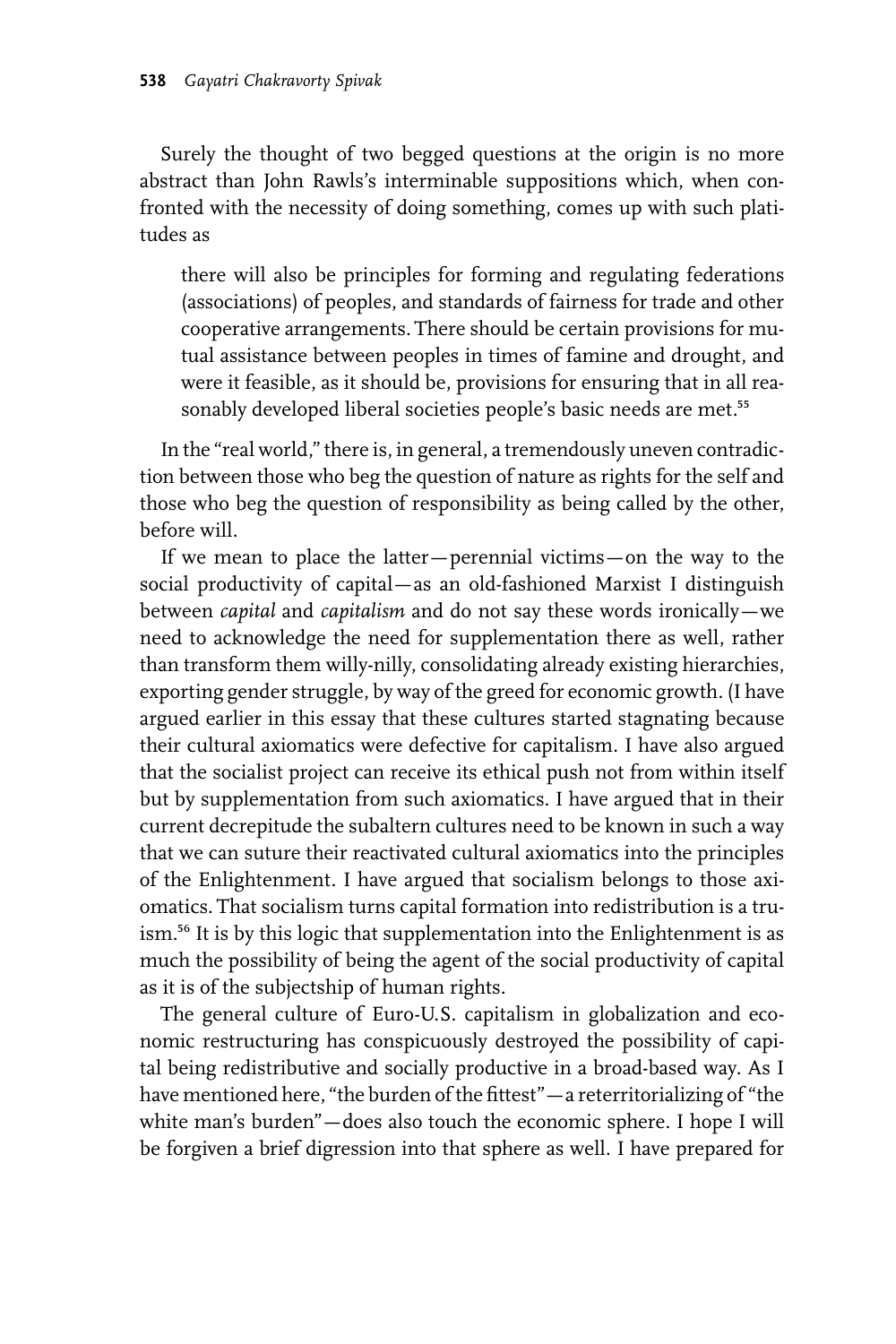this by describing the nineties as a time "of the re-structuring demands" of globalization.'' The reader is urged to concentrate on the lack of intellectual connection between the people at work in the different spheres. I cannot be more than telegraphic here, but it would be a mistake to leave untouched the great economic circuits that often remotely determine the shots in the human rights sphere. I remain among the unabashed walking wounded generalist aspirants from the sixties. Elsewhere, I have called this ''transnational literacy.''

As an introduction to this brief foray into the economic sphere, let us consider philosophers connecting Hobbes with global governance, an issue that bears on the administration of human rights in an economically restructured poststate world.<sup>57</sup> The question they have asked, if the "stronger nations might reasonably believe their prospects to be better if they remain in the international state of nature, rather than accepting some international (but nonabsolute) equivalent of Hobbes's civil sovereign . . . despite the fact that in supporting it they run the risk, along with the weaker nations, of creating a monster that may well attempt to devour them,'' has no bearing on the institutive difference at the origin of the state of nature.<sup>58</sup>

The quotation above is from the early eighties, when the floodgates of the current phase of globalization—the financialization of the globe with the decentered centralization of world trade attendant upon the dissolution of the Soviet Union, which in turn allowed a fuller flow for Information Technology—had not yet been opened. Yet the process had already begun, through the newly electronified stock exchanges combining with what was then called post-Fordism, enabled by computer technology and the fax machine. And Euro-U.S. thinkers, connecting Hobbes with human rights, were certainly ignoring the question of the relationship between ''natural'' and ''civil.''

The relatively autonomous economic sphere of operations, worked by agents with competence restricted to this area, is explained for the cultural sector by other kinds of academic agents, restricted to the political sphere, in terms of a global governance story that started at the beginning of the postcolonial era at Bretton Woods. The culturalists then weigh in by endlessly pointing out that world markets are old hat. This then feeds back into the cultural difference story or the hip global public culture story.59 Other disciplinary areas involved in this are Social Psychology and Management. The former gives us the multiculturalist cultural difference stereotypes that undergird human rights policy when it wishes to protect a ''community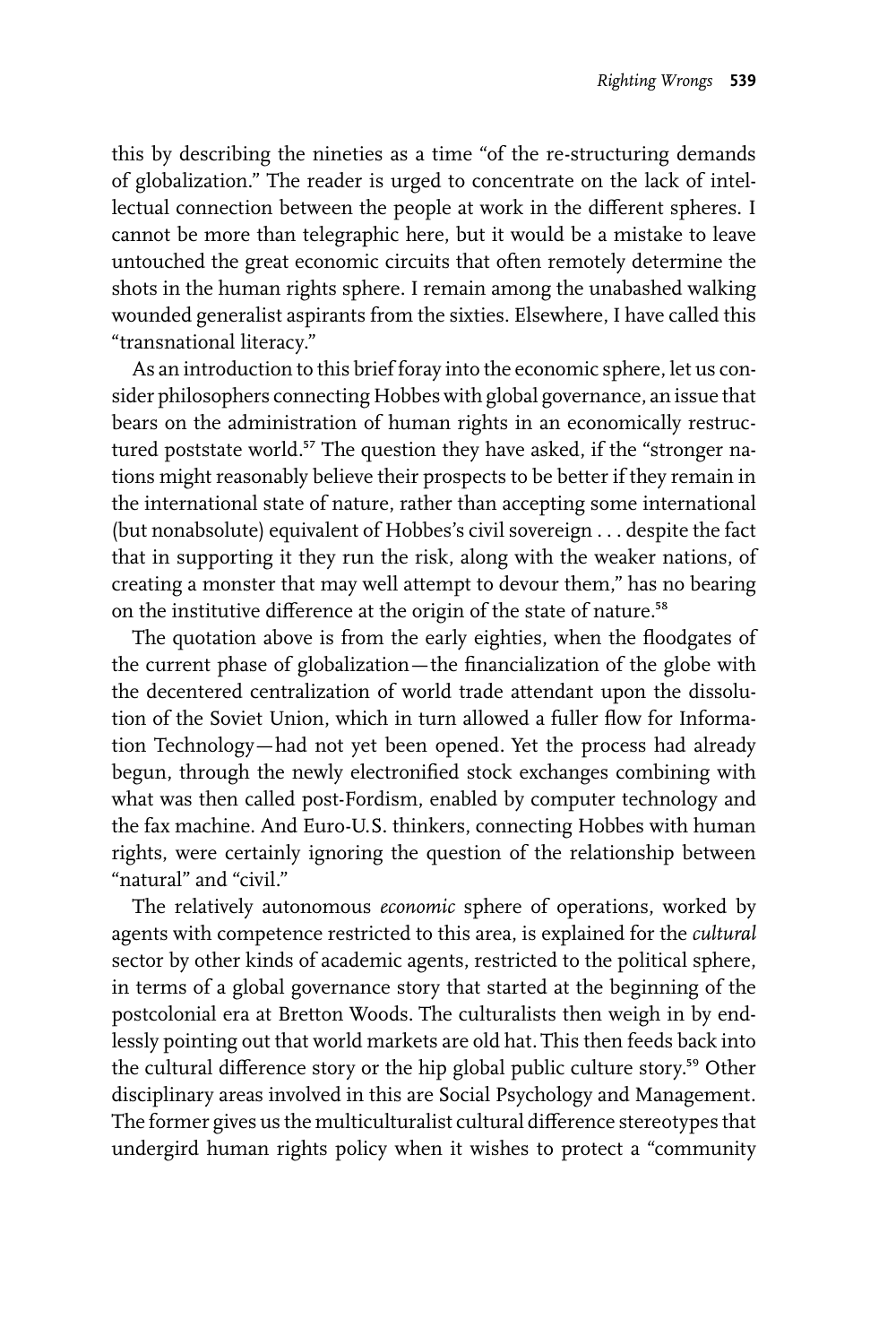without individualism'' against a rogue state. Cultural Distance Studies in Management relate directly to the economic sphere and global finance, plotting the "joint ventures" opened up by neoliberal economic restructuring.<sup>60</sup> There is a compendious literature on how such ventures undermine the state and move toward the poststate world, which becomes the object of global governance. The rogue state is disciplined by fear and pressure the stick—with the promise of economic partnership—the carrot. My principal argument continues to be that a combination of fear and pressure, today supported by these powerful paradisciplinary formations proliferating crude theories of cultural difference, cannot bring about either lasting or real epistemic change although, accompanied by public interest litigation, they may be effective short-term weapons.

Meanwhile, the seriousness of training into the general culture is reflected by the fact that Morgan Stanley Dean Witter, Merrill Lynch, and other big investment companies are accessing preschoolers; children are training parents to manage portfolios. There is a growing library of books making it "fun" for kids to invest and giving them detailed instructions how to do so. The unquestioned assumption that to be rich is to be happy and good is developed by way of many "educational" excuses.

Children are never too young to start grasping the fundamentals of money management. . . . Even toddlers understand the concept of "mine!" In fact, it's the idea of owning something they like that sparks their interest in investing. Rest assured, you won't turn your child into a little money-grubber by feeding that interest. Through investing you're going to teach him more about responsibility, discipline, delayed gratification, and even ethics than you ever thought possible!<sup>61</sup>

Such a training of children builds itself on the loss of the cultural habit of assuming the agency of responsibility in radical alterity. It is followed through by the relentless education into business culture in academic and on-the-job training, in management, consumer behavior, marketing, prepared for by the thousands and thousands of business schools all over the global South as well as the North, training undergraduates into business culture, making the supplementation of the responsibility-based subaltern layer by the ethics of class-culture difference altogether impossible, consolidating class apartheid.<sup>62</sup> The Declaration of the Right to Development is part of such acculturation into the movements of finance capital. Third Way talk floats on this base. Culturalist support is provided on the Internet—in book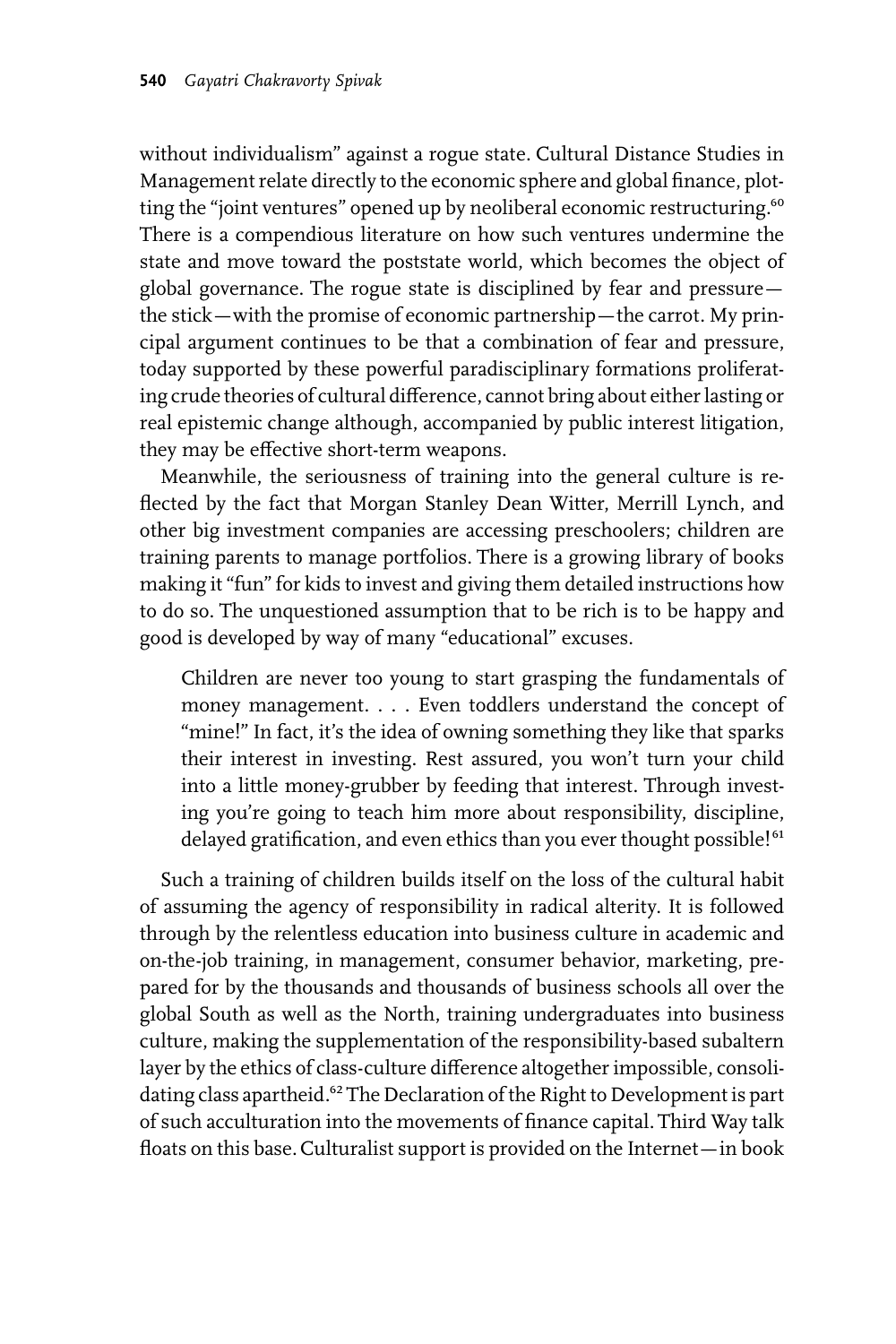digests on "market Taoism" and "Aristotle for capitalism."<sup>63</sup> It is provided in the sales presentations of countless telecommunication marketing conferences. It connects to the laughing and frequent exhortations to ''follow the money'' at women's rights meetings at the UN.We should keep all this in mind when we give Professor Giddens the benefit of the doubt.

Ethics within the corporatist calculus is also inscribed within this cultural formation. I team-taught a course with Political Science in Fall 2000. Our greatest problem was negotiating the difference between ethics as imagined from within the self-driven political calculus as ''doing the right thing'' and ethics as openness toward the imagined agency of the other, responsibility for and to a tiny radical enclave here and, as I will argue, a compromised and delegitimized conformity there.

Such a training of children is also a legitimation by reversal of our own insistence on elementary pedagogy of the rural poor. Supplementation by the sort of education I am trying to describe becomes necessary here, so that the relationship between child investors and child laborers is not simply one of righting wrongs from above. How does such supplementation work? If in New York, to stem the tide of corporatist ethics, business culture, appropriative New Age radicalism, and politically correct multiculturalism, the subterranean task is to supplement the radical responsibility-shaped hole in the education of the dispenser of rights through literary reading, and making use of the Humanities, what about the education of those whose wrongs are righted?

Some assumptions must first be laid aside.The permeability of global culture must be seen as restricted. There is a lack of communication between and among the immense heterogeneity of the subaltern cultures of the world. Cultural borders are easily crossed from the superficial cultural relativism of metropolitan countries, whereas, going the other way, the socalled peripheral countries encounter bureaucratic and policed frontiers. The frontiers of subaltern cultures, which developed no generative public role, have no channels of interpenetration. Here, too, the problem is not solved in a lasting way by the inclusion of exceptional subalterns in Southbased global movements with leadership drawn from the descendants of colonial subjects, even as these networks network. These figures are no longer representative of the subaltern stratum in general.

In 2000 I visited a so-called biodiversity festival where a rural and country town audience in a ''least-developed country'' (LDC) roared its derision at biodiversity songs from two neighboring nation-states, applauding en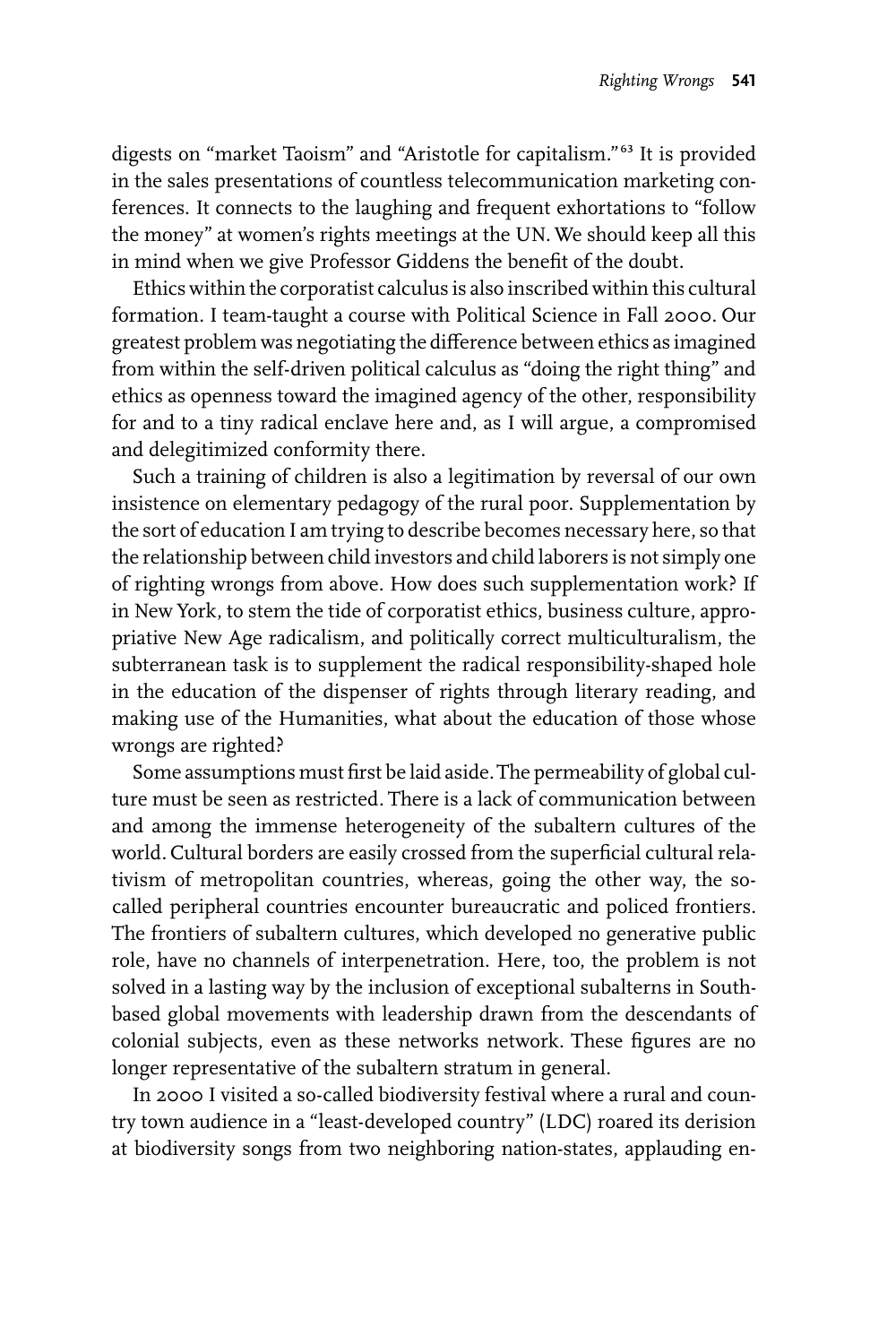thusiastically instead at embarrassing imitations of Bollywood (the trade name of the hugely international Bombay film industry) "adaptations" of moments from U.S. MTV, unrecognizable by the audience as such, of course. The embarrassment of the activist leaders, from a colonial subject's class background, was compounded by their public exhortations, which were obeyed by the rural audience as a set of bewildering orders.The historical discontinuity leading to such events is one of the reasons why, although I generalize, my example remains singular. On the practical calculus, the problem of the singular and the universal is confronted by learning from the singularity of the singular, a way to the imagination of the public sphere, the rational representation of the universal.

We must question the assumption that, if the sense of doing for the other is not produced on call from a sense of the self as sovereign, packaged with the sense of being fittest, the alternative assumption, romantic or expedient, of an essence of subalternity as the source of such a sense, denies the depradations of history. Paulo Freire, in his celebrated Pedagogy of the Oppressed, written during the era of guerilla warfare in Latin America, warns us against subalternist essentialism, by reminding us that, ''during the initial stages of the struggle, the oppressed . . . tend themselves to become oppressors.''64

In addition, in the face of UN Human Rights policy-making, we must be on guard against subalternist essentialism, both positive and negative. If the self-permission for continuing to right wrongs is premised implicitly on the former—they will never be able to help themselves—the latter nourishes false hopes that will as surely be dashed and lead to the same result: an unwilling conclusion that they must always be propped up. Indeed, in the present state of the world, or perhaps always and everywhere, simply harnessing responsibility for accountability in the South, checking up on other directedness, as it were, without the persistent training, of ''no guarantees,'' we reproduce and consolidate what can only be called ''feudalism,'' where a benevolent despot like Lee Kuan Yew can claim collectivity rather than individualism when expedient. In the present state of the world, it also reproduces and consolidates gender oppression, thus lending plausibility to the instant rightspeak of the gender lobby of the international civil society and Bretton Woods.

Declarations like the Bangkok NGO Declaration, entitled ''Our Voice,'' and cataloging what ''their right to self-determination'' would be for ''Indigenous People in general,''65 may, like many UN Declarations, be an excellent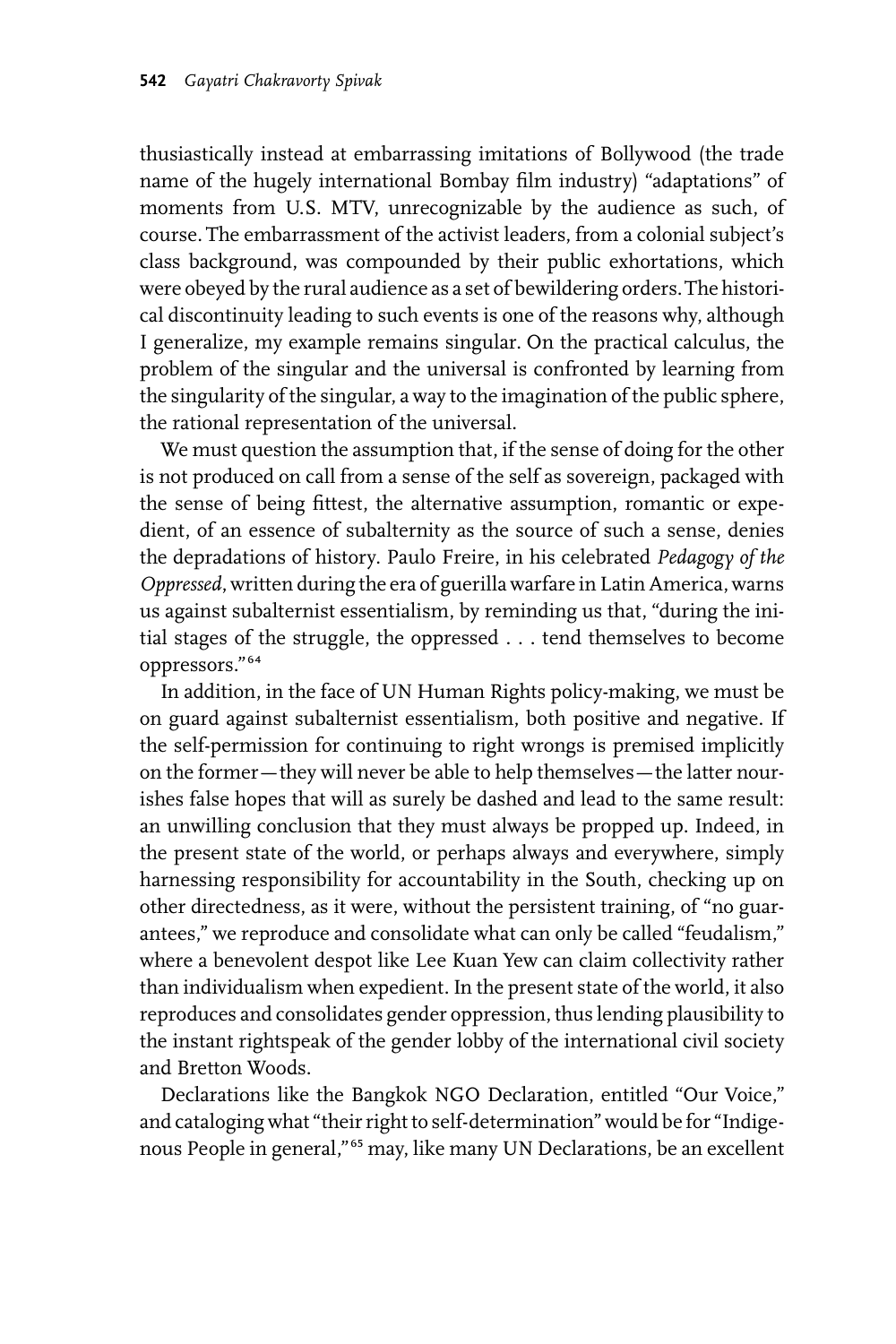tool for political maneuvering, but it will not touch the entire spectrum of Asian aboriginals, each group as culturally absolutist as the rural audience at the biodiversity festival. In order to make the political maneuverings open to the ethical, we must think the supplementation toward which we are now moving.

When the UN offers violence or the ballot as a choice it is unrealistic because based on another kind of related mistake—unexamined universalism—the assumption that this is a real choice in all situations. It will soon lead to military intervention in the name of righting wrong, in geopolitically specific places. For "democratization" is not just a code name, as it so often is in practice, for the political restructuring entailed by the transformation of (efficient through inefficient to wild) state capitalisms and their colonies to tributary economies of rationalized global financialization. If it is to involve the largest sector of the electorate in the global South—the rural population below poverty level—it requires the undoing of centuries of oppression, with a suturing education in rural subaltern normality, supplementing the violent guilt and shame trips of disaster politics.

I offer here a small but representative example:

I was handing out sweets, two a head, to villagers in Shahabad, Birbhum. Some of the schools I describe later are located in this area. These villages have no caste-Hindu inhabitants. Sweets of this cooked traditional variety, that have to be bought from the Hindu villages, are beyond the villagers' means. There are no "candy stores" in either type of village. Distribution of sweets is a festive gesture, but it makes my Calcutta-bred intellectualleftist soul slightly uneasy. I have learned such behavior in my decades-long apprenticeship in these areas.

A young man in his early thirties, generally considered a mover and a shaker among this particular ethnic group—the Dhekaros, straddling the aboriginal-untouchable divide—was opening the flimsy paper boxes that swam in syrup in flimsier polythene bags, as I kept dipping my hand.<sup>66</sup> Suddenly he murmured, Outsiders are coming in, one a piece now. I thought the problem was numbers and changed to one, a bit sad because there were now more children. Suddenly, the guy said in my ear, give her two, she's one of ours. Shocked, I quickly turned to him, and said, in rapid monotone Bengali, Don't say such things in front of children; and then, If I should say you're not one of ours? Since I'm a caste-Hindu and technically one of his oppressors.67 This is the seedbed of ethnic violence in its lowest-common unit.<sup>68</sup> You can fill in the historical narrative, raise or lower the degree of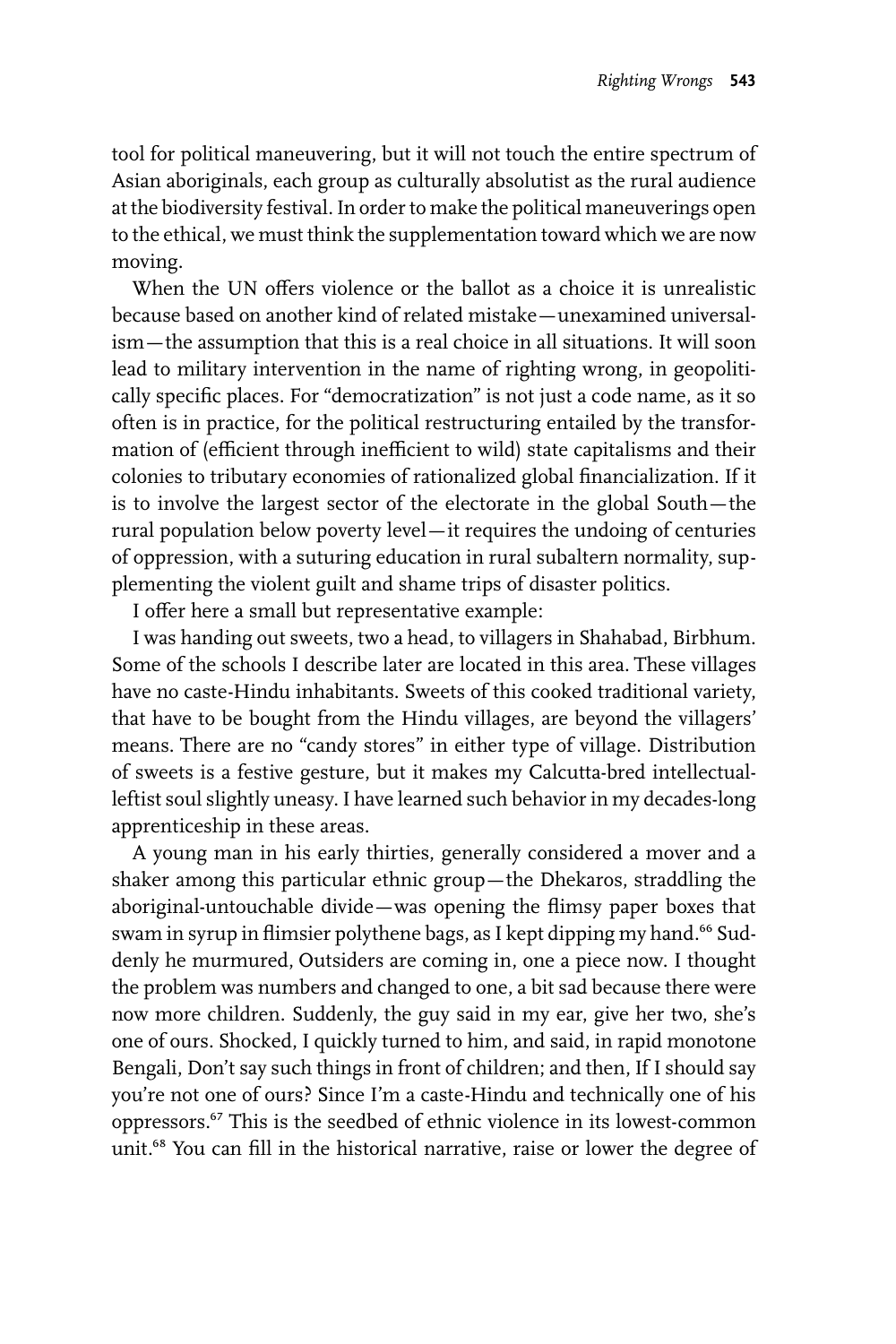the heat of violence. Punishing Milosevic is good, human rights pressure and guilt and shame trips on rogue states should continue, I suppose, but it is on grounds such as this that violence festers. This man is quite aware of party politics; the CPM (Community Party Marxist) is strong here. He certainly casts his vote regularly, perhaps even rallies voters for the party. The two sentiments—first, of ethnic group competition within a corrupt quota system in the restructured state as resources dwindle; and, second, of the intuition of a multiparty parliamentary democracy as a species of generally homosocial competitive sport with the highest stakes available to players in the impoverished rural sector—violence and the ballot—can coexist in a volatile relationship, one ready to be mobilized over the other, or even in the other's interest. This is why the UN's choice—ballot box or "peace-keeping mission"—is unrealistic. I will consider an answer by way of a digression into suturing rights thinking into the torn cultural fabric of responsibility; or, to vary the concept-metaphor, activating a dormant ethical imperative.

Subordinate cultures of responsibility—a heuristic generalization as precarious as generalizations about the dominant culture—base the agency of responsibility in that outside of the self that is also in the self, halfarchived and therefore not directly accessible. I use the word subordinate here because, as I have been arguing throughout this essay, they are the recipients of human rights bounty, which I see as ''the burden of the fittest,'' and which, as I insist from the first page on down, has the *ambivalent* structure of enabling violation that anyone of goodwill associates with the white man's burden. I will rely on this argument for this second part of my essay, which concerns itself with the different way in to the damaged episteme.

From the anthropological point of view, groups such as the Sabars and the Dhekaros may be seen to have a ''closely knit social texture.'' But I have been urging a different point of view through my concept-metaphor of ''suturing.'' These groups are also in the historical present of state and civil society. (Human rights punishes the latter in the name of the Enlightenment.) I am asking readers to shift their perception from the anthropological to the historico-political and see the same knit text-ile as a torn cultural fabric in terms of its removal from the dominant loom in a historical moment. That is what it means to be a subaltern. My point so far has been that, for a long time now, these cultural scripts have not been allowed to work except as a delegitimized form forcibly out of touch with the dominant through a history that has taken capital and empire as telos. My generalization is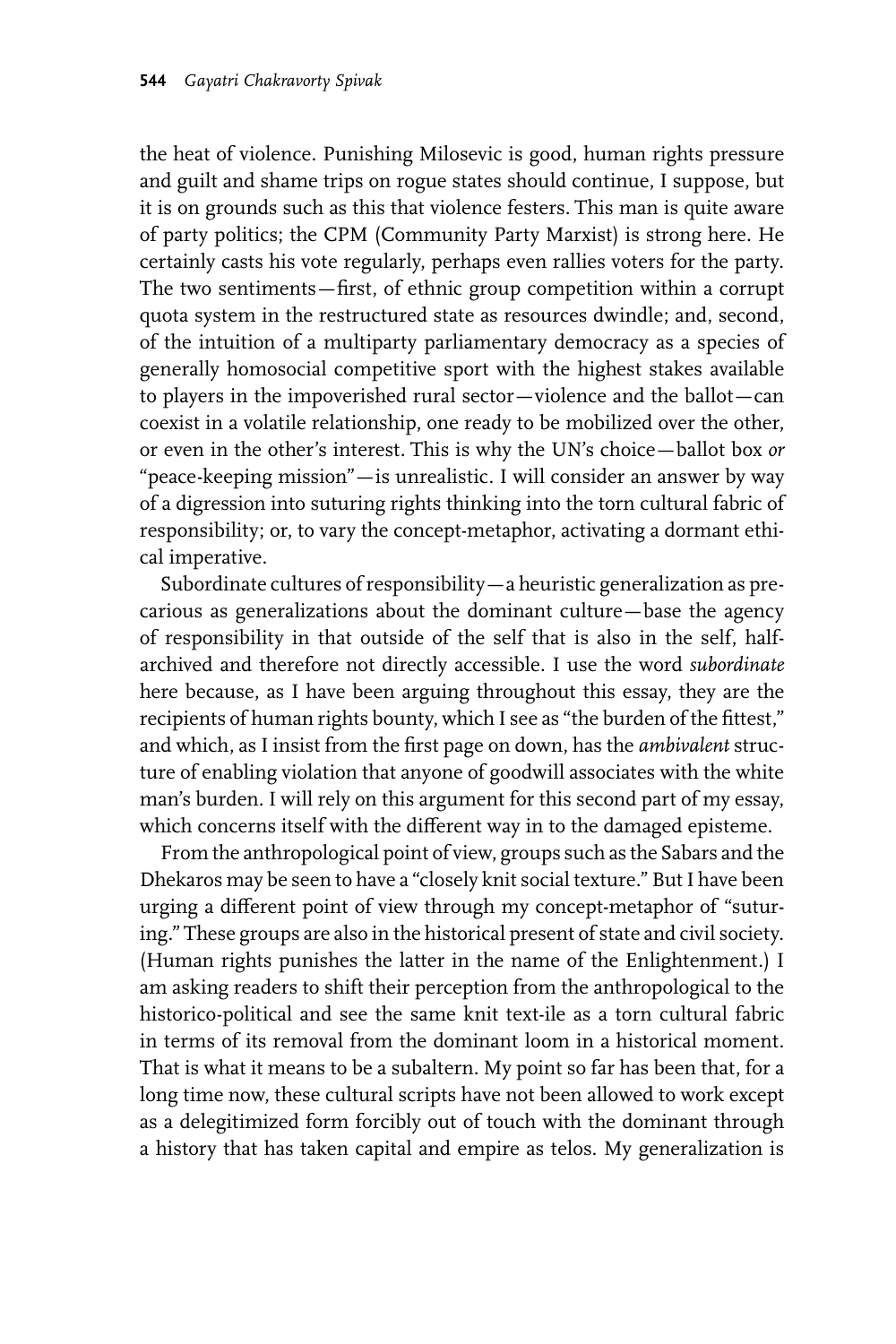therefore precarious, though demonstrable if the effort I go on to describe is shared. These concept-metaphors, of suturing a torn fabric, of recoding a delegitimized cultural formation, are crucial to the entire second half of my argument.

Subordinate cultures of responsibility, then, base the agency of responsibility in that outside of the self that is also in the self, half-archived and therefore not directly accessible. Such a sentence may seem opaque to (Christianized) secularists who imagine ethics as internalized imperatives; they may seem silly to the ordinary language tradition that must resolutely ignore the parts of the mind not accessible to reason in order to theorize.<sup>69</sup> It may be useful to think of the archived exteriority, in terms of your unmediated knowledge, of the inside of your body. The general premise of the Oxford Amnesty series the Genetic Revolution and Human Rights, for example, was that genes are digitalized words that are driving our bodies, our selves.<sup>70</sup> Yet they are inaccessible to us as objects and instruments of knowledge, insofar as we are sentient beings. (A smart reader mistook this as alterity being thoroughly interiorized. My exhortation is to try to think otherwise that there is an other space—or script, all analogies are ''false'' here—in the self, which drives us.) Think also of our creative invention in the languages that we know well. The languages have histories before us, and futures after us. They are outside us, in grammar books and dictionaries.<sup>71</sup> Yet the languages that we know and make in are also us, and in us. These are analogies for agency that is out of us but in us—and, like all analogies, imperfect, but I hope they will suffice for now. In responsibility-based subordinate cultures the volatile space of responsibility can be grasped through these analogies, perhaps. Please note, I'm not suggesting that they are better, just that they are different, and this radically different pair—rights and responsibility need to relate in the hobbled relationship of supplementation.

These are only analogies, to be found in an Oxford Amnesty series collection and in Saussure.They work in the following way: if we can grasp that all human beings are genetically written before will; and if we can grasp that all human children access a language that is "outside," as mother-tongue; then, on these structural models, we might grasp the assumption that the human being is human in answer to an ''outside call.'' We can grasp the structure of the role of alterity at work in subordinate cultures, by way of these analogies. The word before in ''before the will'' is here used to mean logical and chronological priority as well as ''in front of.'' The difference is historical, not essential. It is because I believe that right/responsibility can be shared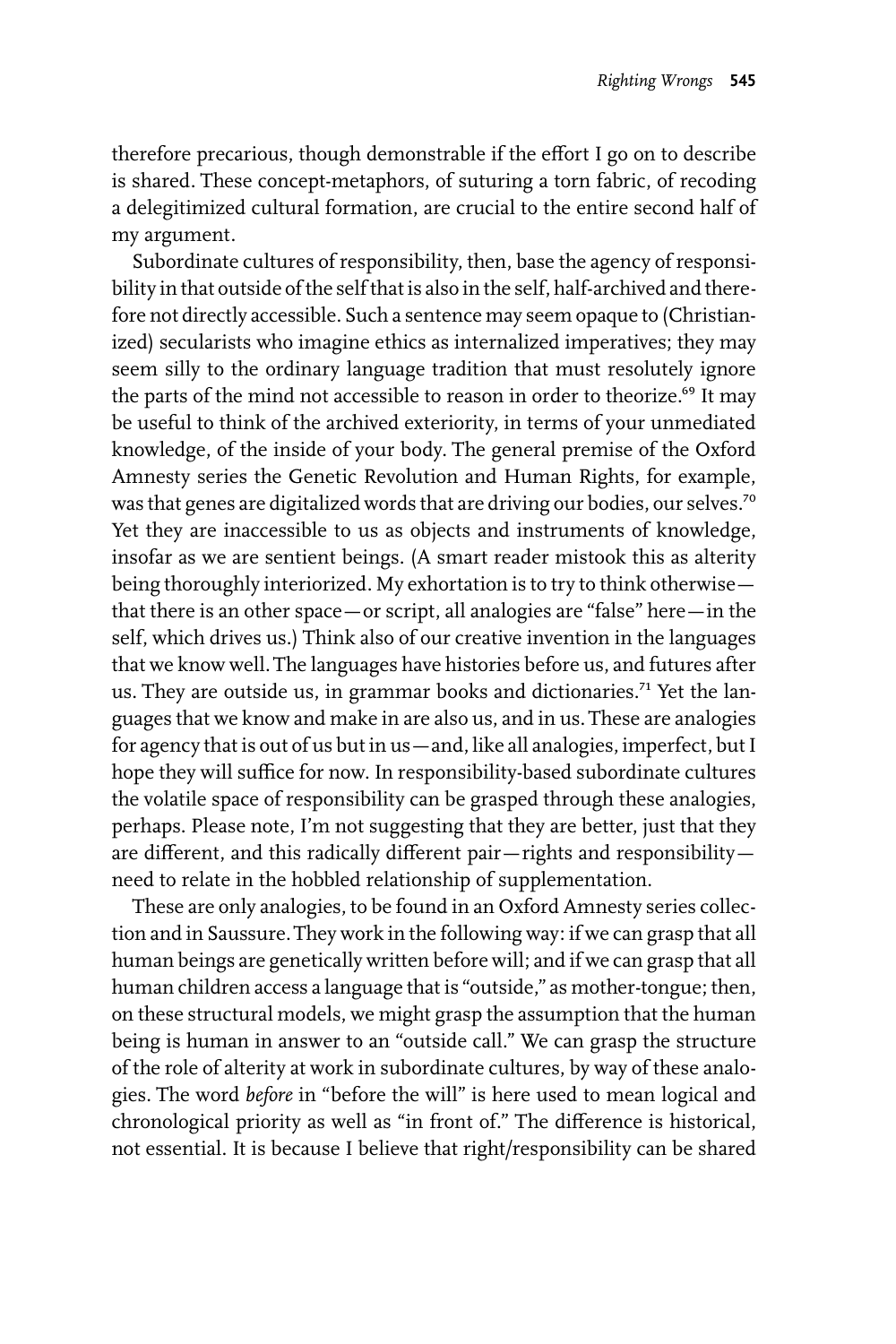by everyone in the persistent mode of ''to come'' that I keep insisting on supplemental pedagogy, on both sides.

In its structure, the definitive predication of being-human by alterity is not with reference to an empirical outside world. Just as I cannot play with my own genes or access the entire linguisticity of my mother tongue, so "is" the presumed alterity radical in the general sense. Of course it bleeds into the narrow sense of ''accountability to the outside world,'' but its anchor is in that imagined alterity that is inaccessible, often transcendentalized and formalized (as indeed is natural freedom in the rights camp.)

I need not be more specific here. The subordinate subaltern is as diversified as the recipients of Human Rights activity. I need not make too many distinctions. For they are tied by a Universal Declaration.

Anticipating objections to this stopping short of distinction and specificities, I should perhaps say once again that, if these people became my object of investigation for disciplinary information retrieval as such, I would not be able to remain focused on the children as my teachers. There is nothing vague about this activity. Since this is the central insight of my essay, the reader will, I fear, have to take it or leave it.This is the different way of epistemic access, this the teacher's apprenticeship as suturer or invisible mender, this the secret of ongoing pedagogic supplementation. Writing this piece has almost convinced me that I was correct in thinking that this different way was too in situ to travel, that I should not make it part of my academic discourse. And yet there is no other news that I can bring to Amnesty International under the auspices of Human Rights.

Rewriting Levinas, Luce Irigaray called for an ethics of sexual difference in the early eighties.<sup>72</sup> That fashion in dominant feminist theory is now past. But the usefulness of the model does not disappear with a fad. Call this supplementation an ethics of class-culture difference, then: relating remotely, in view of a future "to come," the dispensers of rights with the victims of wrongs.

With this proviso, let us consider an example of why we need to suture rights thinking into the torn cultural fabric of responsibility; or, to vary the concept-metaphor, activate a dormant ethical imperative. I will give only the bare bones.

Activists from the institutionally educated classes of the general national culture win a state-level legal victory against police brutality over the tribals.

They try to transform this into a national-level legal awareness campaign.<sup>73</sup>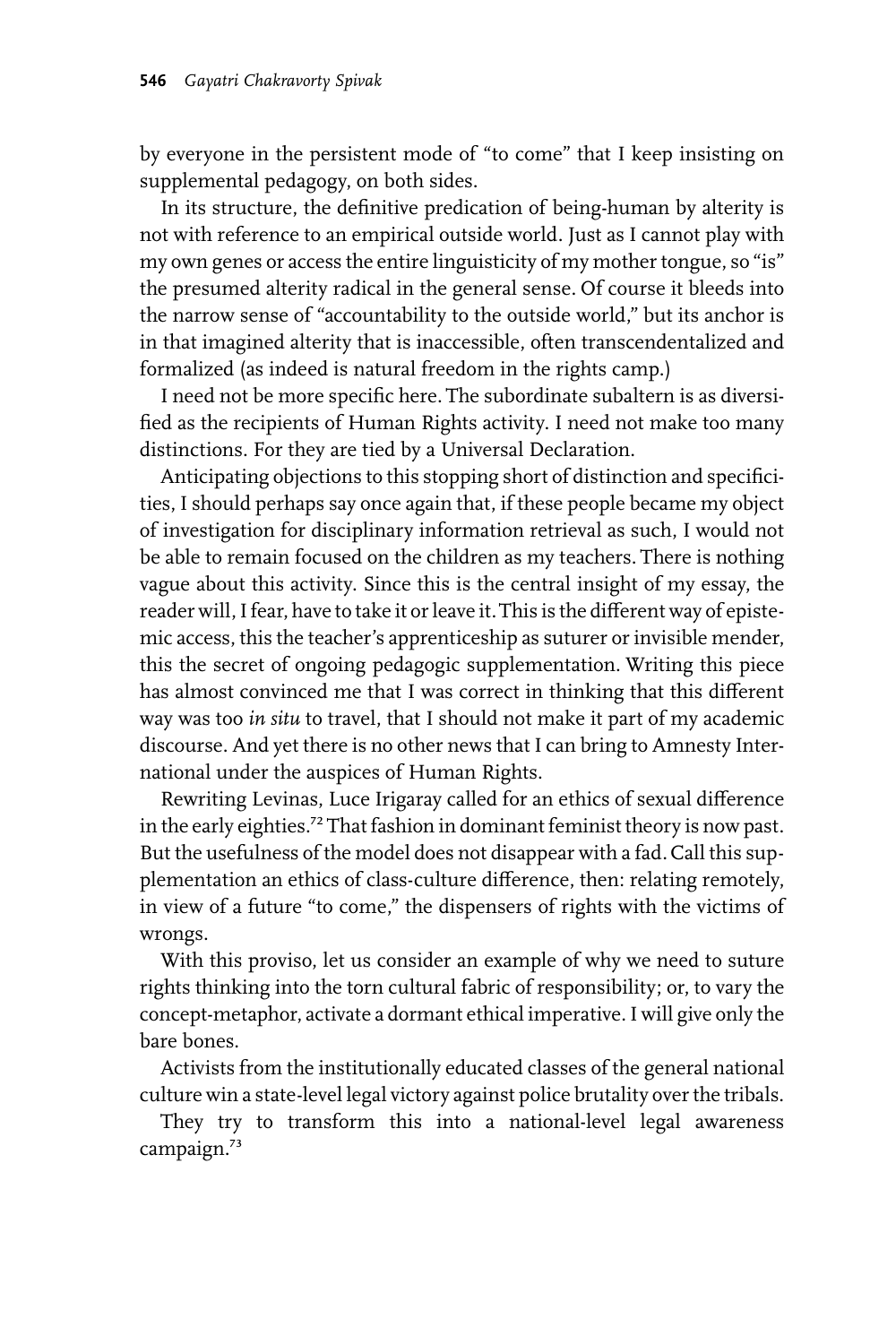The ruling party supports the activists on the state level. (India is a federation of states. The national level is not involved here.) The ruling party on the local level is generally less answerable to the state precisely because of the discontinuity from the grass roots that I have been insisting upon all along. Indeed, this absence of redress without remote mediation is what makes the subaltern subaltern. On the local level the police of the ruling party consistently take revenge against what is perceived as a victory over ''their'' party by taking advantage of three factors, one positive, two negative:

1. The relatively homogeneous dominant Hindu culture at the village level keeps the tribal culturally isolated through prejudice.

2. As a result of this cultural isolation, women's independence among the tribals has remained intact. It has not been infected by the tradition of women's oppression within the general Hindu rural culture.

3. Politically, the general, supposedly homogeneous rural culture and the tribal culture share a lack of democratic training.<sup>74</sup>

This is a result of poverty and class prejudice existing nationally. Therefore, votes can be bought and sold here; and electoral conflict is treated by rural society in general like a competitive sport where violence is legitimate.

Locally, since the legal victory of the metropolitan activists against the police, the ruling party has taken advantage of these three things by rewriting women's conflict as party politics.<sup>75</sup> To divide the tribal community against itself, the police have used an incidental quarrel among tribal women, about the theft of a bicycle, if I remember right. One side has been encouraged to press charges against the other. The defending faction has been wooed and won by the opposition party. Thus a situation of violent conflict has been fabricated, where the police have an immediate edge over every one, and since the legal victory in remote Calcutta is there after all, police revenge takes the form of further terror. In the absence of training in electoral democracy, the aboriginal community has accepted police terror as part of the party spirit: this is how electoral parties fight, where "electoral" has no intellectual justification. This is a direct consequence of the educated activists'—among whom I count myself—good hearted ''from above'' effort at constitutional redress, since at the grassroots level it can only be understood as a ''defeat'' by police and party.

I am not asking that the women be left alone to flourish in some pristine tribality. I am also not speaking about how to stop women's oppression! The police are rural Hindus, the aboriginals are a small, disenfranchised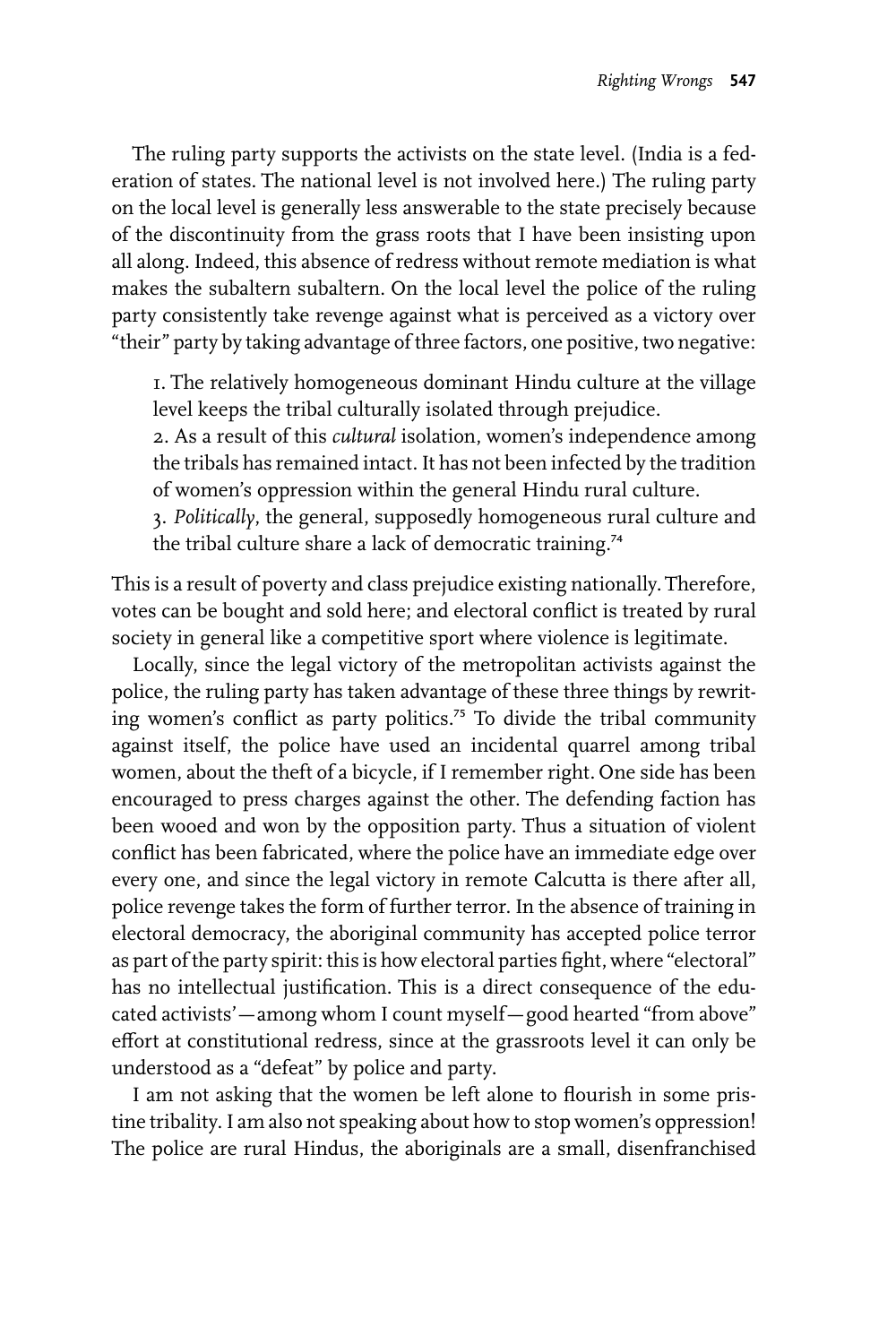group, the situation is class-race-state power written into the caste system. Teaching is my solution, the method is pedagogic attention, to learn the weave of the torn fabric in unexpected ways, in order to suture the two, not altering gender politics from above. As for gender, I hope the parenthesis below will show why everything cannot be squeezed into this relatively short piece. I am suggesting that human rights activism should be supplemented by an education that should suture the habits of democracy onto the earlier cultural formation. I am the only person within this activist group—organized now as a tax-sheltered nonprofit organization—who thinks that the real effort should be to access and activate the tribals' indigenous "democratic" structures to *parliamentary* democracy by patient and sustained efforts to learn to learn from below. Activate is the key word here. There is no tight cultural fabric (as opposed to group solidarity) among these disenfranchised groups after centuries of oppression and neglect. Anthropological excavation for description is not the goal here. (I remain suspicious of academic golden-agism from the colonial subject.) I am not able to give scholarly information. Working hands-on with teachers and students over long periods of time on their own terms without thinking of producing information for my academic peers is like learning a language ''to be able to produce in it freely . . . [and therefore] to move in it without remembering back to the language rooted and planted in [me, indeed] forgetting it."<sup>76</sup> As I mentioned earlier, I do not usually write about this activity, at all. Yet it seems necessary to make the point when asked to speak on human rights, because this is a typical wake of a human rights victory. The reader is invited to join in the effort itself. In the meantime I remain a consensus breaker among metropolitan activists, who feel they can know everything in a nonvague way if only they have enough information, and that not to think so is "mystical." The consensually united vanguard is never patient.

This narrative demonstrates that when the human rights commissions, local, national, or international, right state terrorism, police brutality, or gender violence in such regions, the punishing victory is won in relatively remote courts of law.

Catharine A. MacKinnon describes this well: ''The loftiest legal abstracts . . . are born . . . amid the intercourse of particular groups, in the presumptive ease of the deciding classes, through the trauma of specific atrocities, at the expense of the silent and excluded, as a victory (usually compromised, often pyrrhic) for the powerless."<sup>77</sup> In the aftermath of victory, unless there is constant vigilance (a "pressure" that is itself a species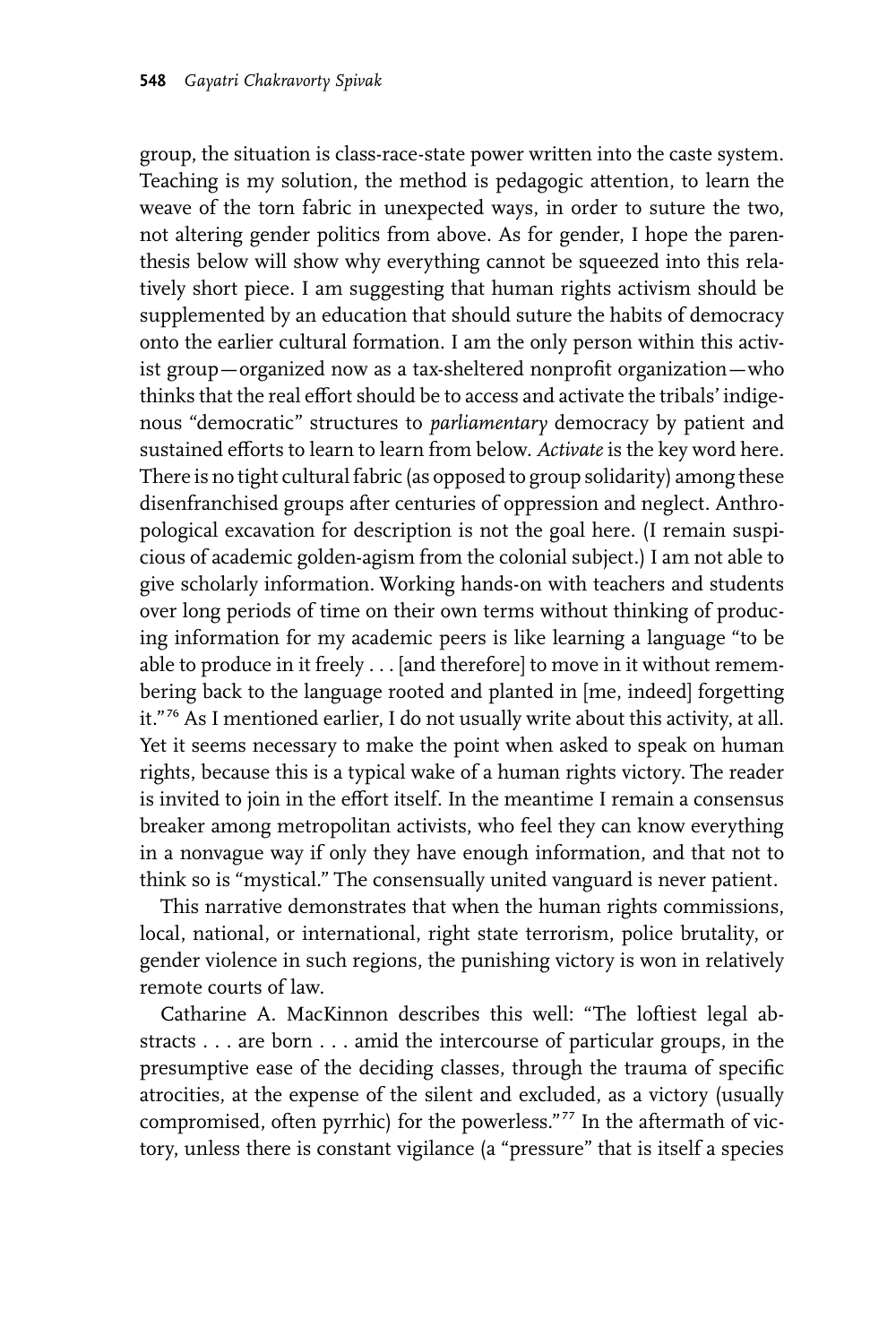of terror), the very forces of terror, brutality, or violence that suffer a public defeat, often come back to divide and oppress the community even further. If the community fights back, it does so by the old rules of violence. The dispensation of justice, the righting of wrongs, the restoration of human rights, is reduced to a pattern of abyssal revenge and/or, at best, a spirit of litigious blackmail, if the group that has been helped has a strong connection to the regional human rights agencies or commissions (the dominant pressure groups described as ''below), which is by no means always the case. Legal awareness seminars, altogether salutary in themselves, can exacerbate the problem without the painstaking foundational pedagogy which prepares the subject of rights from childhood and from within a disenfranchised culture of responsibility. And, if we get away from such remote areas, human rights dependency can be particularly vicious in their neocolonial consequences if it is the state that is the agency of terror and the Euro-U.S. that is the savior.

(Incidentally, this narrative also demonstrates that Carole Pateman's invaluable insight, "that the social contract presupposed the sexual contract," has historical variations that may not always justify the Eurocentrism that is the obvious characteristic of even her brilliant book.<sup>78</sup> On the other hand, today the history of domination and exploitation has reduced the general picture, especially in the clients of human rights intervention, to a uniformity that may justify Pateman's remark: "Only the postulate of natural equality prevents the original [European] social contract from being an explicit slave contract.'' Even so brief a hint of this historicized and uneven dialectic between past and present surely makes it clear that feminists must think of a different kind of diversified itinerary for teasing out the relationship between human rights and women's rights rather than cultural conservatism, politically correct golden agism, or ruthless-to-benevolent Eurocentrism. The suturing argument that I will elaborate below develops in the historical difference between the first two sentences of this parenthesis.)

Even if the immense labor of follow-up investigation on a case-by-case basis is streamlined in our era of telecommunication, it will not change the epistemic structure of the dysfunctional responsibility-based community, upon whom rights have been thrust from above. It will neither alleviate the reign of terror nor undo the pattern of dependency. The recipient of human rights bounty whom I have described above, an agent of counterterrorism and litigious blackmail at the grassroots, will continue not to resemble the ego ideal implied by the Enlightenment and the UDHR. As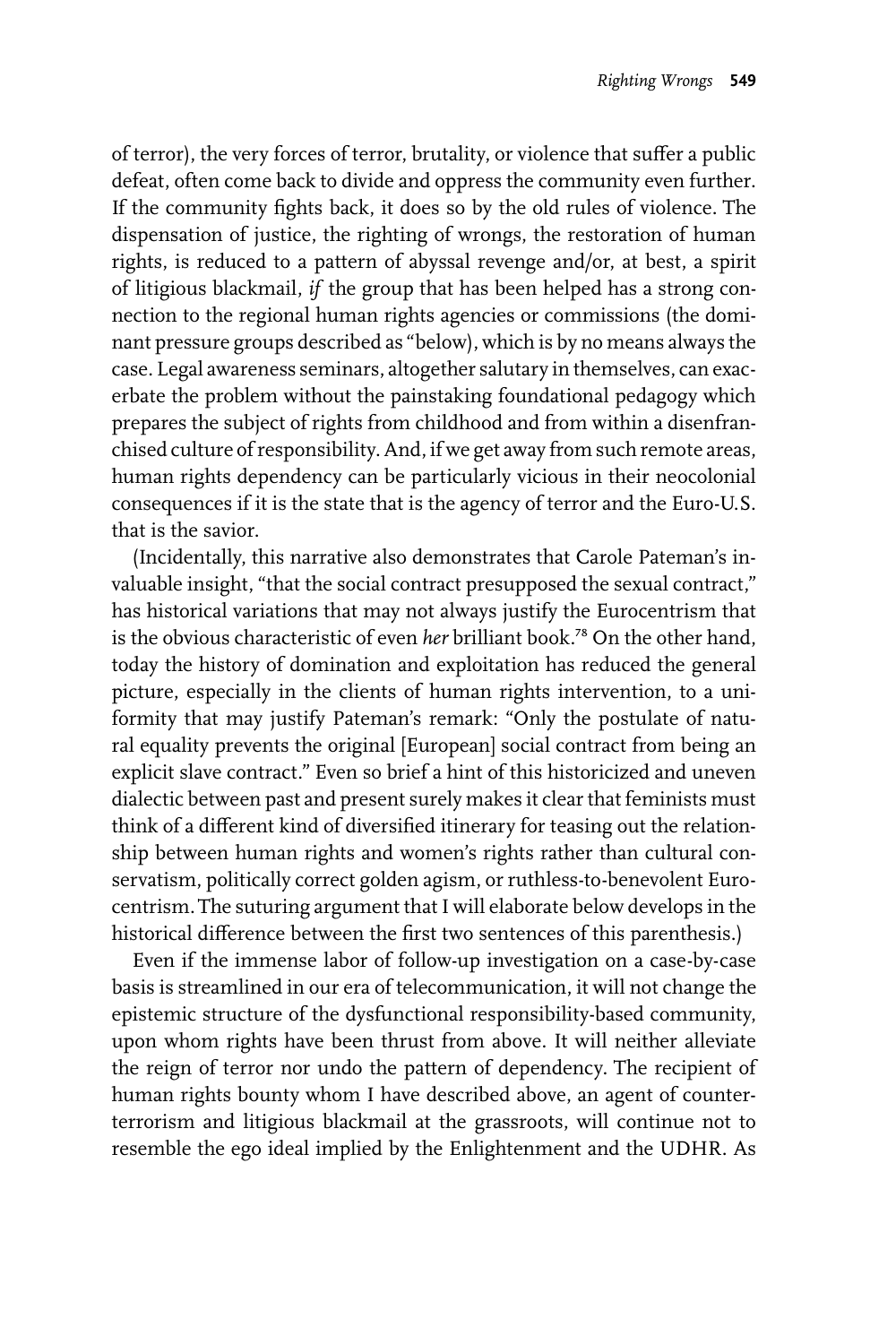long as real equalization through recovering and training the long-ignored ethical imagination of the rural poor and indeed, all species of subproletarians on their own terms—is not part of the agenda to come, she or he has no chance of becoming the subject of human rights as part of a collectivity, but must remain, forever, its object of benevolence. We will forever hear in the news, local to global, how these people cannot manage when they are left to manage on their own, and the new imperialism, with an at best embarrassed social Darwinist base, will get its permanent sanction.

The seventh article of the Declaration of the Rights of Man and of the Citizen, following eighteenth-century European radical thought, says that "the law is an expression of the will of the community."<sup>79</sup> Among the rural poor of the global South, one may attempt, through that species of education without guarantees, to bring about a situation where the law can be imagined as the expression of a community, always to come. Otherwise the spirit of human rights law is completely out of their unmediated reach. The training in ''literary reading'' in the metropolis is here practiced, if you like, in order to produce a situation, in the mode of ''to come,'' where it can be acknowledged that "reciprocally recognized rating [to acknowledge a corresponding integrity in the other] is a condition without which no civil undertaking is possible."<sup>80</sup>

The supplementary method that I will go on to outline does not suggest that human rights interventions should stop. It does not even offer the impractical suggestion that the human rights activists themselves should take time to learn this method. Given the number of wrongs all the world over, those who right them must be impatient. I am making the practical suggestion for certain kinds of humanities teachers, here and there, diasporics wishing to undo the delinking with the global South represented by impatient benevolence, second-generation colonial subjects dissatisfied by the divided postcolonial polity. (This is not to limit the readership of this essay, of course. Anyone can do what I am proposing.) Only, whoever it is must have the patience and perseverance to learn well one of the languages of the rural poor of the South. This, I hope, will set them apart from the implicit connection between world governance and the self-styled international civil society. (About this last, I am writing elsewhere.)

One of the languages. For the purposes of the essential and possible work of righting wrongs—the political calculus—the great European languages are sufficient. But for access to the subaltern episteme to devise a suturing pedagogy, you must take into account the multiplicity of subaltern languages.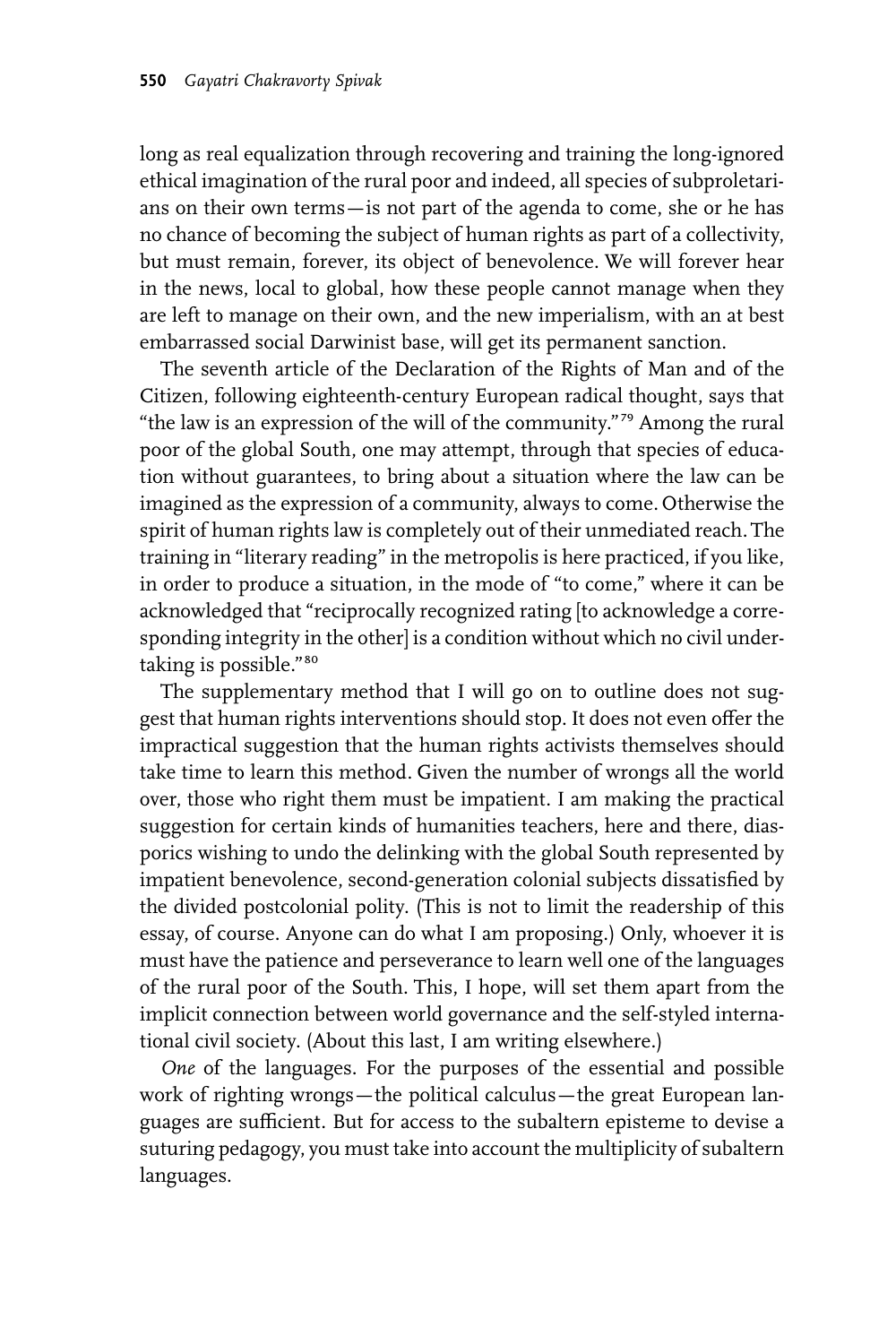This is because the task of the educator is to learn to learn from below, the lines of conflict resolution undoubtedly available, however dormant, within the disenfranchised cultural system; giving up convictions of triumphalist superiority. It is because of the linguistic restriction that one is obliged to speak of just the groups one works for; but, in the hope that these words will be read by some who are interested in comparable work elsewhere, I am always pushing for generalization. The trainer of teachers will find the system dysfunctional and corrupted, mired in ritual, like a clear pond choked with scum. For their cultural axiomatics as well as their already subordinated position did not translate into the emergence of nascent capitalism. We are now teaching our children in the North, and no doubt in the North of the South, that to learn the movement of finance capital is to learn social responsibility. It is in the remote origins of this conviction—that capitalism is responsibility—that we might locate the beginning of the failure of the aboriginal groups of the kind I am describing: their entry into (a distancing from) modernity as a gradual slipping into atrophy.<sup>81</sup>

This history breeds the need for activating an ethical imperative atrophied by gradual distancing from the narrative of progress—colonialism/ capitalism. This is the argument about cultural suturing, learning from below to supplement with the possibility of the subjectship of rights.<sup>82</sup>

Now I go back to my broader argument—a new pedagogy. The national education systems are pretty hopeless at this level because they are the detritus of the postcolonial state, the colonial system turned to rote, unproductive of felicitous colonial subjects like ourselves, at home or abroad. This is part of what started the rotting of the cultural fabric of which I speak. Therefore, I am not just asking that they should have ''the kind of education we have had." The need for supplementing metropolitan education—"the kind of education we have had"—is something I am involved in every day in my salaried work. And when I say "rote," I am not speaking of the fact that a student might swot as a quick way to do well in an exam. I am speaking of the scandal that, in the global South, in the schools for middle-class children and above, the felicitous primary use of a page of language is to understand it; but in the schools for the poor, it is to spell and memorize.

Consider the following, the vicissitudes of a local effort undertaken in the middle of the nineteenth century: Iswarchandra Banerjee, better known as Iswarchandra Vidyasagar, a nineteenth-century public intellectual from rural Bengal, was twenty when Macaulay wrote his ''Minute on Indian Education.'' He fashioned pedagogic instruments for Sanskrit and Bengali that could, if used right (the question of teaching, again), suture the ''native'' old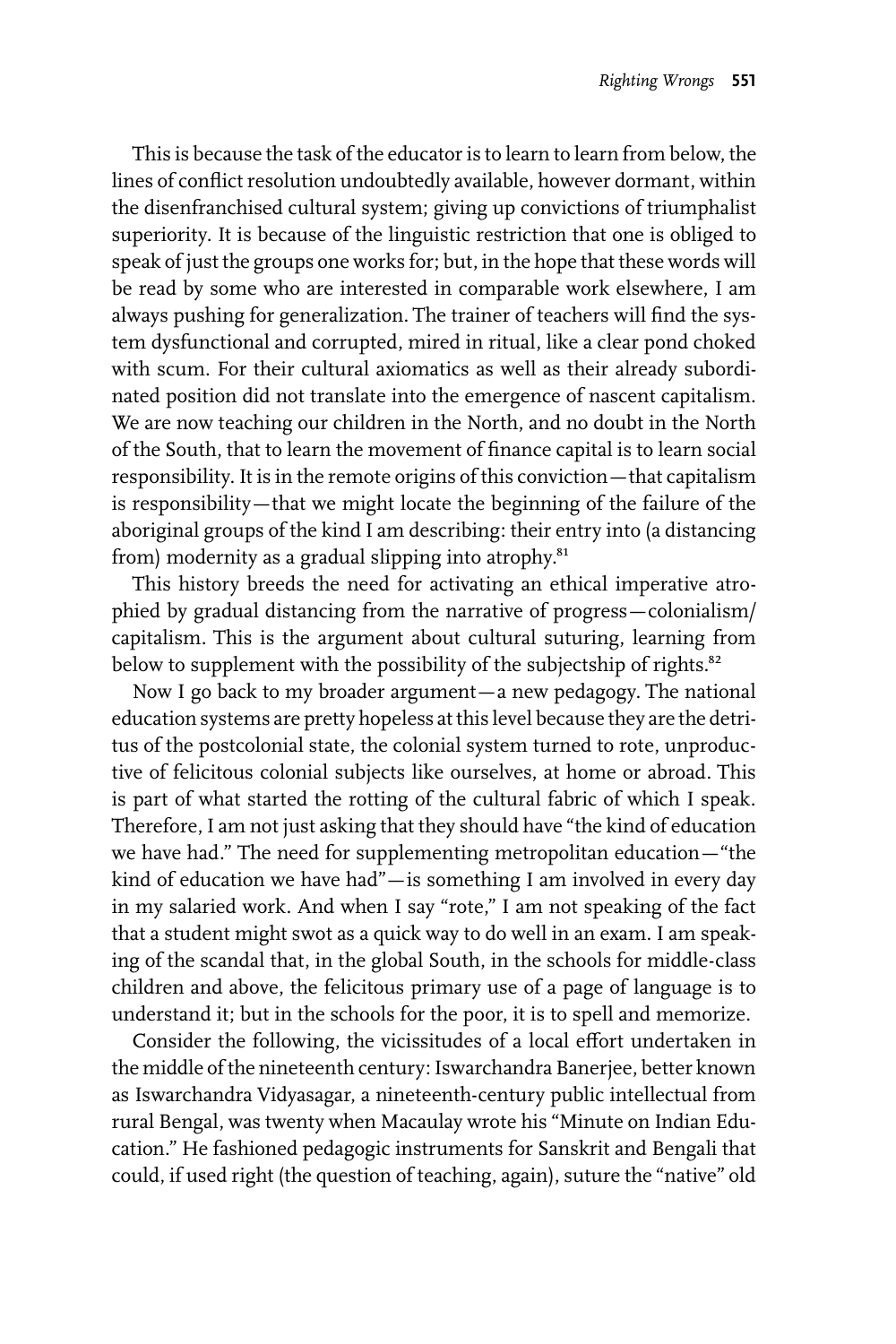with Macaulay's new rather than reject the old and commence its stagnation with that famous and horrible sentence: "A single shelf of a good European library [is] worth the whole native literature of India and Arabia."<sup>83</sup>

Vidyasagar's Bengali primer is still used in state-run primary schools in rural West Bengal.<sup>84</sup> It is a modernizing instrument for teaching. It activates the structural neatness of the Sanskritic Bengali alphabet for the teacher and the child, and undermines rote learning by encouraging the teacher to jumble the structure in the course of teaching at the same time. The wherewithal is all there, but no one knows (how) to use it any more.<sup>85</sup>

The first part of the book is for the active use of the teacher. The child does not read the book yet—just listens to the teacher, and learns to read and write by reading the teacher's writing and writing as the teacher guides. Reading and writing are not soldered to the fetishized schoolbook. In very poor rural areas, with no books or newspapers anywhere, this is still a fine way to teach. (If you have been stumped a hundred times in a lot of places by both teacher and student producing some memorized bit from the textbook when asked to "write whatever comes to mind," you are convinced of this.) Halfway through the book, the child begins to read a book, and the title of that page is prothom path, "first reading," not "first lesson." What a thrill it must have been for the child, undoubtedly a boy, to get to that moment. Today this is impossible, because the teachers, and the teachers' teachers, indefinitely, are clueless about this book as a do-it-yourself instrument. Well-meaning education experts in the capital city, whose children are used to a different world, inspired by self-ethnographing bourgeois nationalists of a period after Vidyasagar, have transformed the teacher's pages into children's pages by way of ill-conceived illustrations (see next page).<sup>86</sup>

In the rural areas this meaningless gesture has consolidated the book as an instrument for dull rote learning. The page where Vidyasagar encourages the teacher to jumble the structure is now a meaningless page routinely ignored. I could multiply examples such as this, and not in India alone. Most of the subordinate languages of the world do not have simple singlelanguage dictionaries that rural children could use. Efforts to put together such a dictionary in Bengali failed in false promises and red tape. The habit of independence in a child's mind starts with the ability to locate meaning without a teacher. If the dictionary were put together by the kind of wellmeaning experts who put together the pictures in the primer, it would be geared for the wrong audience.

The generalizable significance of this case is that, at the onset of colo-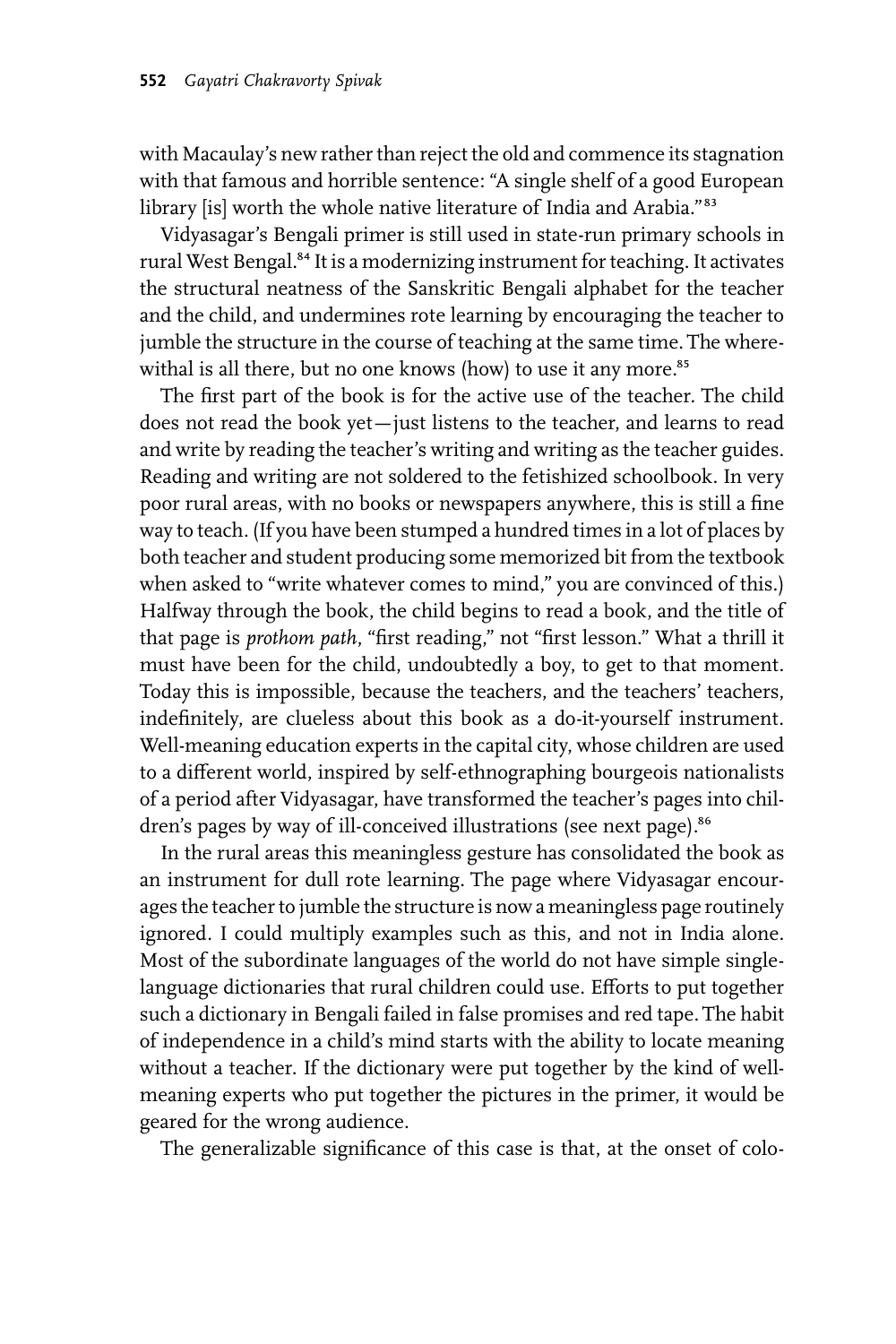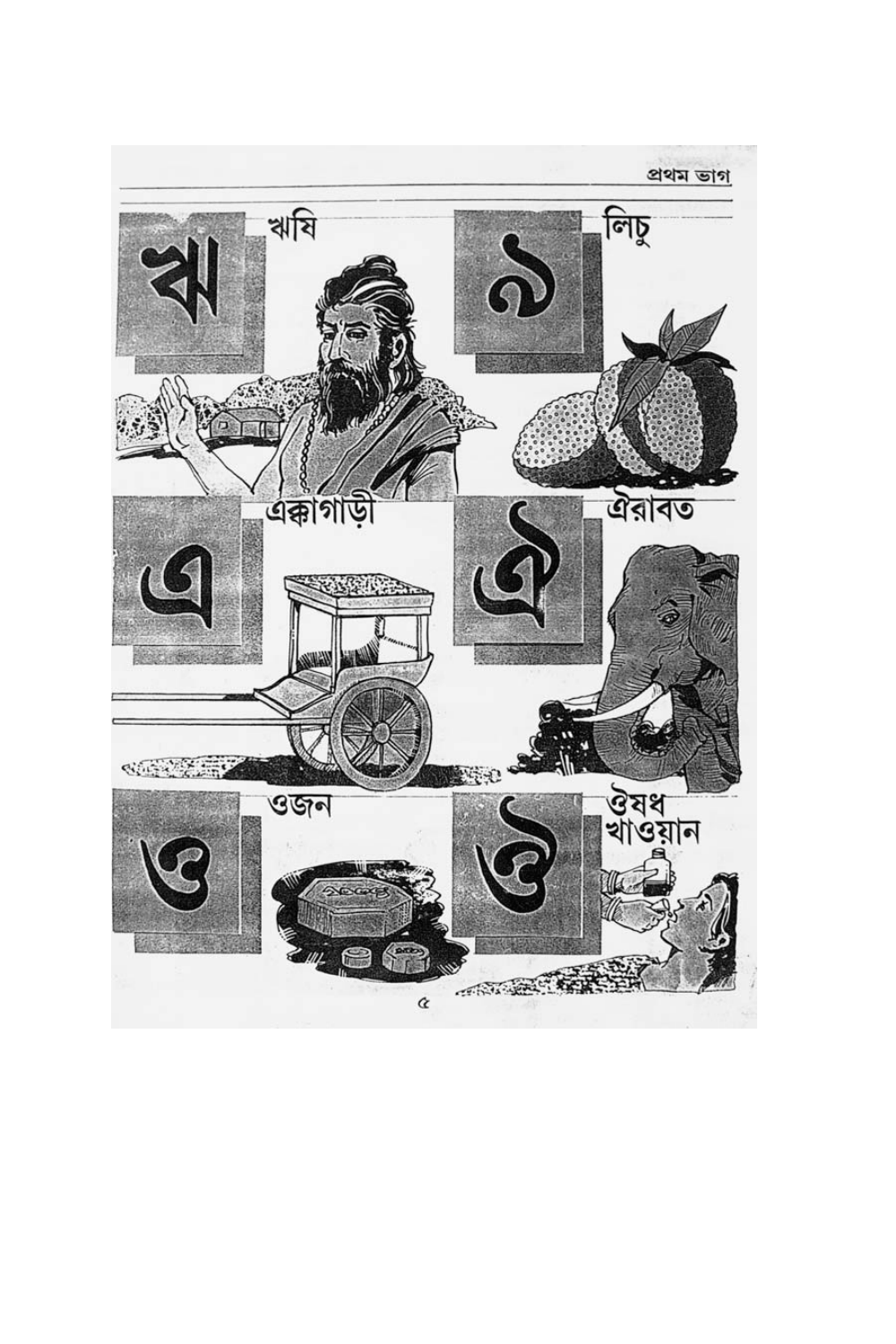nialism/capitalism, when the indigenous system of teaching began to be emptied out of social relevance, there had been an attempt to undo this. The discontinuity between the colonial subject and the rural poor is such that the instruments of such undoing were thoughtlessly deactivated. (This relates to the concept-metaphor of activation that I am using in this part of the essay.) The metropolitan specialist has no sense of the pedagogic significance of the instruments. My discovery of the specific pattern of the primer was a revelation that came after eight years of involvement with using the primer. Since I do not consolidate instruction for the teacher except in response to a felt need, it was only then that I was letting the teacher at one school take down hints as to how to teach the students at the lowest level. As I continued, I realized the primer had preempted me at every step! I hope the impatient reader will not take this to be just another anecdote about poor instruction. And I hope I have made it clear by now, in spite of all the confusion attendant upon straying from the beaten track, that the practice of elementary pedagogy for the children of the rural poor is one of my main weapons, however humble.

The interference of the state can also be a cruel negligence. This is the point of the following story. I have included two personal details to show how caste politics, gender politics, and class politics are intertwined in the detail. These details are typical.

Each of the rural schools of which I speak has a tube well. This provides clean water for the entire group. Near two of these schools the tube well is broken. The aboriginals cannot mend it for the same reason that the metropolitan middle class cannot do these repair jobs. They are not used to it and Home Depot hasn't hit yet.

One of my fellow students in college occupies a leading position in a pertinent ministry on the state level. I renewed contact with this man after thirty-one years, in his office in Calcutta, to ask for tube wells. Not only did I not get tube wells after two trips separated by a year, but I heard through the rumor mill that, as a result of his boasting about my visit, his wife had disclosed in public, at a party, that she had complained to his mother about our ancient friendship!

A near relative in the next generation, whom I had not seen but briefly when he was an adolescent, held a leading administrative position on the district level. I got an appointment with him, again to beg for the tube wells. I did not get them. But he did tell me that he was in line for a fellowship at the Kennedy School.Where the infrastructure for the primary education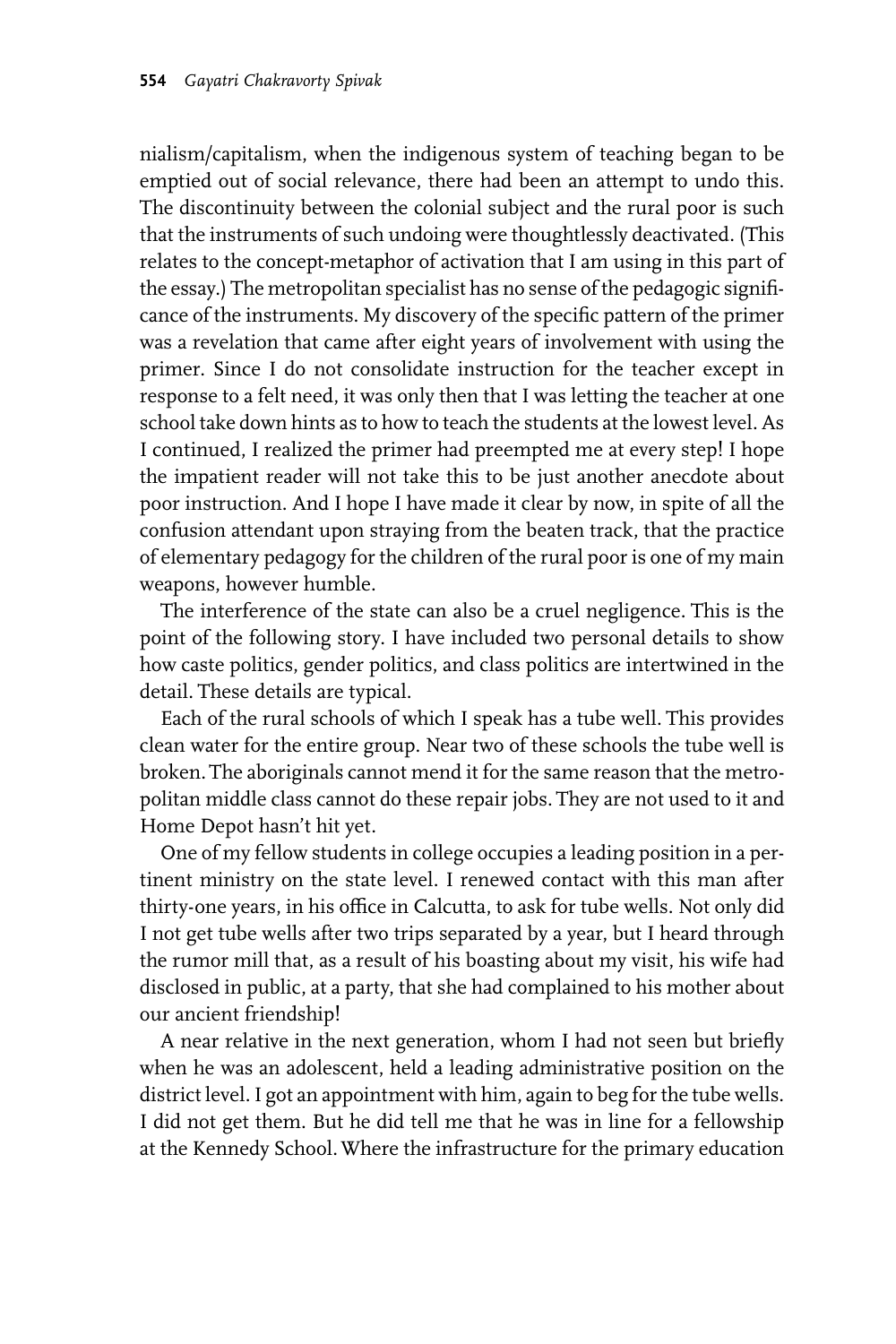of the poor seems negligible even in the line of official duty, boasting about one's own spectacular opportunities for higher education seems perfectly plausible: internalized axiomatics of class apartheid. I use the detail to point at a pervasive problem.

The Hindu villagers insulted a boy who went to fetch water from the tube well in the main village. At night, the oldest woman was about to go get water under cover.We sat together in her kitchen and boiled a pot of water.

The next morning, the teacher in the school could not prove that the students had learned anything. She is a young Hindu widow from the village, who has failed her Secondary School leaving exam. As a rural Hindu, she cannot drink water touched by the aboriginals, her students. As I kept berating her, one of these very students spoke up! (She loves the students; her not drinking water from their hands is internalized by them as normal, much less absurd than my drinking hot boiled water.On her part, going back to the village every afternoon, keeping the water-rule, which she knows I abhor, compares to my standing in the snow for six hours to replace my stolen green card, I later thought.)

The student spoke up to say that all but three in the school had accompanied their parents "east," and so had not come to school for months. Going east: migrant labor.

Just as not repairing tube wells is taken as proof of their fecklessness, taking their children on these journeys is seen as proof that they don't know the value of education. These are oral tradition folks for whom real education takes place in the bosom of the family. By what absurd logic would they graduate instantly into a middle-class understanding of something so counterintuitive as ''the value of education''? Such lectures produce the kind of quick-fix ''legal awareness''–style lectures whose effects are at best superficial, but satisfying for the activists, until the jerrybuilt edifice breaks down.When the community was addressed with sympathy, with the explicit understanding that behind this removal of the students from school lay love and responsibility, some children were allowed to stay behind next year. When I spoke of this way of dealing with absenteeism to the one hundred so-called rural teachers (stupid statistics) subsidized by the central government, one of the prejudice-ridden rural Hindu unemployed who had suddenly become a "teacher" advised me - not knowing that this elite city person knew what she was talking about—that the extended aboriginal community would object to the expenditure of feeding these children. Nonsense, of course, and prejudice, not unknown in the native informant.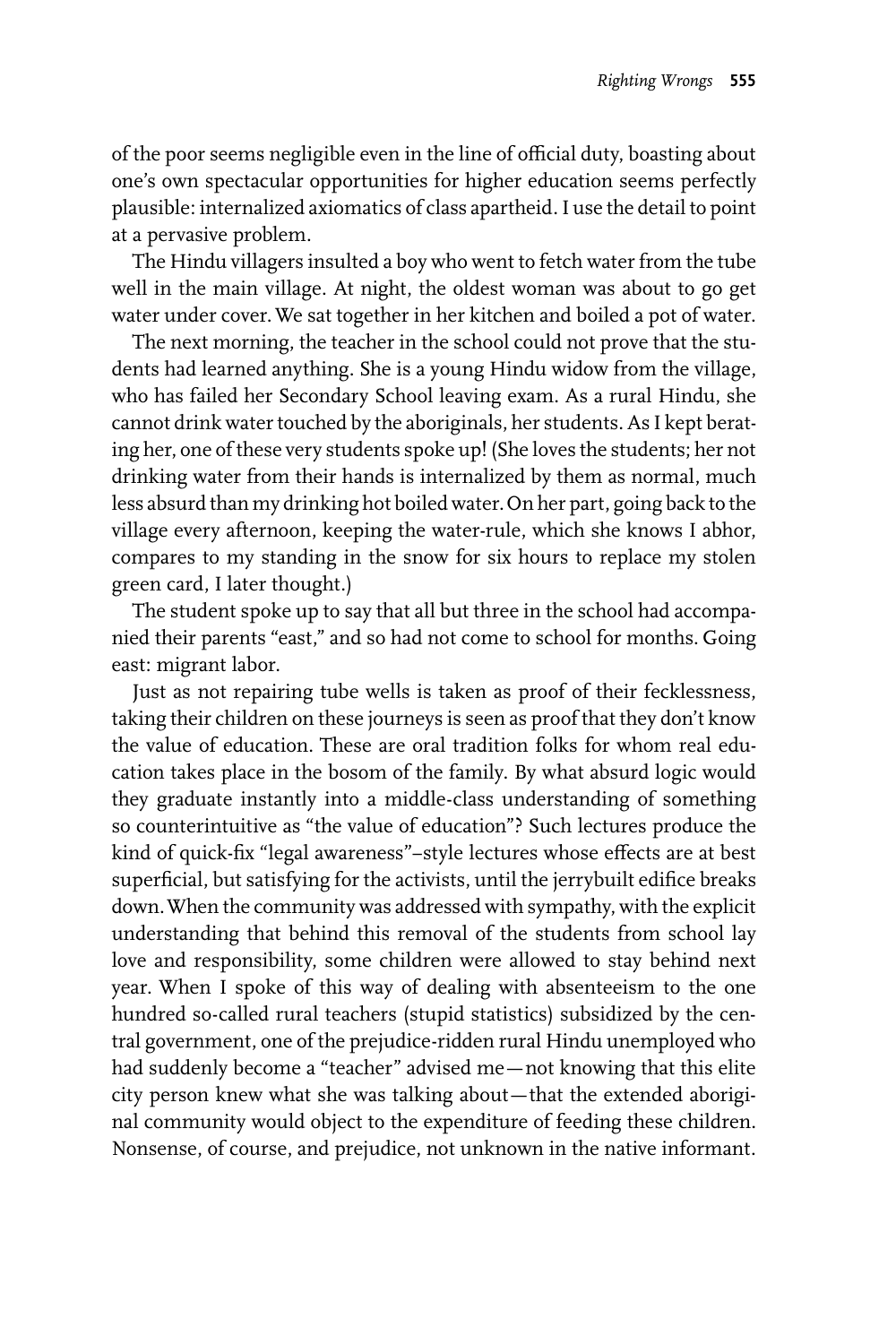When I saw that the three students who had not "gone east" were doing fine, and that a year had gone by without tube wells, I said to them, write a letter. Another student, sitting back, looked so eager to write that I let her come forward as well. Each one give a sentence, I said, I will not prompt you. Here is what they wrote:<sup>87</sup>



I told them the secret of alphabetization. They successfully alphabetized their first names. My second visit to this man's office, the source of the prurient party gossip in Calcutta, was to deliver the letter, in vain.

I have covered the place names because we do not want a tube well from a remote international or national philanthropic source. The water's getting boiled for me. They are drinking well water. We want the children to learn about the heartlessness of administrations, without short-term resis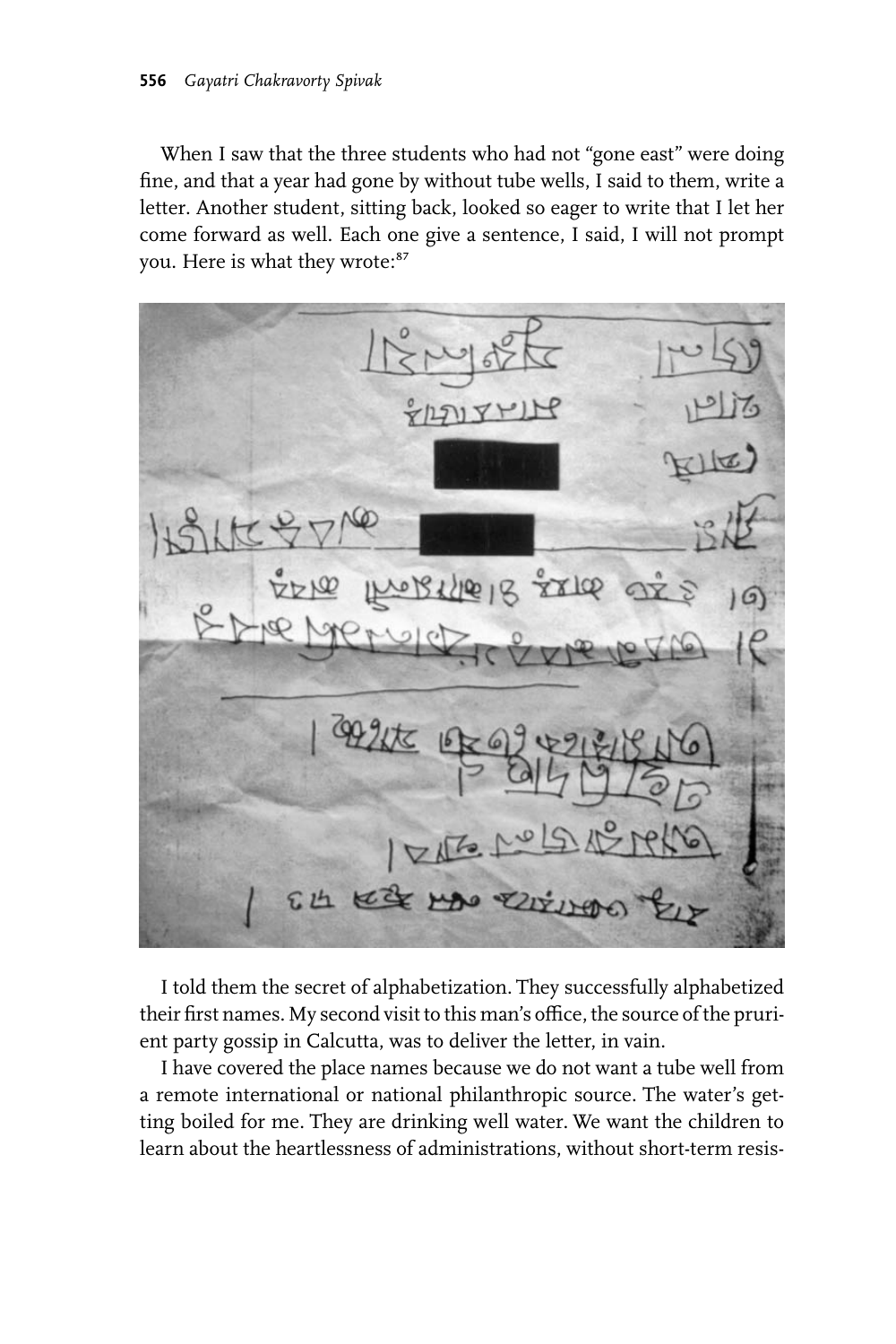tance talk. The bounty of some U.S. benefactor would be the sharp end of the wedge that produces a general will for exploitation in the subaltern.<sup>88</sup> Mutatis mutandis, I go with W. E. B. DuBois rather than Booker T. Washington: it is more important to develop a critical intelligence than to assure immediate material comfort.<sup>89</sup> This may or may not bear immediate fruit. Let me repeat, yet once again, although I fear I will not convince the benevolent ethnocentrist, that I am not interested in teaching "self-help." I am interested in being a good enough humanities teacher in order to be a conduit (Wordsworth's word) between subaltern children and their subaltern teachers. That is my connection with DuBois, who writes a good deal about teacher training.

The teachers on this ground level at which we work tend to be the least successful products of a bad system. Our educator must learn to train teachers by attending to the children. For just as our children are not born electronic, their children are not born delegitimized. They are not yet ''least successful.'' It is through learning how to take children's response to teaching as our teaching text that we can hope to put ourselves in the way of "activating" democratic structures.

And it is to distinguish between "activating" and producing good descriptive information for peers (the appropriate brief for an essay such as this) that I should like to point at the difference between Melanie Klein and Jean Piaget. Attending to children, Klein's way of speaking had turned into a kind of sublime literalness, where the metaphor is as literal as reality itself. In order to flesh out Freud's intuitions about children, Klein learned her system from the children themselves. Her writings are practical guides to people who wished to ''learn'' that language. That, too, is to learn to learn from below.

By contrast, all the confident conclusions of Piaget and his collaborators in The Moral Judgment of Children would be messed up if the investigators had been obliged to insert themselves into and engage with the valuesystem the children inhabited. Piaget is too sharp not to know this. ''It is one thing to prove that cooperation in the play and spontaneous social life of children brings about certain moral effects,'' he concludes,

and another to establish the fact that this cooperation can be universally applied as a method of education. This last point is one which only experimental education can settle. . . . But the type of experiment which such research would require can only be conducted by teachers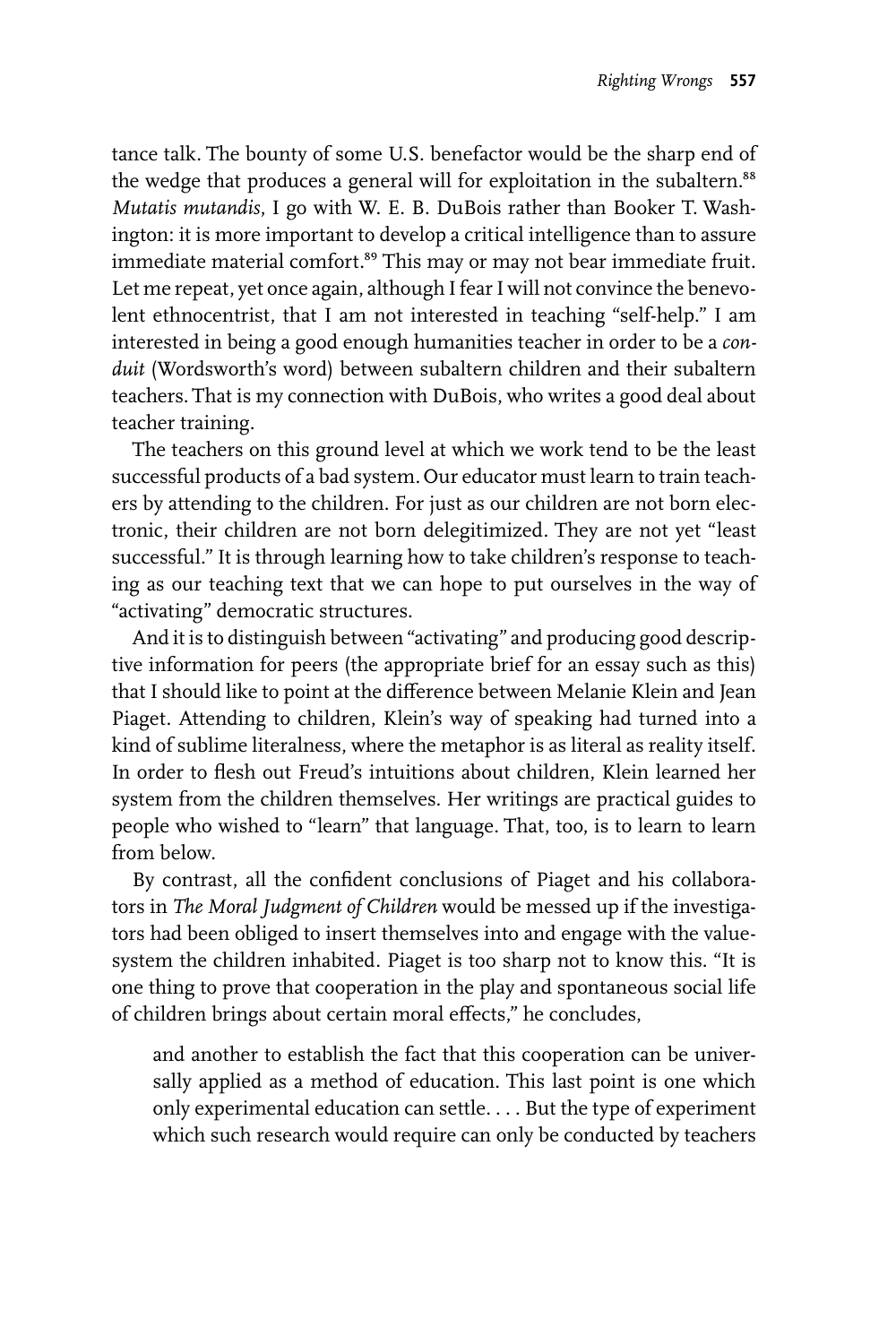or by the combined efforts of practical workers and educational psychologists. And it is not in our power to deduce the results to which this would lead.90

The effort at education that I am describing—perhaps comparable to Piaget's description of ''practical workers''—the teachers—and ''educational psychologist''—the trainers—with the roles productively confused every step of the way—hopes against hope that a permanent sanction of the social Darwinism—"the burden of the fittest"—implicit in the Human Rights agenda will, perhaps, be halted if the threads of the torn cultural fabric are teased out by the uncanny patience of which the Humanities are capable at their best, for the ''activation'' of dormant structures.

Indeed, this is the ''Humanities component,'' attending upon the object of investigation as other, in all labor. Here is the definitive moment of a Humanities "to come," in the service of a Human Rights, that persistently undoes the asymmetry in our title ''Human Rights, Human Wrongs'' by the uncoercive rearrangement of desires in terms of the teaching text described earlier in this essay.

The Greek poet Archilochus is supposed to have written ''the fox knows many things, but the hedgehog knows one big thing.'' This distinction between two types of thinkers was developed by Isaiah Berlin into the idea that fox-thinkers are fascinated by the variety of things, and hedgehog-thinkers relate everything to an all-embracing system.<sup>91</sup>

My experience of learning from children for the last decade tells me that nurturing the capacity to imagine the public sphere and the fostering of independence within chosen rule-governance is the hedgehog's definition of democracy, which will best match the weave of the torn yet foxy fabric—great variety of detail—of the culture long neglected by the dominant. The trick is to train the teachers by means of such intuitions, uncoercively rearranging their (most often unexamined) desires for specific kinds of futures for the children. No mean trick, for these teachers have been so maimed by the very system of education we are trying to combat, and are so much within the class apartheid produced by it, that they would blindly agree and obey, while the trainer was emoting over consciousness-raising. Great tact is called for if the effort is to draw forth consent rather than obedience. In addition, the children have to be critically prepared for disingenuously offered cyberliteracy if these groups get on the loop of ''development."<sup>92</sup> The hope is that this effort with the teachers will translate into the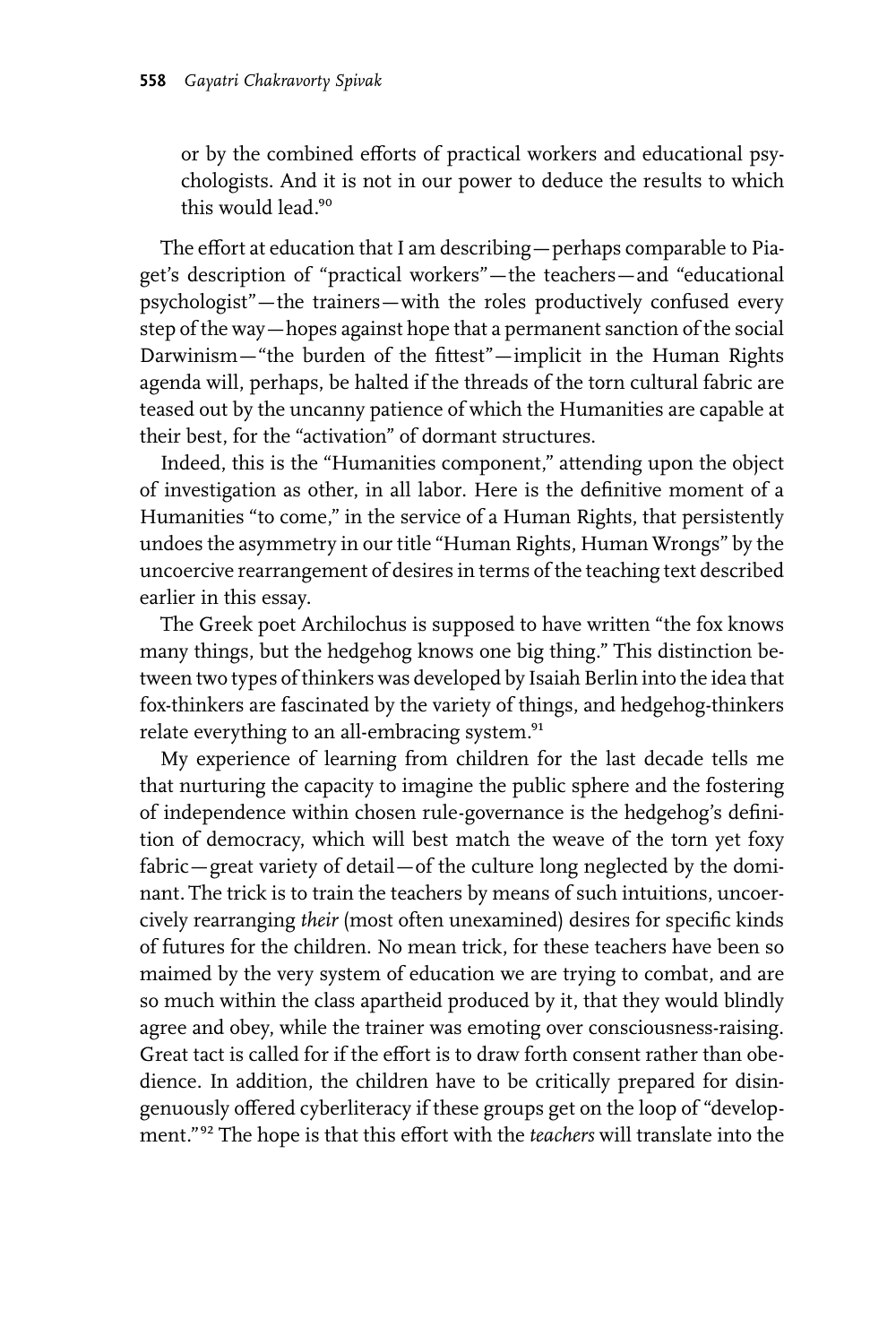teaching of these reflexes in the educational method of the children who launch the trainer on the path of the hedgehog. The children are the future electorate. They need to be taught the habits and reflexes of such democratic behavior. Do you see why I call this necessary and impossible? As I remarked about Humanities teaching, you cannot gauge this one.

To suture thus the torn and weak responsibility-based system into a conception of human dignity as the enjoyment of rights one enters ritual practice transgressively, alas, as a hacker enters software. The description of ritual-hacking below may seem silly, perhaps. But put yourself on the long road where you can try it, and you will respect us—you will not dismiss as "nothing but" this or that approach on paper. Insofar as this hacking is like a weaving, this, too, is an exercise in texere, textil-ity, text-ing, textuality. I must continue to repeat that my emphasis is on the difficulties of this texting, the practical pedagogy of it, not in devising the most foolproof theory of it for you, my peers. Without the iterative text of doing and devising in silence, the description seems either murky or banal.

Subordinate cultural systems are creative in the invention of ritual in order to keep a certain hierarchical order functioning. With the help of the children and the community, the trainer must imagine the task of recoding the ritual-to-order habits of the earlier system with the ritual-to-order habits of parliamentary democracy, with a teaching corps whose idea of education is unfortunately produced by a terrible system. One learns active ritual as one learns manners. The best example for the readership of this anthology might be the "wild anthropology" of the adult metropolitan migrant, learning a dominant culture on the run, giving as little away as possible. The difference here is that we learn from the vulnerable archaic (Raymond Williams's word captures the predicament better than the anthropological primitive), but also without giving much away. The point is to realize that democracy also has its rituals, exaggerated or made visible, for example, when in our metropolitan life we seek to make politically correct manners "natural," a matter of reflex.

It is because this habit—of recoding ritual (always, of course, in the interest of uncoercive rearrangement of desires) for training other practitioners—rather than for production of knowledge about knowledge, has to be learned by the teacher as a reflex that I invoked the difference between Klein and Piaget. I will not be able to produce anthropologically satisfying general descriptions here because no trainer can provide satisfactory descriptions of the grammar of a language that s/he is learning painfully. This is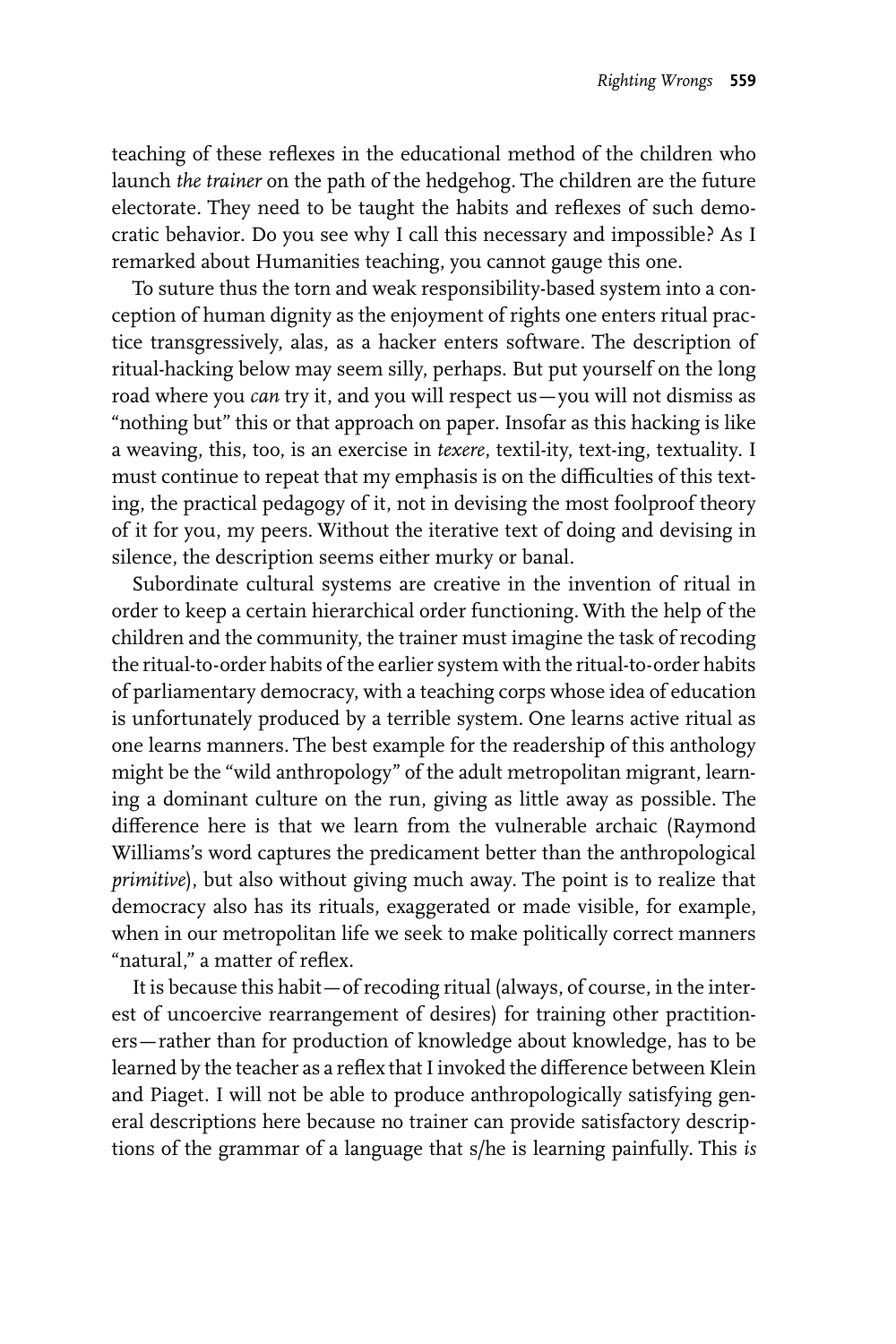the distinction I want to convey. I have such fear of derision of the detail of my work that I feel obliged to cite a self-defense that I offered at Columbia when I presented there a talk whose London version drew forth my invitation to participate in the Amnesty Series at Oxford.<sup>93</sup> What follows must remain hortatory—an appeal to your imagination until we meet in the field of specific practice, here or there. Of course we all know, with appropriate cynicism, that this probably will not be. But a ceremonial lecture allows you to tilt at windmills, to insist that such practice is the only way that one can hope to supplement the work of human rights litigation in order to produce cultural entry into modernity.

Fine, you will say, maybe Human Rights interventions do not have the time to engage in this kind of patient education, but there are statesponsored systems, NGOs, and activists engaging in educational initiatives, surely? The NGO drives count school buildings and teacher bodies. The national attempts also do so, but only at best. Activists, who care about education in the abstract and are critical of the system, talk rights, talk resistance, even talk nationalism. But instilling habits in very young minds is like writing on soft cement. Repeating slogans, even good slogans, is not the way to go, alas. It breeds fascists just as easily. UNESCO's teaching guides for Human Rights are not helpful as guides.

Some activists attempt to instill pride, in these long-disenfranchised groups, in a pseudohistorical narrative.This type of ''civilizationism'' is good for gesture politics and breeding leaders, but does little for the development of democratic reflexes.<sup>94</sup> These pseudohistories are assimilated into the aetiological mythologies of the Aboriginals without epistemic change. Given subaltern ethnic divisions, our teaching also proceeds in the conviction that, if identitarianism is generally bad news here, it is also generally bad news there.

Let me now say a very few words about the actual teaching, which is necessarily subject to restricted generalizability, because it is predicated upon confronting the specific problems of the closest general educational facility to which the teachers have had, and the students might have, access. Such generalizations can be made within the framework of the undoing of those specific problems. One generalization seems apposite and relates to my parenthesis on Pateman. Whatever the status of women in the old delegitimized cultural system, in today's context emphasis must always be placed on girl-children's access to that entry, without lecturing, without commanding, earning credibility, of course. Another minimally generaliz-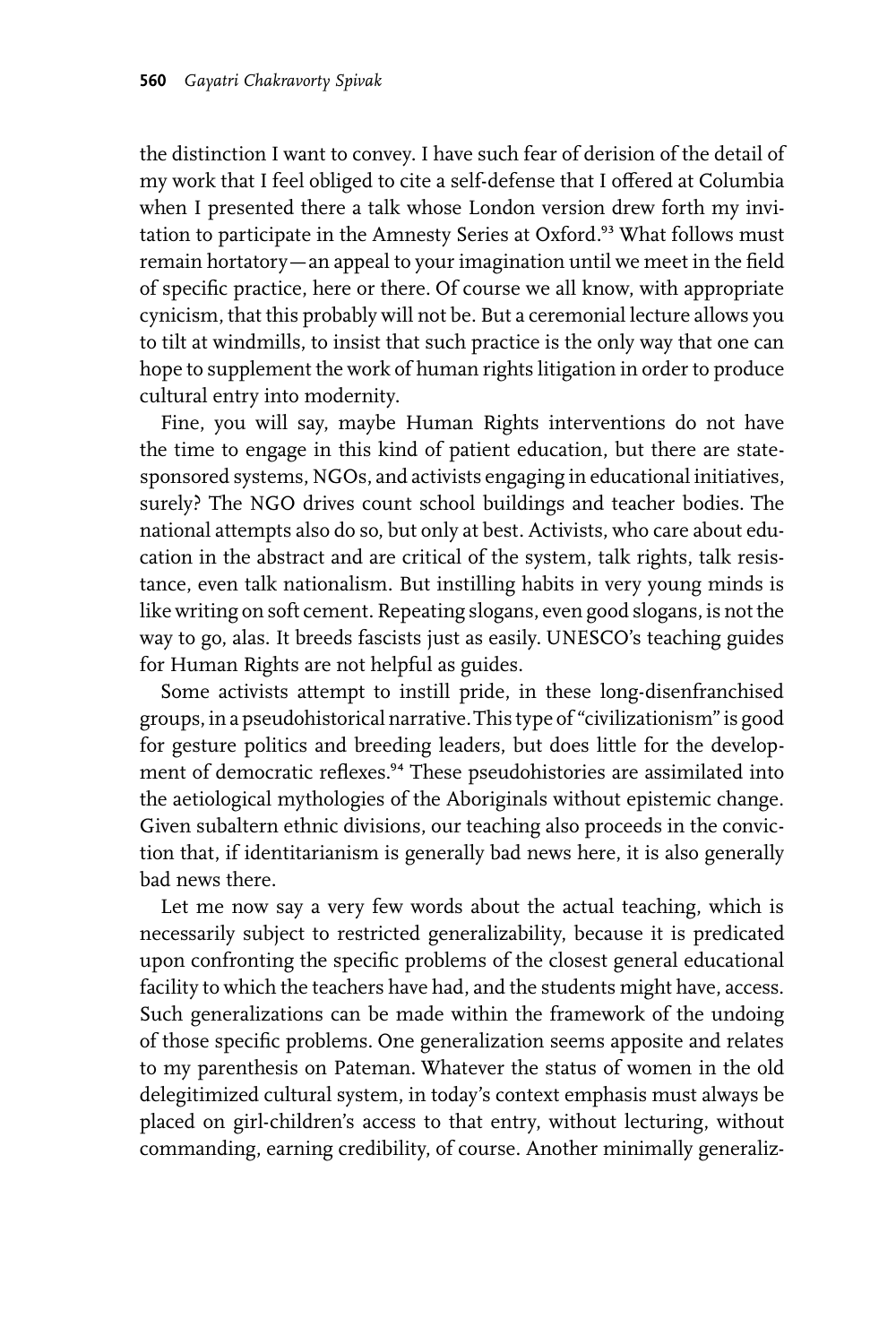able rule of thumb in this teaching I will focus on the one that Vidyasagar, the nineteenth-century Bengali intellectual, picked up a hundred and fifty years ago: undermine rote learning.

As I mentioned at the beginning of this essay, I am not speaking of the fact that a student might swot as a quick way to do well in an exam. I'm speaking of the scandal that, in the global South, in the schools for middleclass children and above, the felicitous primary use of a page of language is to understand it; in the schools for the poor, it is to spell and memorize.This is an absolute and accepted divide, the consolidation of continuing class apartheid I referred to earlier. As a result of this, "education" is seen upon subaltern terrain as another absurdity bequeathed by powerful people and, incidentally, of no use at all to girl-children.

My own teachers, when I was a student in a good middle-class Bengali medium primary school in Calcutta, explained the texts. But as I have mentioned, there is no one to explain in these rural primary schools. I walked a couple hours to a village high school in the national system and waited an hour and a half after opening time for the rural teachers to arrive. I begged them to take good care of the two aboriginal young women I was sending to the school. In late afternoon, the girls returned. Did she explain, I asked. No, just spelling and reading. An absurd history lesson about ''National Liberation Struggles in Many Countries,'' written in incomprehensible prose. I am going into so much detail because no urban or international radical bothers to look at the detail of the general system as they write of special projects—''nonformal education,'' ''functional literacy,'' science projects here and there. Just before I left India in January 2001, a filmmaker made an English documentary entitled something like ''A Tribe Enters the Mainstream.'' My last act before departure was to make sure that the shots of my school be excised. The so-called direct interviews are risible. How can these people give anything but the expected answers in such situations? And yet it is from such "documentaries" that we often gather evidence. I have just received news that this video will be shown at a nationwide Human Rights gathering in the capital city with international attendance in September 2001. What is the generalizable significance of these embittered remarks? To emphasize the discontinuity between the domestic ''below'' and the grassroots before I offer the final report on the education of Gayatri Spivak.

My project seems to have defined itself as the most ground-level task for the breaking of the production and continuation of class apartheid. I now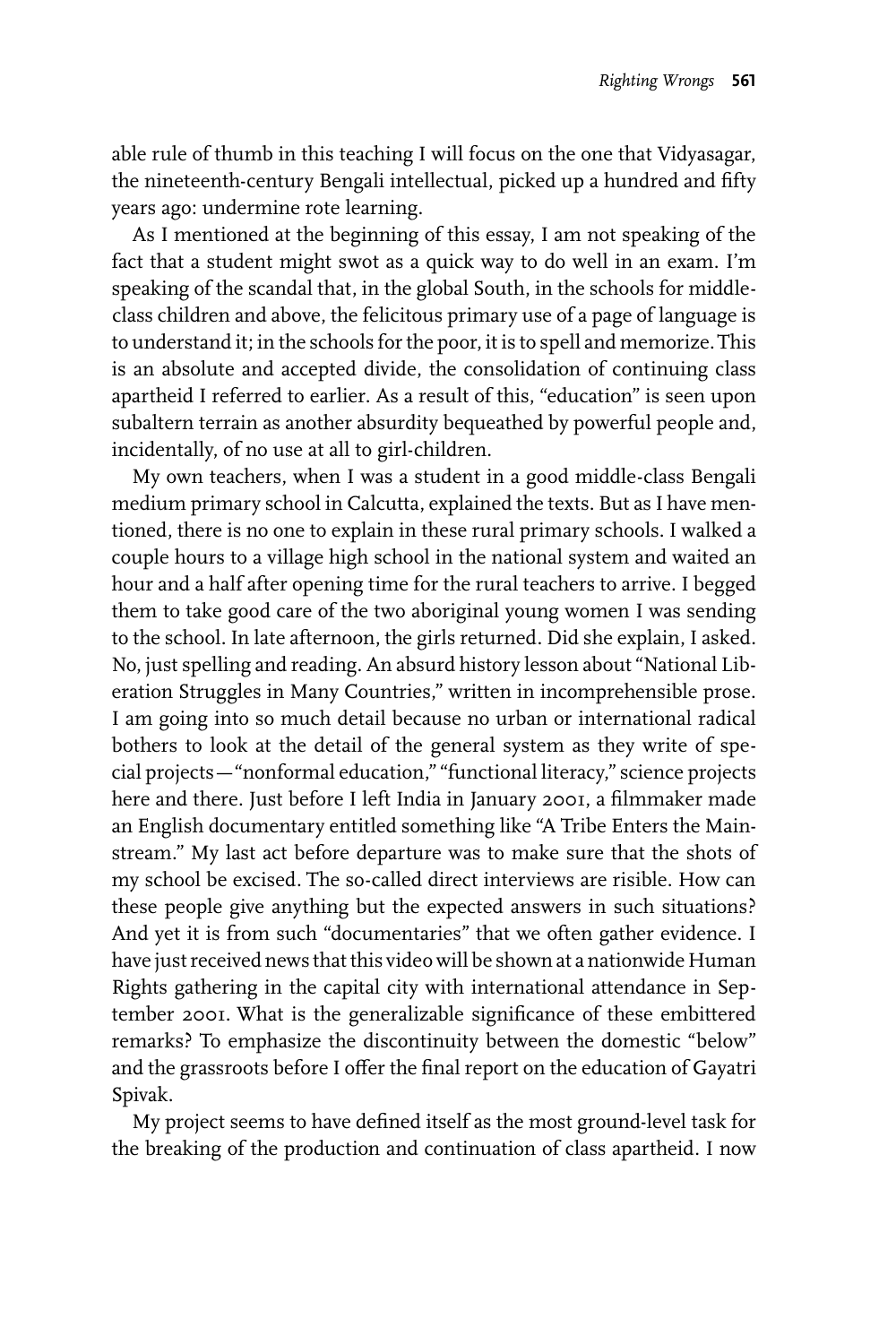understand why, in Marx's world, Marx had come down to something as simple as the shortening of the working day as "the grounding condition [die Grundbedingung]'' when he was speaking of such grand topics as the Realm of Freedom and the Realm of Necessity.<sup>95</sup>

The discovery of the practical use of the primer was an important moment for me. Other moments would be difficult to integrate into this; they might seem inconsequential or banal. Something that can indeed be reported is that, since I presented my paper in February 2001, I have learned how to communicate to the teachers and students—for whom the absurd education system is education—that it is the class apartheid of the state that is taken on in the move from rote to comprehension. I can now show that there is no connection in this absurd education (to memorize incomprehensible chunks of prose and some verse in response to absurd questions in order to pass examinations; to begin to forget the memorized material instantly) with the existing cultural residue of responsibility. (In metropolitan theoretical code, this lack of connection may be written as no sense at all that the written is a message from a structurally absent subject, a placeholder of alterity, although the now-delegitimized local culture is programmed for responsibility as a call of the other—alterity—before will. Thus education in this area cannot activate or rely on "culture" without outside/inside effort.) For the suturing with enforced class-subalternization I had to chance upon an immediately comprehensible concept-metaphor: when there is no exercise for the imagination, no training in intellectual labor—matha khatano—for those who are slated for manual labor—gatar khatano—at best, the rich/poor divide (barolok/chhotolok big people/small people) is here to stay.<sup>96</sup> At least one teacher said, at leave-taking, that he now understood what I wanted, in the language of obedience, alas. There is more work for the trainer down the road, uncoercive undermining of the class-habit of obedience.

Perhaps you can now imagine how hard it is to change this episteme, how untrustworthy the activists' gloat. For the solidarity tourist, it is a grand archaic sight to see rural children declaiming their lessons in unison, especially if, as in that mud-floored classroom in Yunan, six- to nine-year-olds vigorously dance their bodies into ancient calligraphy. But if you step forward to work together, and engage in more than useless patter, the situation is not so romantic. Learning remains by rote.

It is a cruel irony that when the meaning of sram in Vidyasagar's Lesson  $2$ -sram na korile lekhapora hoy na-is explained as "labor" and the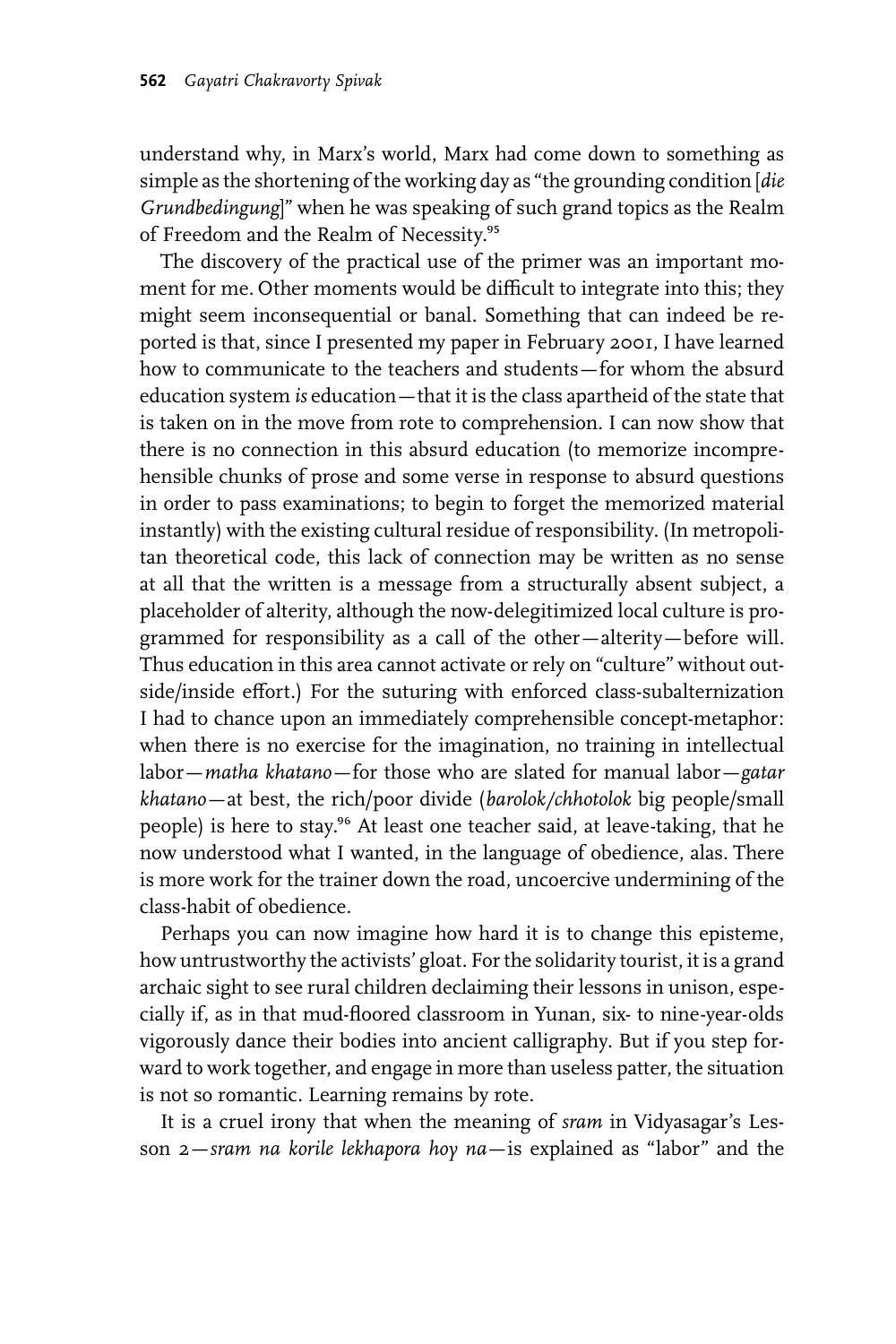aboriginal child is asked if she or he has understood, he or she will show their assent by giving an example of manual labor. In English, the sentence would read—without labor you cannot learn to write and read—meaning intellectual labor, of course.

Produced by this class-corrupt system of education, the teachers themselves do not know how to write freely. They do not know the meaning of what they "teach," since all they have to teach, when they are doing their job correctly, is spelling and memorizing. They do not know what dictionaries are. They have themselves forgotten everything they memorized to pass out of primary school.When we train such teachers, we must, above all, let them go, leave them alone, to see if the efforts of us outsiders have been responsive enough, credible enough without any material promises.When I see rousing examples of ''people's movements,'' I ask myself, how long would the people continue without the presence of the activist leaders? It is in the context of earning that credibility that I am reporting my access to the new concept-metaphor binary: matha khatano/gator khatano: class apartheid: barolok/chhotolok.

I am often reprimanded for writing incomprehensibly. There is no one to complain about the jargon-ridden incomprehensibility of children's textbooks in this subaltern world. If I want you to understand the complete opacity of that absurd history lesson about ''National Liberation Struggles in Many Countries,'' devised by some state functionary at the Ministry of Education, for example, I would have to take most of you through an intensive Bengali lesson so that you are able to assess different levels of the language. Without venturing up to that perilous necessity, I will simply recapitulate: first, the culture of responsibility is corrupted. The effort is to learn it with patience from below and to keep trying to suture it to the imagined felicitous subject of universal human rights. Second, the education system is a corrupt ruin of the colonial model. The effort is persistently to undo it, to teach the habit of democratic civility. Third, to teach these habits, with responsibility to the corrupted culture, is different from children's indoctrination into nationalism, resistance-talk, identitarianism.

I leave this essay with the sense that the material about the rural teaching is not in the acceptable mode of information retrieval. The difficulty is in the discontinuous divide between those who right wrongs and those who are wronged. I have no interest in becoming an educational researcher or a diasporic golden-agist. I will ask my New York students what conceptmetaphor served them best. (Dorah Ahmad told me this afternoon that what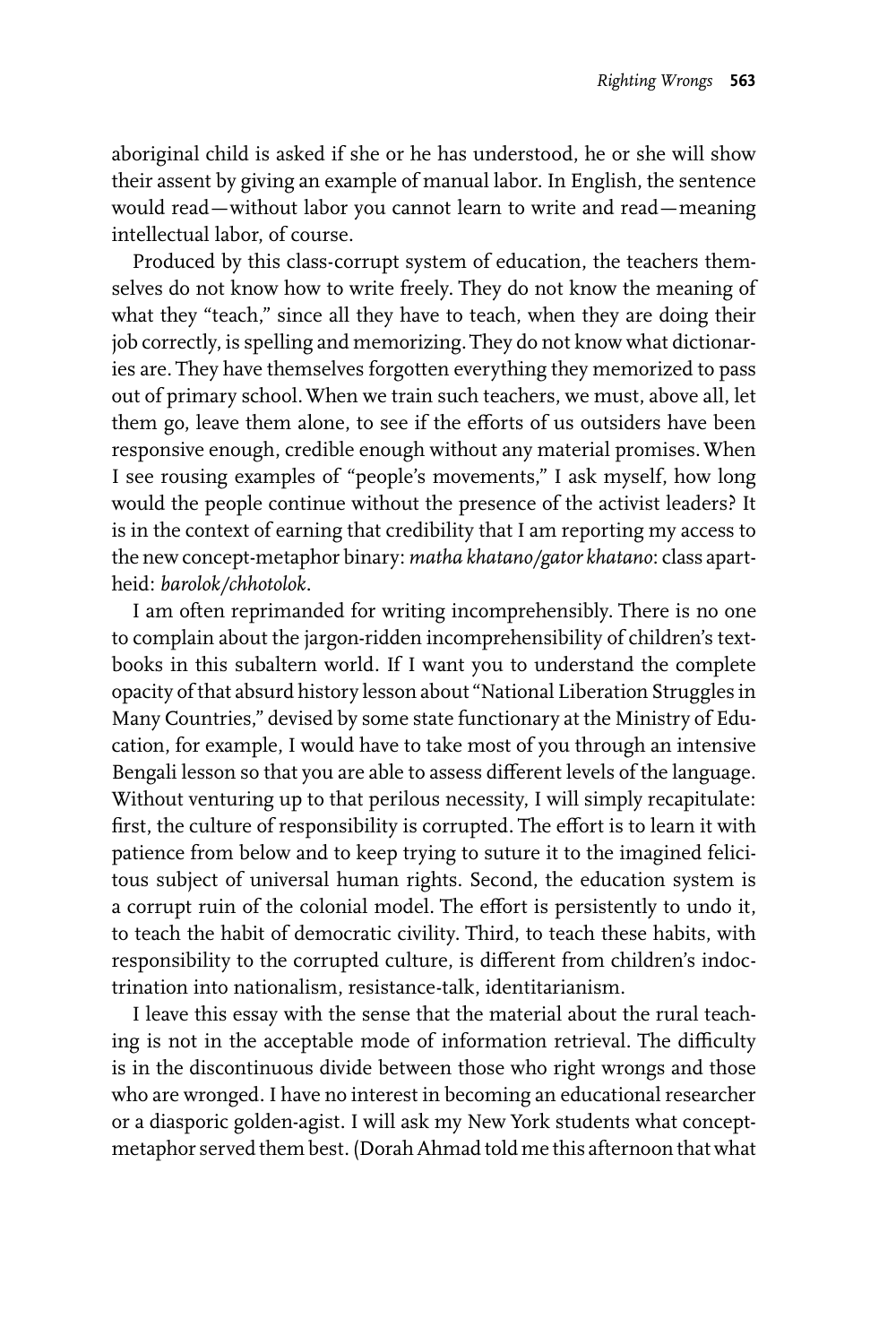she liked best about my graduate teaching was the use of stories that made immediate sense!)

Here are some nice abstract seemingly fighting words:

Generative politics is by no means limited to the formal political sphere but spans a range of domains where political questions arise and must be responded to. Active trust is closely bound up with such a conception. . . . No longer depending on pregiven alignments, it is more contingent, and contextual, than most earlier forms of trust relations. It does not necessarily imply equality, but it is not compatible with deference arising from traditional forms of status.<sup>97</sup>

If you want to attempt to bring this about—for the sake of a global justice to come—hands on—you begin in something like what I have described in this essay.

I am so irreligious that atheism seems a religion to me. But I now understand why fundamentalists of all kinds have succeeded best in the teaching of the poor—for the greater glory of God. One needs some sort of ''licensed lunacy'' (Orlando Patterson's phrase) from some transcendental Other to develop the sort of ruthless commitment that can undermine the sense that one is better than those who are being helped, that the ability to manage a complicated life support system is the same as being civilized. But I am influenced by deconstruction and for me, radical alterity cannot be named "God," in any language. Indeed, the name of "man" in "human" rights (or the name of ''woman'' in ''women's rights are human rights'') will continue to trouble me.

''Licensed lunacy in the name of the unnamable other,'' then. It took me this long to explain this incomprehensible phrase. Yet the efforts I have described may be the only recourse for a future to come when the reasonable righting of wrongs will not inevitably be the manifest destiny of groups that remain poised to right them; when wrongs will not proliferate with unsurprising regularity.

## Notes

- 1 This essay was originally presented in the Oxford Amnesty Lectures series ''Human Rights, Human Wrongs,'' Spring 2001.
- 2 George Shelton incidentally provides a gloss on the native English-speaker's take on the word wrong in Morality and Sovereignty in the Philosophy of Hobbes (New York: St. Martin's, 1992), 128–29. See also D. D. Raphael, ''Hobbes on Justice,'' in G. A. J. Rodgers and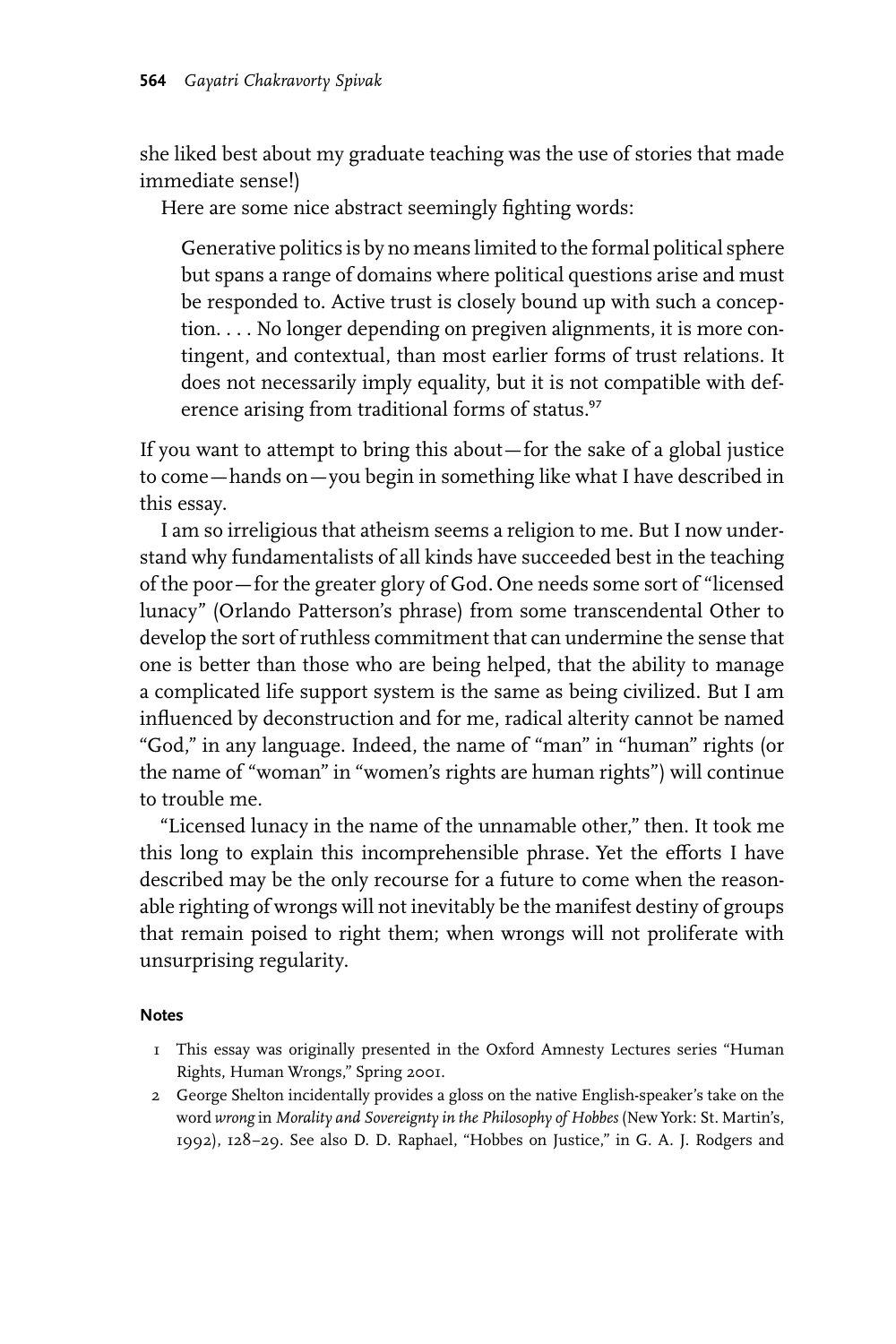Alan Ryan, eds., Perspectives on Thomas Hobbes (Oxford: Clarendon, 1988), 164–65. Alex Callinicos gives other examples of social Darwinism in Social Theory: A Historical Introduction (Oxford: Blackwell, 1999).

- 3 Spivak, A Critique of Postcolonial Reason: Toward a History of the Vanishing Present (Cambridge: Harvard University Press, 1999), 217n 33.This is a much-revised version of earlier work. The initial thinking and writing of the piece took place in 1982–83. In other words, I have been thinking of the access to the European Enlightenment through colonization as an enablement for twenty-odd years. I am so often stereotyped as a rejecter of the Enlightenment that I feel obliged to make this clear at the outset. But I thought of this particular method of access to the Enlightenment as a violation as well. In 1992, I presented ''Thinking Academic Freedom in Gendered Post-Coloniality'' in Cape Town, where I laid out the idea of ab-using the Enlightenment, in ways similar to but not identical with the present argument. (That essay is being reprinted in Jane Huber, Political Anthropology (Oxford: Blackwell, forthcoming). The editor describes it as ''prescient'' about South Africa, because it was presented as early as 1992. She describes the piece as the "sting in the tail of her collection," because Spivak, contrary to her stereotype, recommends using the Enlightenment from below.) This, then, was a decade ago. Indeed, this is one of the reasons why I hang in with Derrida, because here is one critic of ethnocentrism (Of Grammatology, trans.Gayatri Chakravorty Spivak [Baltimore: The Johns Hopkins University Press, 1976], 3) who continues, as I remarked in ''Responsibility,'' to indicate the danger and bad faith in a wholesale rejection of the Enlightenment (Spivak, ''Responsibility," boundary 2 31.3 [Fall 1994]:  $38-46$ ). My double-edged attitude to the European Enlightenment is thus not a sudden change of heart.
- 4 Mel James, "Country Mechanisms of the United Nations Commission on Human Rights,'' in Yael Danieli, Elsa Stamatopoulou, and Clarence J. Dias, eds., The Universal Declaration of Human Rights: Fifty Years and Beyond (Amityville, NY: Baywood Publishing, 1999), 76–77.
- 5 Cited in Thomas Paine, Rights of Man (Indianapolis: Hackett, 1992), 79.
- 6 The identity of the nation and the state is generally associated with the Peace of Westphalia (1648), often thought of as one of the inaugurations of the Enlightenment. See, for example, R. Paul Churchill, "Hobbes and the Assumption of Power," in Peter Caws, ed., The Causes of Quarrel: Essays on Peace, War, and Thomas Hobbes (Boston: Beacon Press, 1988), 17.
- 7 Thomas Risse, Stephen C. Ropp, and Kathryn Sikkink, eds., The Power of Human Rights: International Norms and Domestic Change (New York: Cambridge University Press, 1999).
- 8 I have written about this class in Spivak, A Critique, 392. They are not only involved in righting wrongs, of course. The head of the Space Vehicle Directorate's innovative concepts group, behind George W. Bush's new space war initiative, is a model minority diasporic; hardly righting wrongs!
- 9 I am not tendentious in being critical of this. Ian Martin, secretary-general of Amnesty International from 1986 to 1992, is similarly critical. See Ian Martin, ''Closer to the Victim: United Nations Human Rights Field Operations,'' in Danieli, Stamatopoulou, and Dias, Universal Declaration, 92.
- 10 Risse, Ropp, and Sikkink, Power, 170.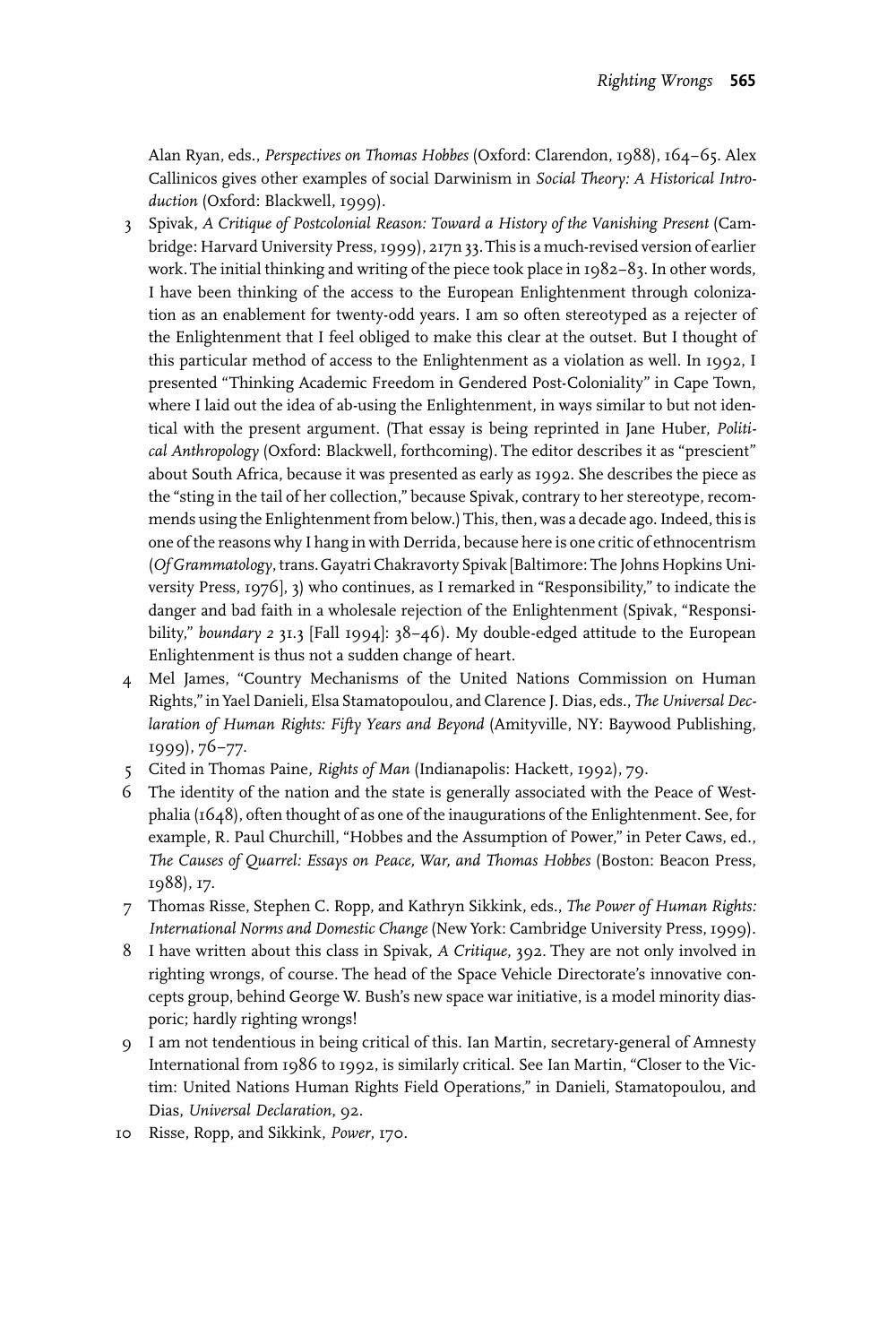- 11 Ibid., 167.
- 12 Edward W. Said, Reflections on Exile and Other Essays (Cambridge: Harvard University Press, 2000), xi. It is interesting that Mary Shelley calls imperial Rome the "capital of the world, the crown of man's achievements'' (The Last Man [London: Pickering, 1996], 356). I am grateful to Lecia Rosenthal for this reference.
- 13 Rorty, "Human Rights, Rationality, and Sentimentality," in Stephen Shute and Susan Hurley, eds., On Human Rights (New York: Basic Books, 1993), 127; see also, Kuan Yew Lee, From Third World to First: The Singapore Story, 1965–2000 (New York: Harper, 2000); the sentiment about detention is to be found on page 488. Meanwhile, general pieces like Asbjørn Eide, "Historical Significance of the Universal Declaration," International Social Science Journal 50.4 (December 1998): 475–96, share neither Rorty's wit nor the realism of the rest.
- 14 I think there is something like a relationship between these and the ''tutored preferences'' discussed in Philip Kitcher, Science, Truth, and Democracy (New York: Oxford University Press, 2001), 118–19. Professor Kitcher is speaking of an ideal community of tax-paying citizens and he is concerned about ''well-ordered science,'' whereas I will be speaking of students in general, including the rural poor in the global South. Even with these differences, I would argue that ''transmitting information'' (118) would not necessarily lead to a tutoring of preferences. This is part of a more general interrogation of ''consciousness raising'' as a basis for social change.
- 15 I had not read Dewey when I began my work with the children of the rural poor. In order to write this piece I took a quick look, too quick, I fear. I am certainly with Dewey in his emphasis on intelligent habit formation and his contempt for rote learning. It must be said, however, that Dewey's work operates on the assumption that the educator is of the same "culture" and society/class as the person to be educated; my idea of cultural suturing, to be developed later in the essay, does not reside within those assumptions. Dewey has a holistic and unitary view of the inside of the child that I find difficult to accept. I am grateful to Benjamin Conisbee Baer for research assistance in my quick preliminary foray into Dewey.
- 16 I am so often asked to distinguish my position from Martha Nussbaum's that I feel compelled to write this note, somewhat unwillingly. In spite of her valiant efforts, Martha Nussbaum's work seems to me to remain on the metropolitan side of the undergirding discontinuity of which I speak in my text. Her informants, even when seemingly subaltern, are mediated for her by the domestic "below," the descendants of the colonial subject, the morally outraged top-drawer activist. Although she certainly wants to understand the situation of poor women, her real project is to advance the best possible theory for that undertaking, on the way to public interest intervention, by the international "above," who is represented by the "us" in the following typical sentence: "Understood at its best, the paternalism argument is not an argument against cross-cultural universals. For it is all about respect for the dignity of persons as choosers. This respect requires us to defend universally a wide range of liberties . . ." (Nussbaum, Women and Human Development: the Capabilities Approach [WHD] [Cambridge, Cambridge University Press, 2000], 59–60). It is not a coincidence that Nussbaum became aware of poor women by way of a stint at the educational wing of the UN (Poetic Justice: The Literary Imagination and Public Life [PJ] [Boston: Beacon Press, 1995], xv-xvi and 123n 4). She went to India "to learn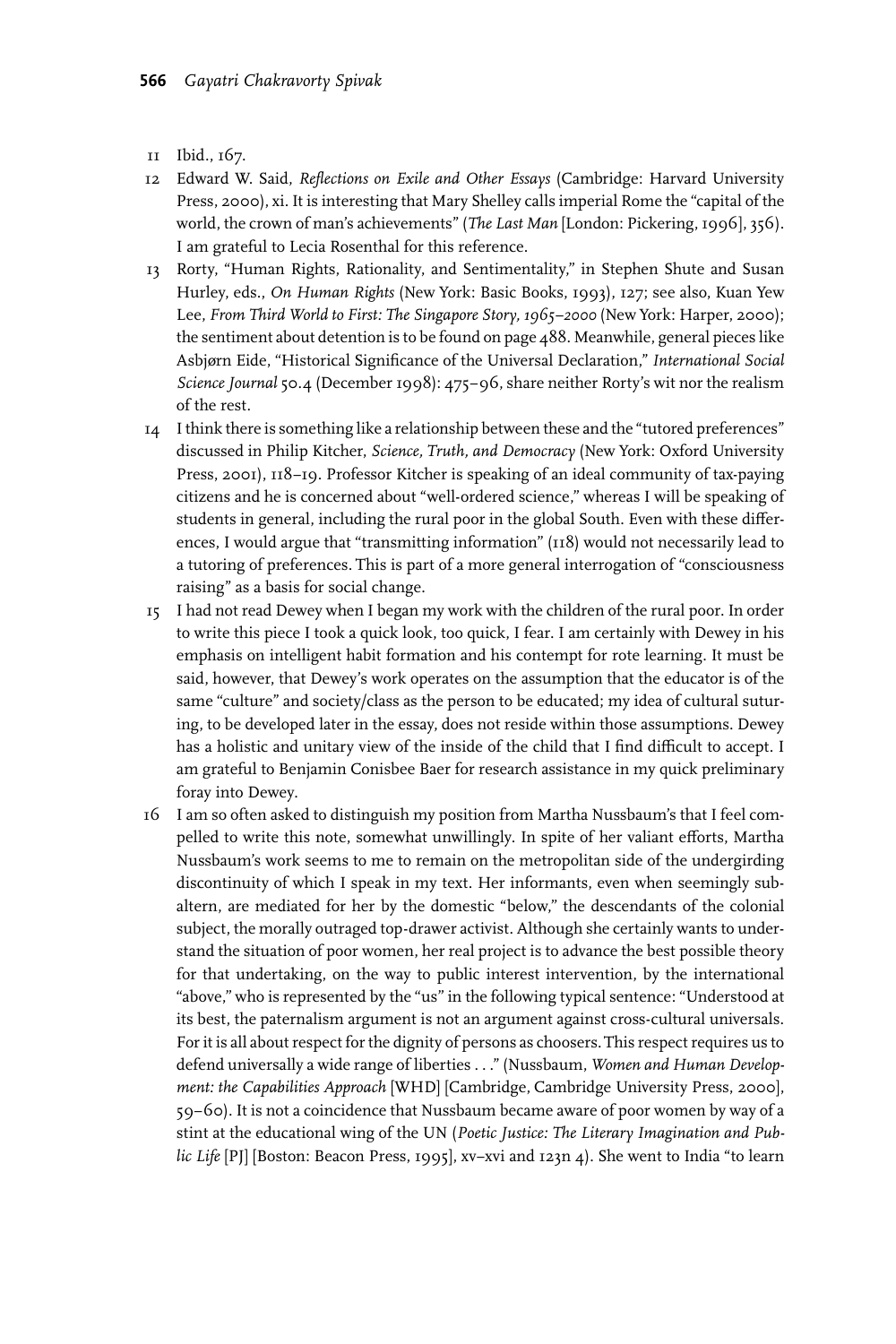as much as [she] could about women's development projects'' and worked through interpreters in order to find both a philosophical justification for universalism and to draw conclusions about the pros and cons of public interest litigation. (Her book ends with three legal case studies.) The "case"-s are exceptional subalterns prepared by SEWAone of the most spectacular social experiments in the third world. I have mentioned elsewhere that this organization is the invariable example cited when microcredit lenders are questioned about their lack of social involvement (Spivak, ''Claiming Transformations: Travel Notes with Pictures," in S. Ahmed, J. Kilby, M. McNeil, and B. Skeggs, eds., Transformations: Thinking through Feminism [London: Routledge, 2000], 119–30). If Nussbaum's informants are urban radical leaders of the rural, her sources of inspiration— Gandhi, Nehru, Tagore—belong to national liberationist leadership from the progressive bourgeoisie. (She has an epigraph about women from Iswarchandra Vidyasagar (WHD 242), whose activist intervention in rural education I cite later in this essay. Vidyasagar's intervention on behalf of women engaged caste-Hindus, since widow remarriage was not unknown among the so-called tribals and lower castes. My great-great-grandfather Biharilal Bhaduri was an associate of Vidyasagar and arranged a second marriage for his daughter Barahini, widowed in childhood. The repercussions of this bold step have been felt in my family. The point I'm trying to make is that, whereas Vidyasagar's literacy activism, aware of the detail of rural education, applies to the subaltern classes even today, his feminist activism applied to the metropolitan middle class, to which I belong.) Nussbaum certainly believes in the "value" of "education" and "literacy," but these are contentless words for her. She also believes in the virtues of the literary imagination, but her idea of it is a sympathetic identification, a bringing of the other into the self (PJ 31, 34, 38), a guarantee that literature ''makes us acknowledge the equal humanity of members of social classes other than our own.'' This is rather far from the dangerous self-renouncing "delusion," a risky othering of the self, that has to be toned down for the reader's benefit, which remains myWordsworthian model (WilliamWordsworth, Lyrical Ballads and Other Poems [Ithaca: Cornell University Press, 1992], 751, 755). It is not without significance that her models are social-realist novels and Walt Whitman read as expository prose. Wordsworth's project was pedagogic—to change public taste  $(742-45)$ . There is not a word about pedagogy in Nussbaum's text. Like many academic liberals she imagines that everyone feels the same complicated pleasures from a Dickens text. As a teacher of reading, my entire effort is to train students away from the sort of characterological plot summary approach that she uses. In the brief compass of a note I am obliged to refer the reader to my reading of Woolf in ''Deconstruction and Cultural Studies: Arguments for a Deconstructive Cultural Studies," in Nicholas Royle, ed., Deconstructions (Oxford: Blackwell, 2000), 14–43, Jamaica Kincaid in ''Thinking Cultural Questions in 'Pure' Literary Terms,'' in Stuart Hall, Paul Gilroy, Lawrence Grossberg, Angela McRobbie, eds., Without Guarantees: In Honor of Stuart Hall (London: Verso, 2000), 335–57, and Maryse Condé in ''The Staging of Time in Maryse Condé's Heremakhonon'' (forthcoming in Cultural Studies) for accounts of such teaching. The only rhetorical reading Nussbaum performs is of Judge Posner's opinion on Mary Carr v. GM (PJ 104-11). (The piece in Royle will also give a sense of my activist reading of the poiesis/istoria argument in Aristotle.) I have remarked that, in the context of "Indian women," "education" is a contentless good for Nussbaum. In the context of her own world, the ''moral education'' offered by literature is simply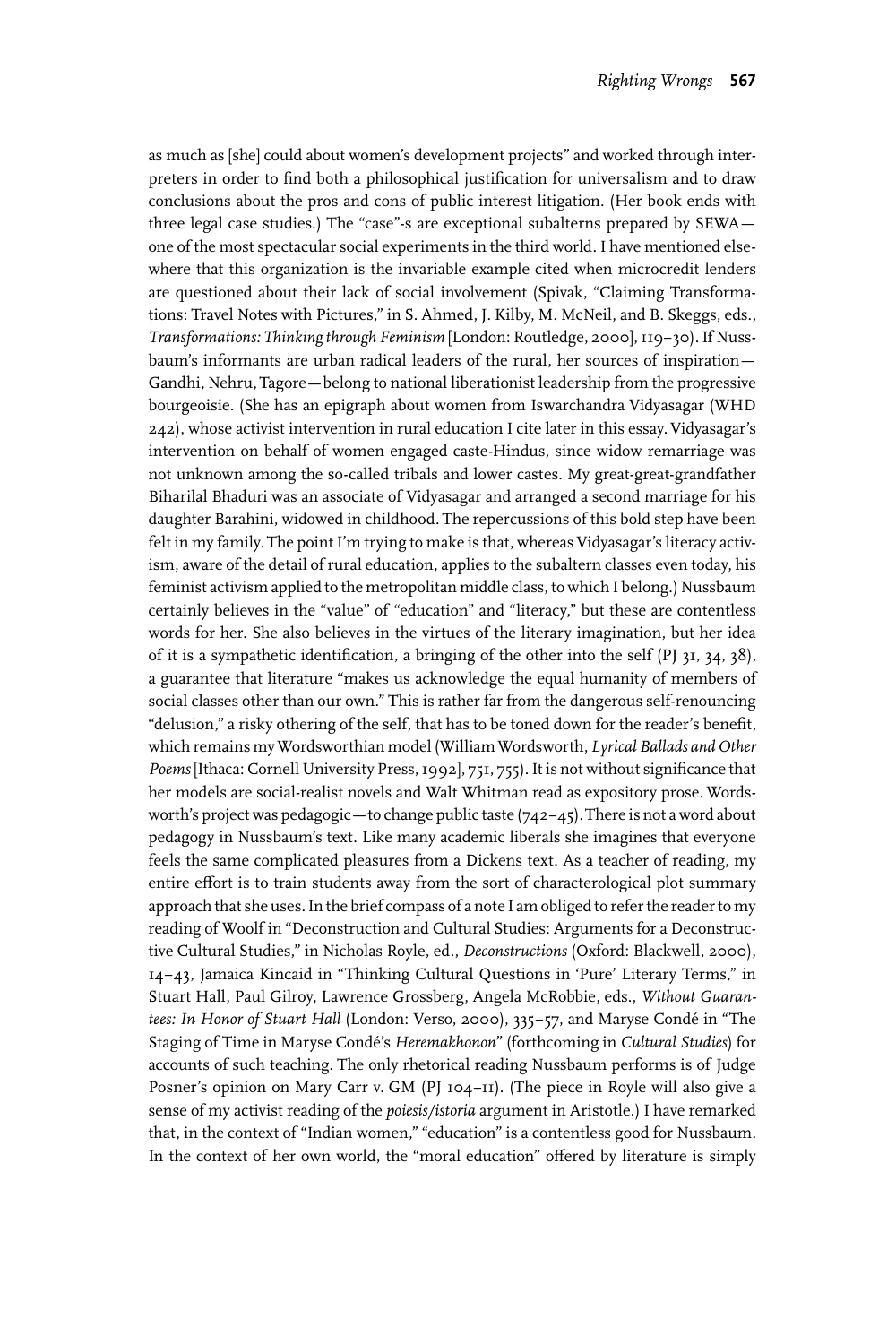there (PJ 84). For me the task of teaching in the two worlds is related but different; in each case interruptive, supplementary. In the disenfranchised world there is a call to suspend all the fine analytic machinery that gives Nussbaum the confidence to ''claim that the standard of judgment constructed in [her] conception of 'poetic justice' passes . . . [the] tests" of Whitman's "general call for the poet-judge" (PJ 120) and so on. To attend to the unleashing of the ethical gives no guarantee that it will produce a ''good'' result—just that it will bring in a relation, perhaps. As the literary Melville and the literary Faulkner knew, the relationship between the hunter and the prey steps into the relational domain we will call "ethical." The dominant appropriation of the necessary and impossible aporia between the political and ethical into the convenience of a bridge named race-classgender-sensitivity is what we must constantly keep at bay, even as we cross and recross. Although Nussbaum knows the limitations of behaviorism (WHD 119–35), it is clear from her discussion of central capabilities and, especially, the value of religion—''something having to do with ideals and aspirations" (WHD 198)-that she knows about cultural difference but cannot imagine it. Her model of the human mind is wedded to the autonomous subject, a gift of the European Enlightenment broadly understood. The emotions are named.They are yoked to belief and thus led to reason.This trajectory produces Adam Smith's idea of the "literary judge." For better or for worse, my view of the mind is forever marked by the common sense plausibility of Freud's ''stricture'' of repression—the mind feeling an unpleasure as pleasure to protect itself.Therefore my notion of political agency rests on a restricted and accountable model of the person that bears a discontinuous and fractured relationship with the subject. The most difficult part of the pedagogic effort outlined later in my essay may be precisely this: that in opening myself to be ''othered'' by the subaltern, it is this broader more mysterious arena of the subject that the self hopes to enter; and then, through the task of teaching, rehearse the aporia between subjectship and the more tractable field of agency. For us "politics" can never claim to "speak with a full and fully human voice" (PJ 72). Nussbaum's work is thus premised on the asymmetry in your title. My modest efforts are a hands-on undertaking, with the subaltern, to undo this asymmetry, some day.Without this effortful task of ''doing'' in the mode of ''to come," rather than only "thinking" in the mode of "my way is the best," there is indeed a scary superficial similarity (PJ 76, 86, 89–90) between the two of us, enough to mislead people. I admire her scholarship and her intelligence, but I can learn little from her. My teacher is the subaltern.

17 Anthony de Reuck comments on the discontinuity between subaltern and elite (using a "periphery/center" vocabulary) as "styles of perceptual incoherence . . . on the threshold of a cultural anthropology of philosophical controversy'' and veers away from it: "That, as they say, is another story!" (de Reuck, "Culture in Conflict," in Caws, Causes of Quarrel, 59–63). My essay lays out the practical politics of that other story, if you like. The superiority of Northern epistemes, however, remains an implicit presupposition. Jonathan Glover analyzes the possibility of the Nazi mindset in numbing detail and discusses Rwanda with no reference to a mental theater at all (Glover, Humanity: A Moral History of the Twentieth Century (London: Jonathan Cape, 1999).

Risse, Ropp, and Sikkink vary their definition of the domestic as ''below'' by considering freedom of expression only in the case of Eastern Europe and not in the cases of Kenya,Uganda, South Africa,Tunisia, Morocco, Indonesia, Philippines,Chile, and Guate-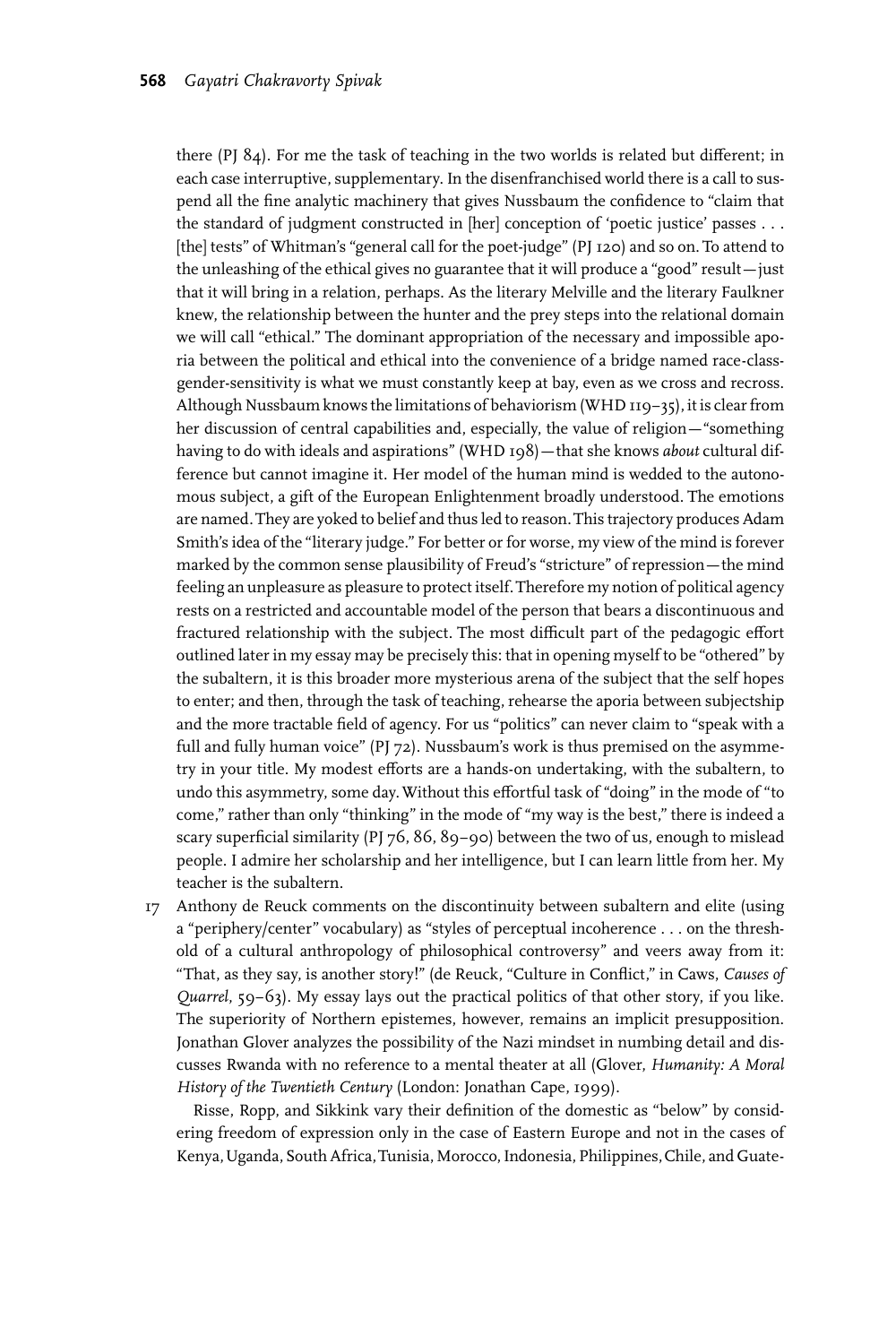mala. The luxury of an expressive or contaminable mind is implicitly not granted to the subaltern of the global South.

18 This forgetfulness is the condition and effect of the simple value judgment that rights thinking is superior—"fitter." Social psychology is now producing abundant retroactive "proof" that each separate "developing" culture is "collective" whereas "America" (synecdochically the United States) and ''Europe'' (synecdochically northwestern Europe and Scandinavia) is "individualistic." This "collectivism" is a trivialization of the thinking of responsibility I shall discuss below. "Multiculturalism" (synecdochically "global" if we remember the important role of upward mobility among diasporics and the economically restructured New World) is now factored into this authoritative and scientific division, although all comparisons relating to actually ''developing'' countries is resolutely bilateral between one nation/state/culture and the Euro-U.S. The sampling techniques of such work is pathetic in their suggestive nudging of the informant groups to produce the required "evidence" (Susan M. Ervin-Tripp, John J. Gumperz, Dan I. Slobin, Jan Brukman, Keith Kernan, Claudia Mitchell, and Brian Stross, A Field Manual for Cross-Cultural Study of the Acquisition of Communicative Competence, second draft—July 1967 [Berkeley: University of California Press, 1967]; Geert H. Hofstede, Cultures and Organizations: Software of the Mind [New York: McGraw-Hill, 1991]; Saburo Iwawaki,Yoshihisa Kashima, and Kwok Leung, eds., Innovations in Cross-Cultural Psychology [Amsterdam: Swets and Zeitlinger, 1992]; Gail McKoon and Roger Ratcliff, ''The Minimalist Hypothesis: Directions for Research,'' in Charles A.Weaver III, Suzanne Mannes,Charles Fletcher, eds., Discourse Comprehension: Essays in Honor of Walter Kintsch [Hillsdale, NJ: L. Erlbaum, 1995], 97– 116; Paul DiMaggio, ''Culture and Cognition,'' in Annual Review of Sociology 23 [1997]: 263–87; Huong Nguyen, Lawrence Messé, and Gary Stollak, ''Toward a More Complex Understanding of Acculturation and Adjustment: Cultural Involvements and Psychosocial Functioning in Vietnamese Youth,'' Journal of Cross-Cultural Psychology 30.1 [January 1999]: 5–31; Arie W. Kruglanski and Donna M.Webster, ''Motivated Closing of the Mind: 'Seizing' and 'Freezing,''' in E. Tory Higgins and Arie W. Kruglanski, eds., Motivational Science: Social and Personality Perspectives [Philadelphia: Psychology Press, 2000], 354–75; Hong Ying-yi, Michael W. Morris, Chiu Chi-yue, and Veronica Benet-Martinez, ''Multicultural Minds: A Dynamic Constructivist Approach to Culture and Cognition,'' American Psychologist 55 [July 2000]: 709–20.) The sophistication of the vocabulary and the poverty of the conclusions rest on an uncritical idea of the human mind. We cannot ask social psychology to become qualitative cognitive psychology or philosophical ontology. Yet these sorts of academic subdisciplinary endeavor, especially when confidently offered up by female diasporics (my last terrifying encounter with this type of scholarship came from a young intelligent innocent confident power-dressed Hong Kong Chinese woman trained in California), directly or indirectly sustain the asymmetrical division between ''Human Rights'' and ''Human Wrongs'' that inform our title. The division that we are speaking of is a class division dissimulated as a cultural division in order to recode the unequal distribution of agency. In that context I am suggesting that the begging of the question of human nature/freedom, much discussed when the question of human rights was confined to Europe, has been withheld from a seemingly culturally divided terrain not only by dominant political theorizing and policymaking, but also by disciplinary tendencies. Alex Callinicos, whom no one would associate with deconstruction, places the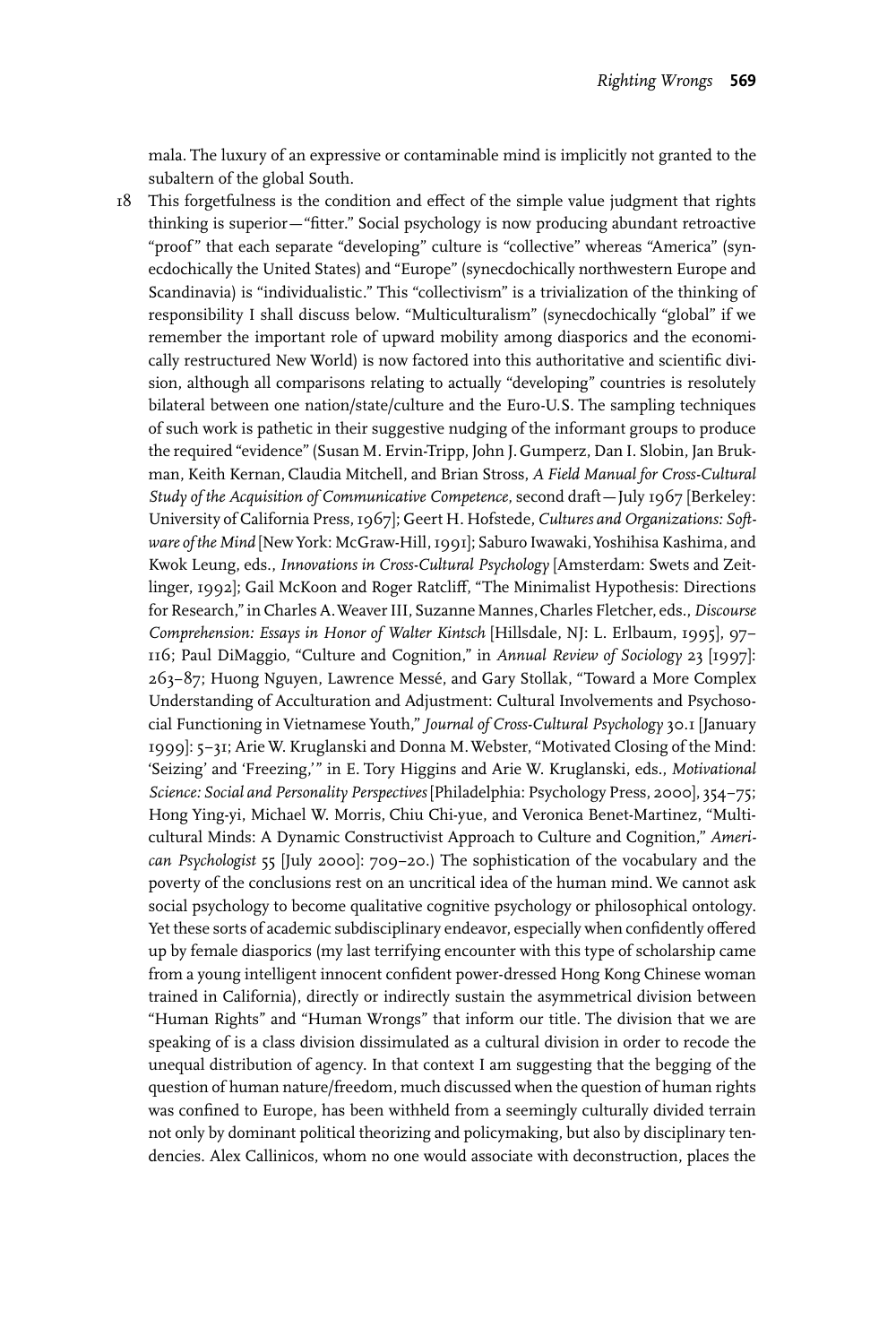nature/polity hesitation as the conflict at the very heart of the European Enlightenment, arguing its saliency for today on those grounds (Callinicos, Social Theory, 25, 26, 29, 31, 37, 67, 83, 178, 179).

- 19 Thomas Paine, Rights of Man; Common Sense (New York: Knopf, 1994), 38.
- 20 Derrida, ''Force of Law,'' in David Gray Carlson, Drucilla Cornell, and Michel Rosenfeld, eds., Deconstruction and the Possibility of Justice (New York: Routledge, 1992), 3– 67. Benjamin's essay is included in Reflections: Essays, Aphorisms, Autobiographical Writings, trans. Edmund Jephcott (New York: Harcourt Brace, 1978), 277–300. Derrida shows how Benjamin attempts to solve the problem both on the "universal" register (the new state) and the "singular" register (his own signature). In terms of the text's relationship to the subsequent development of a full-fledged Nazism, Derrida offers an alternative reading. Most readings (including Derrida's) miss Benjamin's conviction that ''the educative power" is a "form of appearance" (*Erscheinungsform*) of what Benjamin calls "divine" power,'' because it breaks the crime/expiation chain that the law deals with. And yet the educative does not depend on miracles for its definition (Walter Benjamin, ''The Critique of Violence,'' in Reflections: Essays, Aphorisms, Autobiographical Writings, trans. Edmund Jephcott (New York: Schocken, 1986), 297; I am reading entsünden as breaking with the unavoidable link between guilt and expiation-Schuld and Sühne-rather than as "expiate," as in the English text, a translation that renders Benjamin's argument absurd. I thank Andreas Huyssen for corroborating my reading. The reader will see the connection between the guilt-and-shame of human rights enforcement, and our hope in the displacing power of education.
- 21 Ernst Bloch, Natural Law and Human Dignity, trans. Dennis J. Schmidt (Cambridge: The MIT Press, 1986); quotation from 263.
- 22 Michel Foucault, "The Masked Philosopher," in Politics, Philosophy, Culture: Interviews and Other Writings 1977–1984, trans. Alan Sheridan (New York: Routledge, 1988), 323–30; Derrida, ''My Chances/Mes Chances: A Rendezvous with Some Epicurean Stereophonies,'' in Joseph H. Smith and William Kerrigan, eds., Taking Chances: Derrida, Psychoanalysis, and Literature (Baltimore: The Johns Hopkins University Press, 1984), 1–32. For the Nietzschean moment, see Derrida, Politics of Friendship, trans. George Collins (New York: Verso, 1997), 79-80. It is of course silly to call Zeno and Epicurus "colonial subjects," or Aristotle—who never became an Athenian citizen—a "resident alien." The point I am trying to make is that the removal of the Austro-Asiatic aboriginals from the Indo-European colonizing loop—the narrative behind Indian constitutional policy—was active when Epicurus the Athenian from Samos, hugging the coast of Turkey, whose parents emigrated from Athens as colonists, and Zeno the Phoenician from Syrian Cyprus—both places the object of constant imperial grab-shifts—came to Athens to be educated and subsequently to found their philosophies. As I will go on to elaborate, these Indian aboriginals are among the disenfranchised groups whose contemporary educational situation seems crucial to the general argument of this essay. I discuss the resultant process of atrophy and stagnation at greater length later in this essay.
- 23 Gregory Elliott puts together two distanced assertions by Louis Althusser to sharpen the latter's sense of Machiavelli's uncanny engagement with this problematic: ''Machiavelli's 'endeavour to think the conditions of possibility of an impossible task, to think the unthinkable' induces 'a strange vacillation in the traditional philosophical status of [his]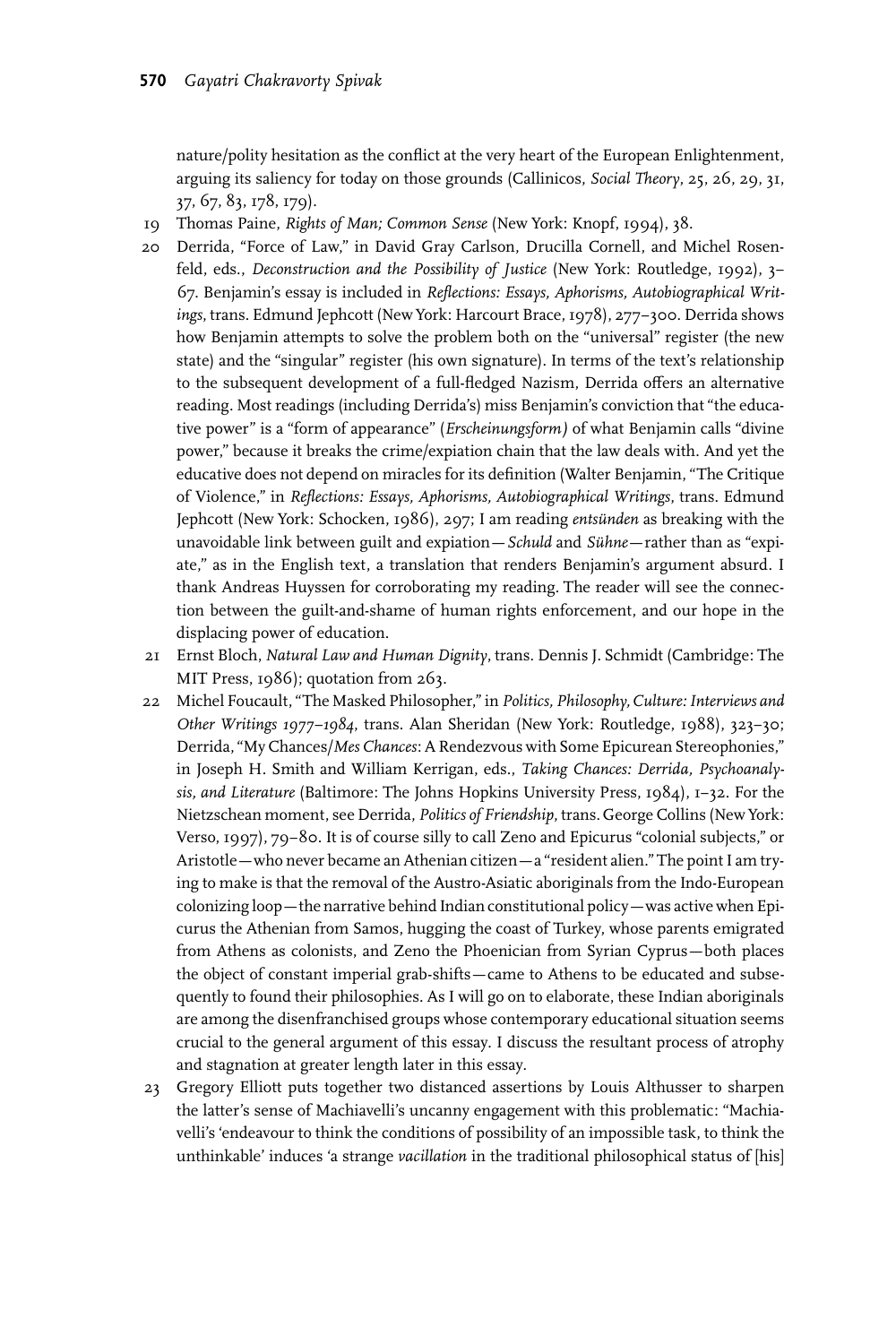theoretical propositions: as if they were undermined by another instance than the one that produces them—the instance of political practice'" (Elliott, "Introduction," in Louis Althusser, Machiavelli and Us, trans. Gregory Elliott [London: Verso, 1999], xviii). Althusser attempts to fix Machiavelli's place upon this chain of displacements (123–26). See also Adam D. Danel, A Case for Freedom: Machiavellian Humanism (New York: University Press of America, 1997). For the Hobbes-Bramhill debate, see Vere Chappell, ed., Hobbes and Bramhill on Liberty and Necessity (Cambridge: Cambridge University Press, 1999). David Gauthier provides an interesting way of linking Hobbes and Paine (Gauthier, ''Hobbes's Social Contract," in Rodgers and Ryan, Perspectives on Thomas Hobbes, 126-27, 148).

- 24 George Shelton, Morality and Sovereignty, 20, 86–87, 175. ''Fiction'' and ''reality'' are Shelton's words. By indicating the slippage Shelton makes room for my more radical position—that the fiction marks the begging of the question that produces the "real."
- 25 Patricia Springborg, ''Hobbes on Religion,'' in Tom Sorell, ed., The Cambridge Companion to Hobbes (Cambridge: Cambridge University Press, 1996), 354–60; see also Arrigo Pacchi, "Hobbes and the Problem of God," in Rodgers and Ryan, Perspectives on Thomas Hobbes, 182–87. Balibar suggests a double Hobbes: one in whose writings the violence of original sin was always ready to burst forth; and another who saw law immanent in natural self-interest and competition (private communication); a version, perhaps, of the discontinuity about which I am speaking.
- 26 In his reading of Rousseau in Of Grammatology Derrida has indicated Rousseau's place on this chain (trans. Spivak [Baltimore: The Johns Hopkins University Press, 1976], 95– 316). Locke's view of natural rights is another well-known concatenation on this chain (see John Locke, Questions Concerning the Law of Nature, trans. Diskin Clay [Ithaca: Cornell University Press, 1990] for how Locke taught the issue; for a scholarly account, see A. John Simmons, The Lockean Theory of Rights [Princeton: Princeton University Press, 1992]). Balibar suggests that, by ''privatizing nature on the one hand [as] he is also socializing it,'' Locke is able to reconcile natural society and artificial community ('''Possessive Individualism' Reversed: From Locke to Derrida,'' forthcoming in Constellations). For a contemporary discussion of the chain from at least Roman law, Richard Tuck, Natural Rights Theories: Their Origin and Development (Cambridge: Cambridge University Press, 1978) remains indispensable. This is of course a layperson's checklist, not a specialist bibliography.
- 27 I have no expertise in this area and write this note to provoke those who do. I am thinking of Bimal Krishna Matilal's attempts to connect with Oxford ordinary language philosophy when he was Spalding Professor there, his unpublished work on rational critique in the Indic tradition. I am thinking of Ayesha Jalal's work in progress on Iqbal. When one invokes Kautilya or the A'in-I-Akbari, or yet engages in sinocentric World Systems theory—as in the current different-yet-related work of André Gunder Frank, Immanuel Wallerstein, and Giovanni Arrighi—one is either in the area of comparative specialisms or identitarian cultural conservatisms. These are the risks run by Walter Mignolo and Agustin Lao-Montes as well as by Gordon Brotherston in Americas studies, Paul Gilroy and Martin Bernal in Africana. I compose this inexpert note so that my practical-political concerns are not silenced by mere erudition.
- 28 Alan Gewirth, Human Rights: Essays on Justification and Applications (Chicago: Chicago University Press, 1982), 128.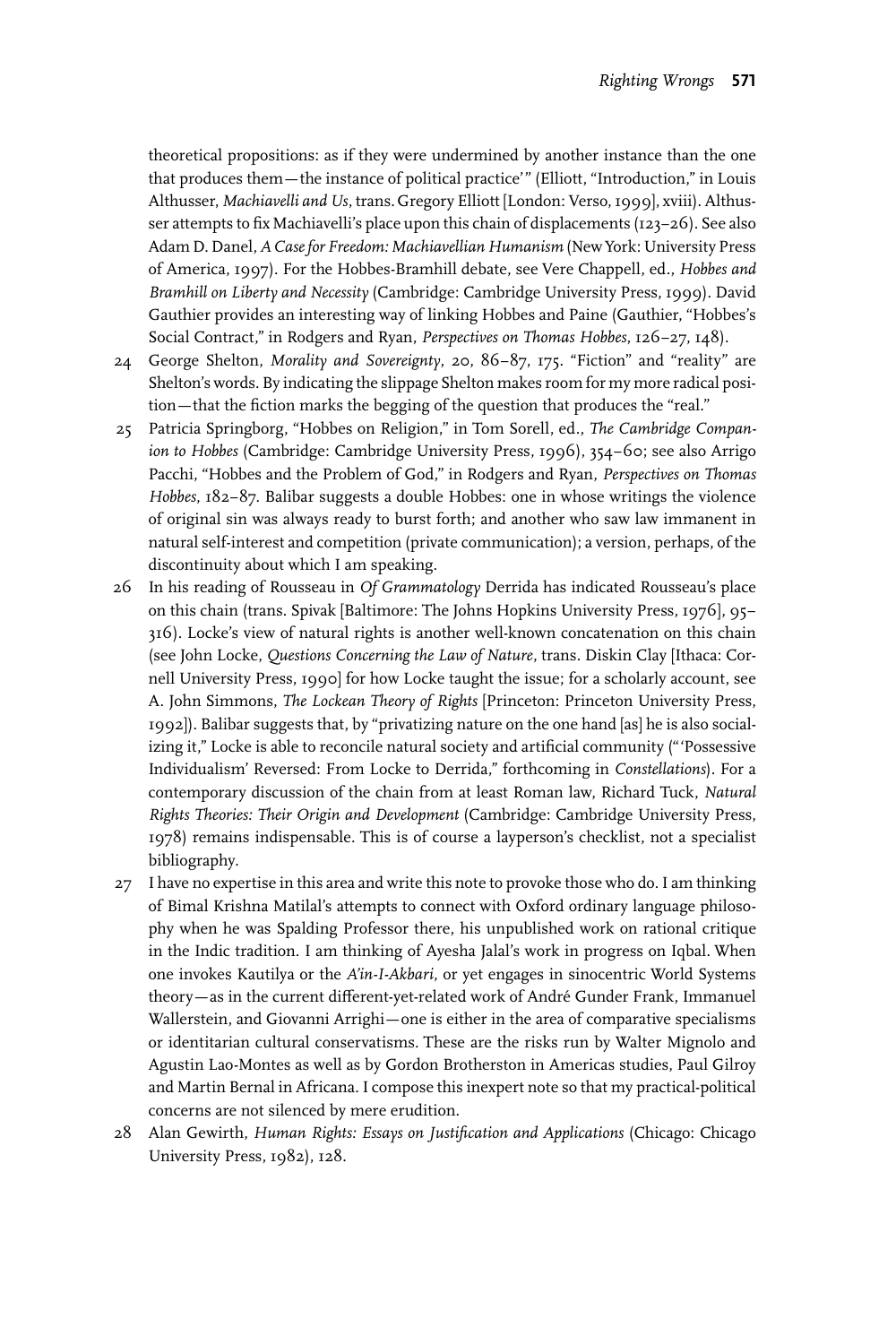- 29 I have argued this in Imperatives to Reimagine the Planet (Vienna: Passagen, 1999).
- 30 Gewirth, Human Rights, 45.
- 31 Ibid., 132–33, 141.
- 32 Ibid., 140. What does the Golden Rule have to do with what I was saying in the preceding paragraph? For Gewirth, "Human rights are . . . moral rights which all persons equally have simply because they are human" (1). For him the Golden Rule is a "common moral denominator'' (128). Hence it is a grounding question. In the preceding paragraph I was suggesting that European political theory has stopped considering the relationship between grounding "natural" questions and the establishment of civil polities. I am now suggesting that Gewirth is a philosopher who does worry about it, making the usual disciplinary arrangements. In my estimation, Rawls's separation of political and philosophical liberalism is a way of getting around the necessity for confronting the problem.
- 33 Derrida has discussed this with reference to Leibnitz in his ''The Principle of Reason: The University in the Eyes of Its Pupils,'' Diacritics 13.3 (Fall 1983): 7–10.
- 34 Gewirth, Human Rights, 8; emphasis mine. Reason as ''white mythology'' is the informing argument of Derrida, ''White Mythology: Metaphor in the Text of Philosophy,'' Margins of Philosophy, trans. Alan Bass (Chicago: University of Chicago Press, 1982), 207–271. Ronald Dworkin describes the undecidable moment: ''the right to concern and respect is fundamental among rights in a different way, because it shows how the idea of a collective goal may itself be derived from that fundamental right. If so, then concern and respect is a right so fundamental that it is not captured by the general characterization of rights as trumps over collective goals, except as a limiting case, because it is the source both of the general authority of collective goals and of the special limitations on their authority that justify more particular rights. That promise of unity in political theory is indistinct in these essays, however. It must be defended, if at all, elsewhere'' (Ronald Dworkin, Taking Rights Seriously [Cambridge: Harvard University Press, 1978], xv). I believe this indistinctness is generic and the ''elsewhere, if at all,'' is an irreducible alibi. Later in the collection, Dworkin is able to dismiss the discontinuity between "natural rights" and the "best political program'' because he is building an argument, not worrying about the justification for the foundation of states ( $176-77$ ). To take his statement here as a final solution to the entire problem is to "confuse the force of his [argument] for its range," a confusion he attributes to Gertrude Himmelfarb's reading of John Stuart Mill's Of Liberty (261). Where I find Ronald Dworkin altogether inspiring is in his insistence on principle rather than policy in hard cases. The range of this insistence has an elasticity that can accommodate the force of my plea to the dominant.
- 35 I use aporia to name a situation where there are two right ways that cancel each other and that we, by being agents, have already marked in one way, with a decision that makes us rather than we it. There are other, more philosophically complex ways of formalizing aporia.
- 36 For a more extensive definition, see Spivak, A Critique, 269–74.
- 37 In the fifties, C. Wright Mills wrote his famous Sociological Imagination to suggest that Sociology was the discipline of disciplines for the times. He claimed imagination totally for reason. The sociological imagination was a "quality of mind that will help [us] to use information and to develop reason in order to achieve lucid summations of what is going on in the world and what may be happening within themselves'' (C. Wright Mills, The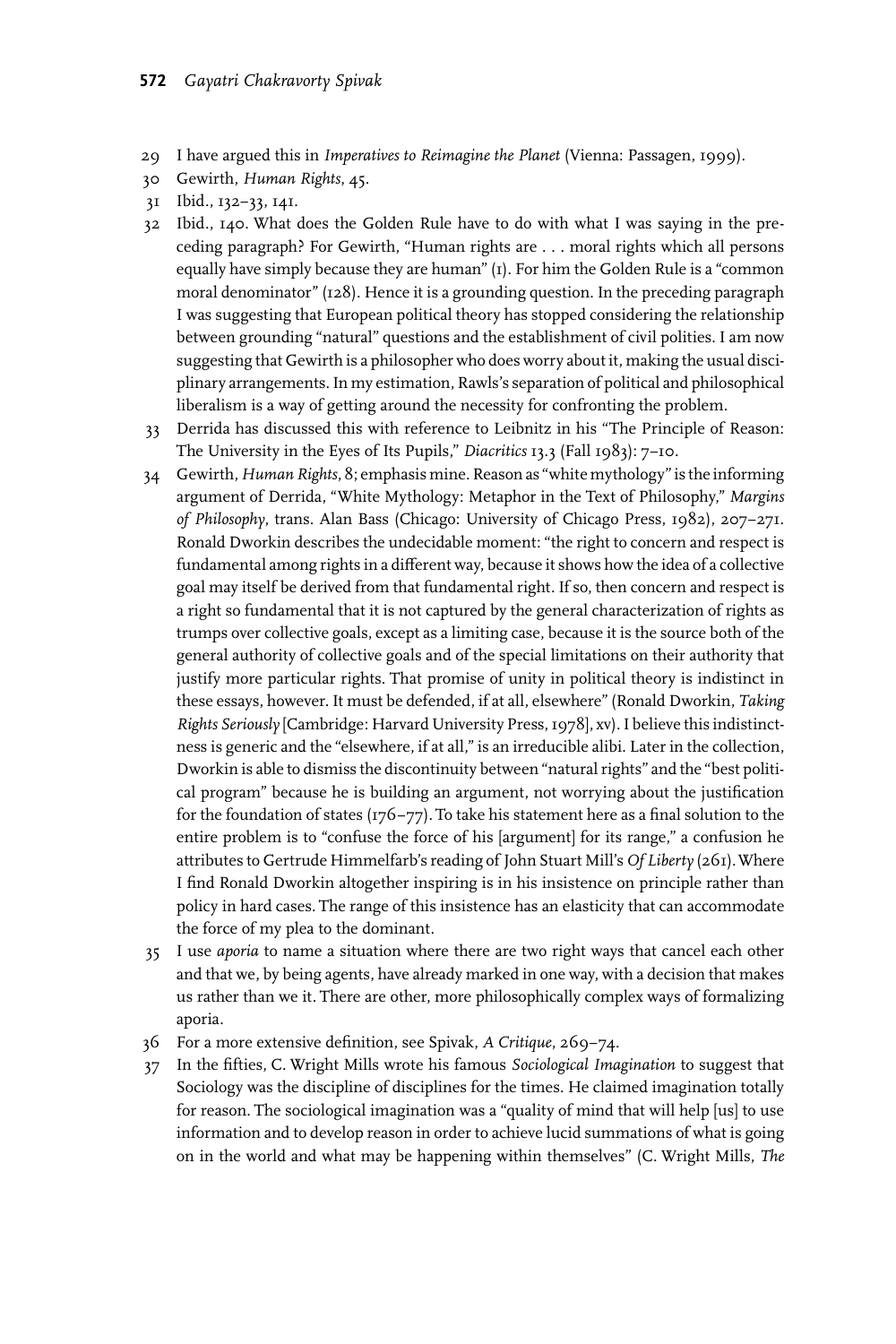Sociological Imagination [New York: Oxford University Press, 1959], 5). Within a hitherto humanistic culture, reason and imagination, analysis and synthesis, are ranked. That is how Shelley's Defence of Poetry starts, giving to imagination the primary place. Mills is writing a defence of sociology, which he thinks will reconcile the inner life and external career of contemporary man. Nussbaum feminizes this model. For the Humanities, the relationship between the two had been a site of conflict, a source of grounding paradoxes. Mills cannot find any comfort in such pursuits, because, in the fifties, the quality of education in the Humanities had become too ingrown, too formalist, too scientistic. It no longer nurtured the imagination, that inbuilt instrument of othering. Therefore Mills wrote, revealingly, "It does not matter whether [the most important] qualities [of mind] are to be found [in literature]; what matters is that men do not often find them there'' (17), because, of course, they are no longer taught to read the world closely as they read closely.

- 38 ''The ability to make fine-grained predictions indicates that the task is unlikely to be errortolerant" (Kitcher, Science,  $23-24$ ). The effort I am speaking of must be error-tolerant, in teacher, trainer, trained, and taught, since we are speaking of cultural shift, and thus a shift in the definition of error.
- 39 Think, for example, of the constructive undermining of triumphalist, ''we must help because we are better'' sentiments to the awareness at least that, to help undo the difference between "us helping" and "them being helped," if the excellent teaching tool "The Rohde to Srebrenica: A Case Study of Human Rights Reporting,'' which ''documents U.S. reporter David Rohde's journey through Bosnia'' (www.columbia.edu/itc/journalism/ nelson/rohde) were supplemented in the following way: in the long run, a literary-level entry into the nuance differences between Muslim and Serb Bosnian, and their relationship to the subaltern language Romani (which can also be accessed with deep focus), in order to tease out the compromised and disenfranchised elements of the local cultures before the most recent disasters, in their ''normality,'' atrophied by waves of imperialisms. Suffice it to notice that the difference between the existing teaching tool and its imagined supplementation is the difference between urgent decisions and long-term commitment. I refer the reader to the difference between ''doctors without frontiers'' and primary health-care workers with which I began. The analogy: short-term commitment to righting wrongs versus long-term involvement to learn from below the persistent undoing of the reproduction of class apartheid and its attendant evils.

The reason for avoiding this is its inconvenience, not a good reason when the goal is to establish the inalienable rights of all beings born human. For one case of the subalternization of the Romany, see Spivak, A Critique, 406–9.

- 40 Spivak, Imperatives, 68. Marshall Sahlins lays out the general characteristics of these defects in his Stone Age Economics (New York: de Gruyter, 1972). Sahlins also points at the obvious absence of a ''public sphere'' in such social formations. I am grateful to Henry Staten for bringing this book to my attention.
- 41 As I will mention later in connection with Anthony Giddens's Beyond Left and Right: The Future of Radical Politics (Stanford: Stanford University Press, 1994), I am not extolling the virtues of poverty, not even the Christian virtues of poverty, as does Sahlins by association (Stone Age, 32–33). I am only interested in bringing those virtues above, and concurrently instilling the principles of a public sphere below; teaching at both ends of the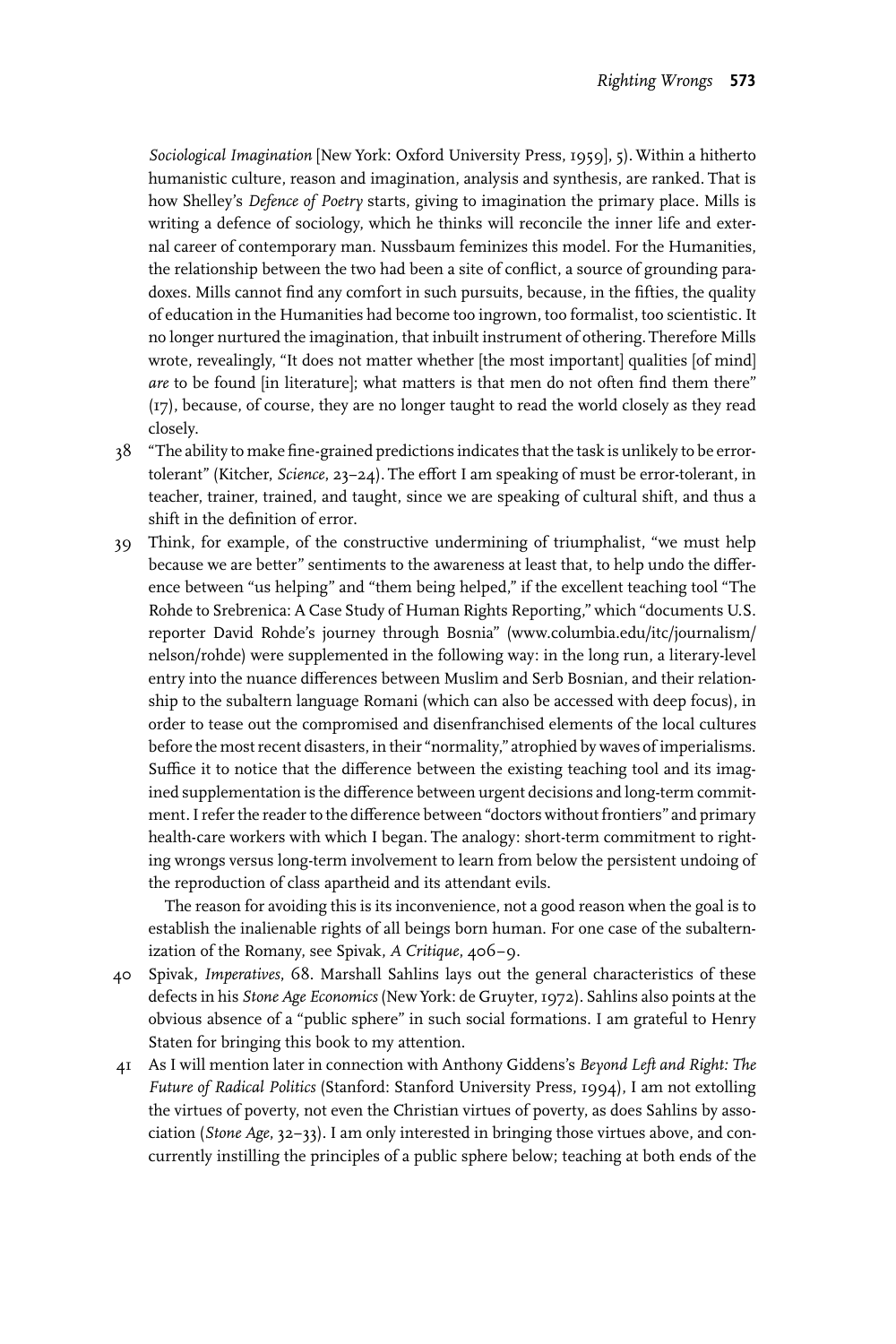spectrum. For, from the point of view of the asymmetry of what I am calling class apartheid in the global South, a responsibility-based disenfranchised stagnating culture left to itself can only be described, in its current status within the modern nation-state, as ''a reversal of 'possessive individualism'," the tragedy "of 'negative' individuality or individualism'' (Etienne Balibar, '''Possessive Individualism' Revisited: [An Issue in Philosophical Individualism],'' unpublished manuscript).

- 42 Marx, "Concerning Feuerbach," in Early Writings, trans. Rodney Livingstone (New York: Vintage, 1975), 422; translation modified.
- 43 Marx, "The Trinity Formula," in Capital: A Critique of Political Economy, vol. 3, trans. David Fernbach (New York: Vintage, 1981), 953–70.
- 44 I will be developing this concept-metaphor of suturing as a description of practice. To situate this within Marxist thought, see Callinicos's gloss on Marx's discussion of religion: ''Religious illusions . . . will survive any purely intellectual refutation so long as the social conditions which produced them continue to exist" (Callinicos, Social Theory, 83-84). I would not, of course, accept the illusion/truth binary and would therefore activate and undo-reweave from within the imaginative resources of the earlier cultural formation—often called ''religious''—in order for any from-above change in social condition to last. This undo-reweave is "suture," the model of pedagogy "below." What must be kept in mind is that the same applies to consciousness-raising style radical teaching "above." The problem with "religious fundamentalism," the politicizing of elite religions, is not that they are religions, but that they are elite in leadership. See also Callinicos, Social Theory, 00.
- 45 Interestingly enough, this very passage was used in a speech entitled ''Responsibility: The Price of Greatness'' by Anthony F. Earley Jr., Detroit Edison Chairman and Chief Executive Officer, at a conference on Business Ethics, Integrity and Values: A Global Perspective, on March 23, 1999. Churchill's own speech, made at Harvard on Monday September 6, 1943, was precisely about the United States as the savior of the world: ''One cannot rise to be in many ways the leading community in the civilised world without being involved in its problems, without being convulsed by its agonies and inspired by its causes.'' I am grateful to Lecia Rosenthal for bringing these connections to my attention. The point of my humble experiment is that the textural imperatives of such responsibility, acknowledged in the national political and corporate sphere, the internalized reflex ''to save the environment,'' for example, do not follow automatically.
- 46 ''Muddying the Waters,'' available online at www.amnesty.it/ailib/aipub/1998/IOR/ 14000298.htm; emphasis mine.
- 47 For a discussion of the contradiction between individualism (rights) and communality (obligations) when they are seen in a linear way, see Tuck, Natural Rights, 82.
- 48 Emmanuel Levinas, Totality and Infinity: An Essay on Exteriority, trans. Alphonso Lingis (Pittsburgh: Duquesne University Press, 1969 [first French edition 1961]), 255–66.
- 49 Derrida, Monolingualism of the Other; or, the Prosthesis of Origin, trans. Patrick Mensah (Stanford: Stanford University Press, 1998), 70–72.
- 50 Indeed, that sentiment is implicit in the very last line of Spivak, A Critique: "The scholarship on Derrida's ethical turn . . . , when in the rare case it risks setting itself to work by breaking its frame, is still not identical with the setting to work of deconstruction outside the formalizing calculus specific to the academic institution'' ( 431). It must, however, be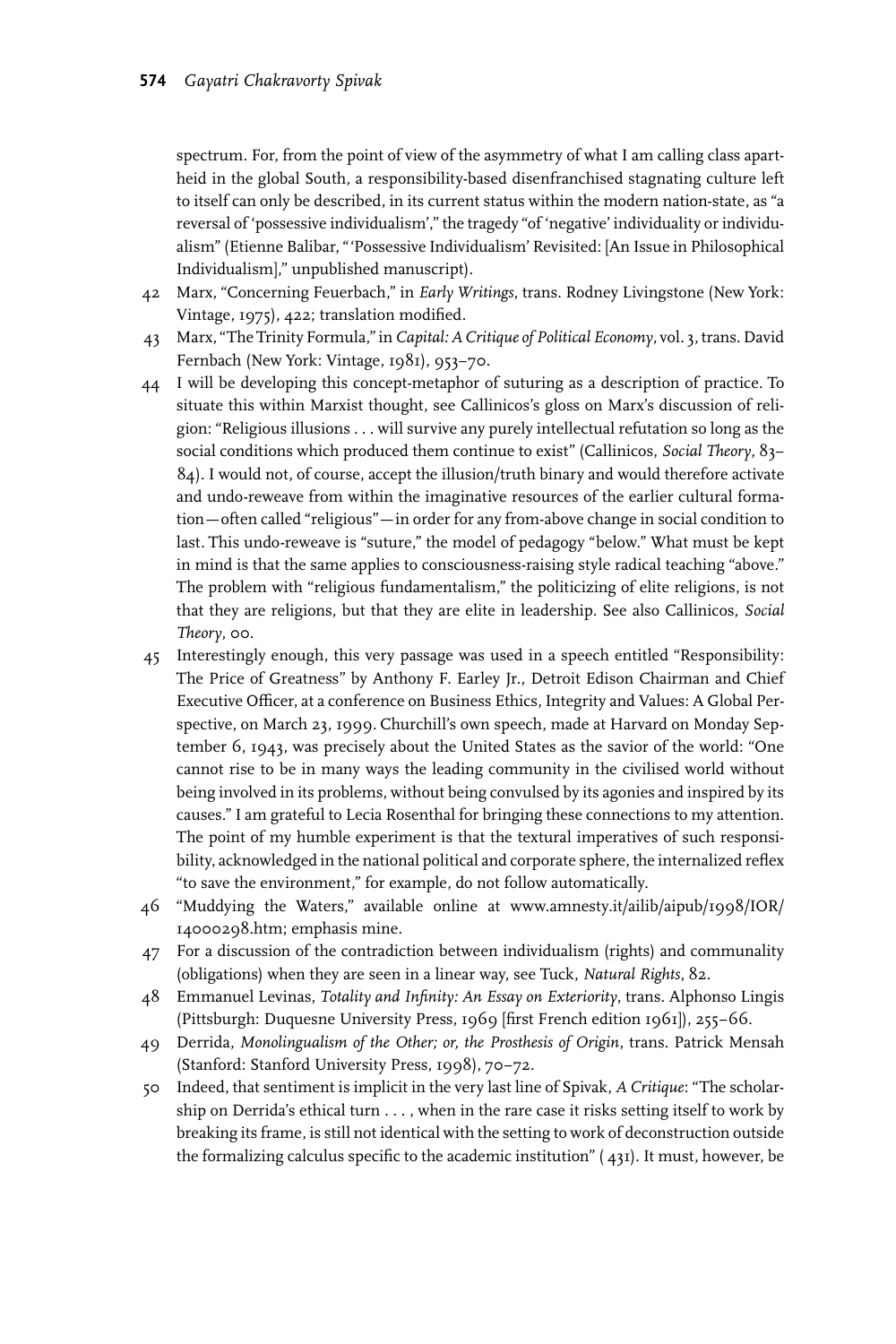said, that in European from-above discussions, it is the so-called poststructuralists who are insistent not only on questioning a blind faith in the rational abstractions of democracy, but also in recognizing that top-down human rights enforcement is not "democratic'' even by these terms. See, for example, the strong objections raised by Foucault, Lyotard, and Derrida after Claude Lefort's claim that ''[a] politics of human rights and a democratic politics are thus two ways of responding to the same need'' (Claude Lefort, ''Politics of Human Rights,'' in The Political Forms of Modern Society: Bureaucracy, Democracy, Totalitarianism, trans. Alan Sheridan [Cambridge: The MIT Press, 1986], 272. The discussion is to be found in ''La question de la democratie,'' in Denis Kambouchner, ed., Le Retrait du politique [Paris: Galilée, 1983], 71-88). I have recently read Derrida, "Interpretations at War: Kant, the Jew, the German,'' where Derrida traces the genealogy of the Euro-U.S. subject who dispenses human rights, with uncanny clarity (in Acts of Religion, trans. Gil Anidjar [New York: Routledge, 2002], 135–88).

- 51 Giddens, Beyond Left and Right; quotations from 165, 247, 184, 185, 190, 194. ''Third Way'' was, I believe, coined in a Fabian Society pamphlet (Tony Blair, New Politics for the New Century [London: College Hill Press, 1998]) confined to policies of a European Britain. I am grateful to Susan M. Brook for getting me this pamphlet. It was used by Bill Clinton in a round-table discussion sponsored by the Democratic Leadership Council in Washington, D.C., on April 25, 1999.
- 52 Giddens, Beyond Left and Right, 197.
- 53 I have discussed the role of teaching in the formation of collectivities in "Schmitt and Post Stucturalism: A Response," Cardozo Law Review 21.5-6 (May 2000): 1723-37. Necessary but impossible tasks—like taking care of health although it is impossible to be immortal; or continuing to listen, read, write, talk, and teach although it is impossible that everything be communicated—lead to renewed and persistent effort. I use this formula because this is the only justification for Humanities pedagogy. This is distinct from the "utopian mode," which allows us to figure the impossible.
- 54 John Rawls, ''The Law of Peoples,'' in Shute and Hurley, On Human Rights, 56. I have a pervasive objection to Rawls's discipline-bound philosophical style of treating political problems but felt nervous about stating it. I feel some relief in George Shelton, Morality and Sovereignty, 171, where the author expresses similar objections. Callinicos describes such Rawlsian requirements as ''wildly Utopian,'' offers an excuse, and then goes on to say "nevertheless, some account is required of the relationship between abstract norms and the historical conditions of their realization'' (Social Theory, 313–14).
- 55 Marx, Capital 3:1015–16 puts it in a paragraph, in the mode of ''to come.''
- 56 I gave an account of this so-called poststate world in A Critique, 371–94.
- 57 Daniel M. Farrell, "Hobbes and International Relations," in Caws, Causes of Quarrel, 77.
- 58 For an idea of the best in the Cultural Studies account of globalization, see Public Culture 12.1 (Winter 2000).
- 59 I cite below the Kogut and Singh Index for Cultural Distance (1988), an important tool for management. It will give a sense of the distance between those whose wrongs are righted and the agents of corporate philanthropy, closely linked to human rights expenditure: ''We hypothesize that the more culturally distant the country of the investing firm from the Unites States, the more likely the choice to set up a joint venture. Using Hofstede's indices, a composite index was formed based on the deviation along each of the four cul-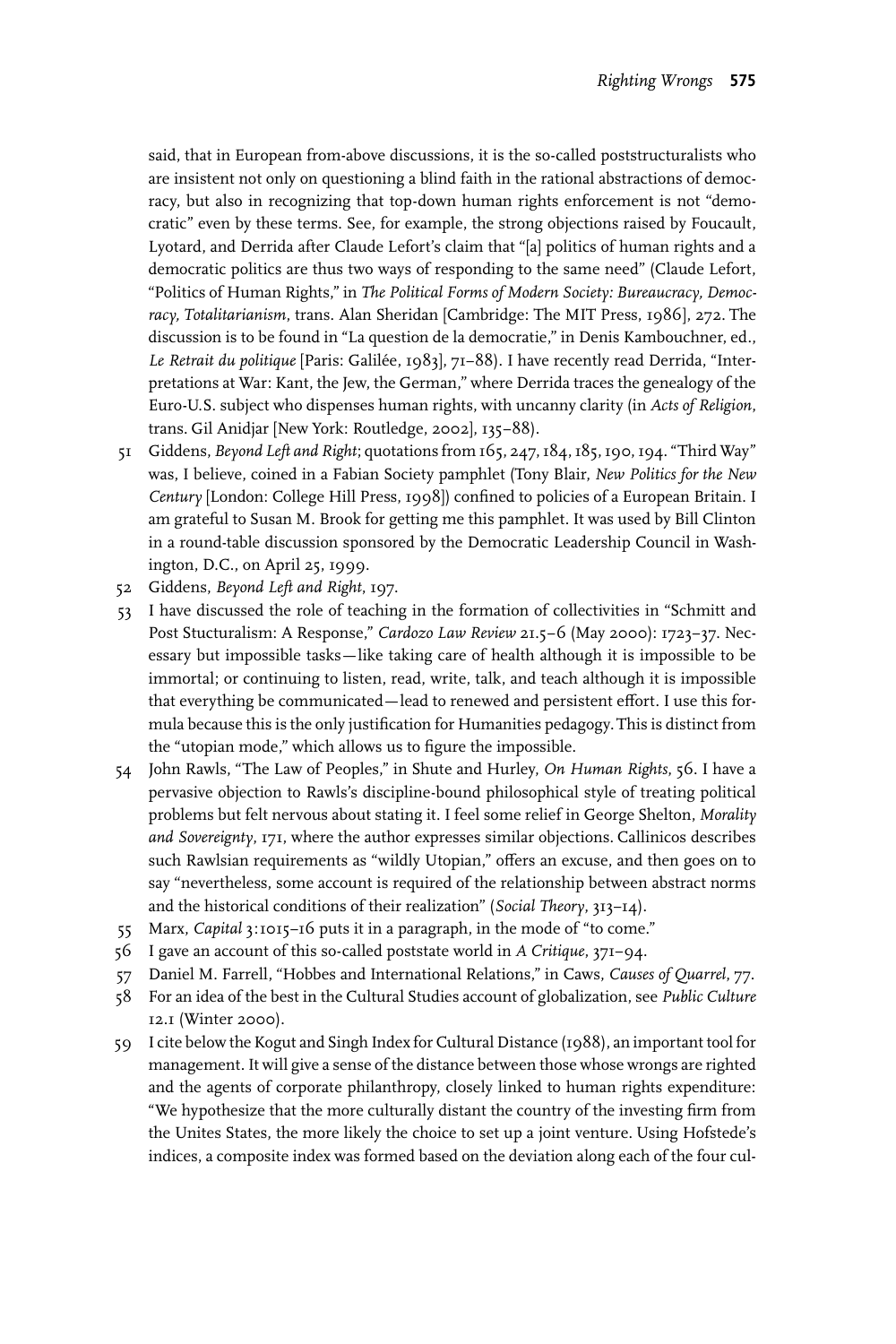tural dimensions (i.e., power distance, uncertainty avoidance, masculinity/femininity, and individualism) of each country from the Unites States ranking. The deviations were corrected for differences in the variances of each dimension and then arithmetically averaged. Algebraically, we built the following index:

$$
CDj = \{ (Iij - Iiu) \frac{2}{Vi} \} / 4,
$$
  

$$
i = 1
$$

where Iij stands for the index for the ith cultural dimension and jth country, Vi is the variance of the index of the *i*th dimension, u indicates the Unites States, and CDj is cultural difference of the jth country from the United States'' (Bruce Kogut and Harinder Singh, ''The Effect of National Culture on the Choice of Entry Mode,'' Journal of International Business Studies 19 [1988]: 422).

- 60 Pat Smith and Lynn Roney, Wow the Dow! The Complete Guide to Teaching Your Kids How to Invest in the Stock Market (New York: Simon and Schuster, 2000), 18. Some other books are Robert T. Kiyosaki with Sharon L. Lechter, Rich Dad Poor Dad: What the Rich Teach Their Kids about Money—That the Poor and Middle Class Do Not! (New York: Warner Books, 2000),Gail Karlitz and Debbie Honig, Growing Money: A Complete Investing Guide for Kids (New York: Price Stern Sloan, 1999), and Diane Mayr, The Everything Kids' Money Book: From Saving to Spending to Investing—Learn All about Money! (Holbrook, MA: Adams Media Corp., 2000), Emmanuel Modu and Andrea Walker, Teenvestor.com: The Practical Investment Guide for Teens and Their Parents (Newark: Gateway, 2000); Willard S. and William S. Stawski, Kids, Parents and Money: Teaching Personal Finance from Piggy Bank to Prom (New York: John Wiley, 2000); Janet Bamford, Street Wise: A Guide for Teen Investors (New York: Bloomberg, 2000). This information is taken from my ''Globalizing Globalization," forthcoming in Rethinking Marxism.
- 61 Here are passages from one of many undergraduate textbooks (Henry Assael, Consumer Behavior and Marketing Action [Cincinnati: South-Western College Publishing, 1995]). This is standard Cultural Studies stuff, but the reminder remains necessary. the banality of these excerpts reminds us not to be absurdly out of touch when a Giddens counsels "antiproductivism": "In a study, Campbell's Soup found that the men who are most likely to shop view themselves as liberated, considerate, achievement-oriented individuals. These are the types of males who do not feel the need to conform to a 'macho' image. As a result, a second change has occurred in male purchasing roles: Males are beginning to buy products that at one time might have been dismissed as too feminine—jewelry, skin care products, moisturizers, and cosmetics. In marketing these products, advertisers have had to depict males in a way that is very different from the traditional strong, masculine image of the Marlboro Cowboy or in the typical beer commercial. A new concept of masculinity has emerged—the sensitive male who is as vulnerable in many ways as his female counterpart. As a result, a growing number of advertisers have begun telling males that being sensitive and caring does not conflict with masculinity'' (386).

''Psychoanalytic theory stresses the unconscious nature of consumer motives as determined in childhood by the conflicting demands of the id and the superego. Marketers have applied psychoanalytic theory by using depth and focus group interviews and pro-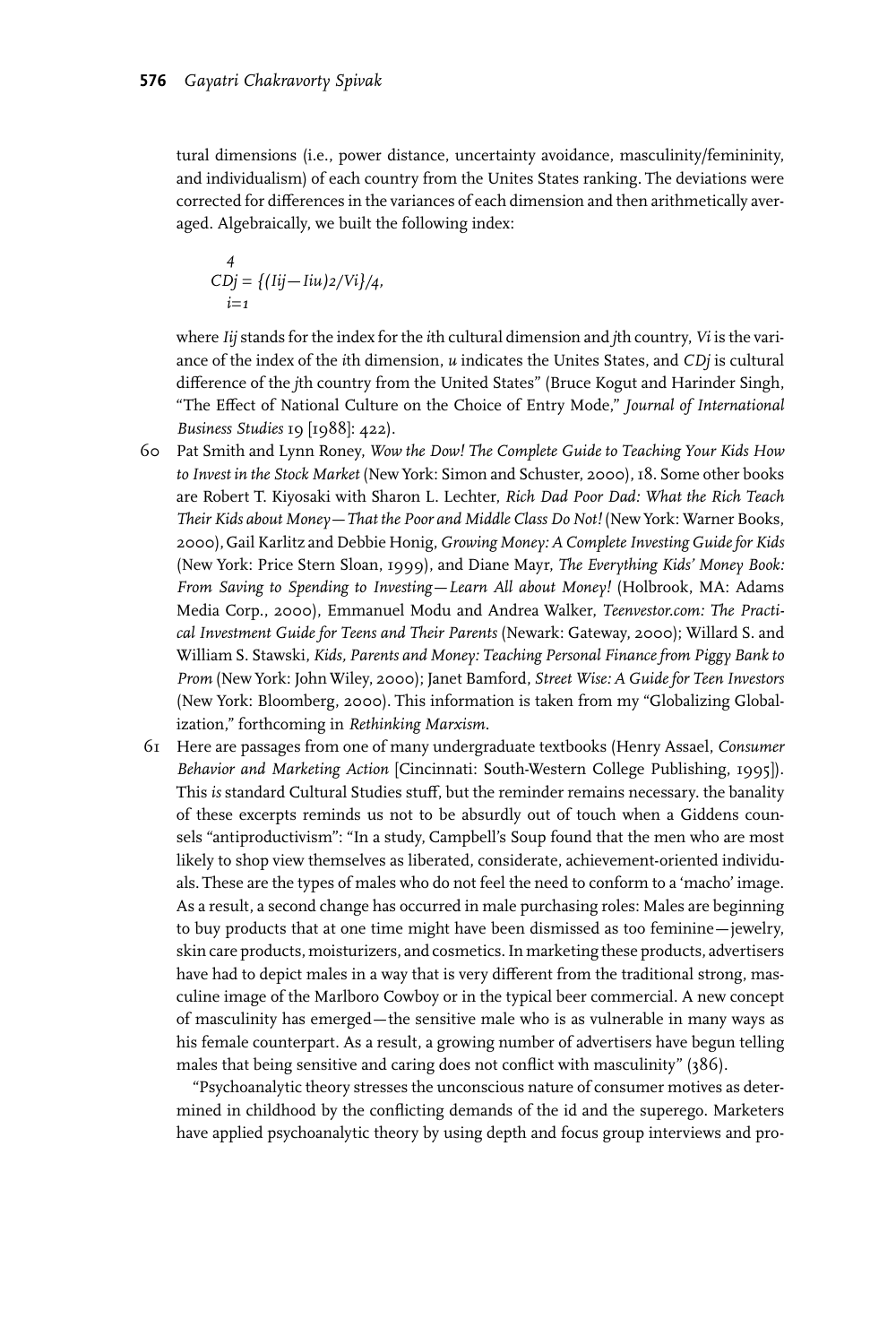jective techniques to uncover deep-seated purchasing motives. These applications are known as motivation research'' (404).

''The broadest environmental factor affecting consumer behavior is culture, as reflected by the values and norms society emphasizes. Products and services such as Levi jeans, Coca-Cola, and McDonald's fast-food outlets have come to symbolize the individuality inherent in American values.This is one reason why East Germans quickly accepted Coke after the fall of the Berlin Wall'' (451).

This is the dominant general global cultural formation, appropriating the emergent—feminism, psychoanalysis, cultural studies, now environmentalism—remember my humble experiment in the Columbia gym and take a look at Ruth La Ferla, ''Fashionistas, Ecofriendly and All-Natural'' (The New York Times, July 15, 2001). The Derrida-Levinas line, if it were understood as a cultural formation rather than an ethical phenomenology, is an altogether minor enclave compared to this and will show up transmogrified on the dominant register any day now.

- 62 John P. Clark, Going with the Cash Flow: Taoism and the New Managerial Wisdom; available online a www.britannica.com (viewed May 2000), and Thomas V. Morris,If Aristotle Ran General Motors: The New Soul of Business (New York: Henry Holt, 1997). Examples can be multiplied.
- 63 Paulo Freire, Pedagogy of the Oppressed, trans. Myra Bergman Ramos (New York: Continuum, 1981), 29–31.
- 64 ''Our Voice,'' Bangkok NGO Declaration, available online at www.nativenet.uthsca.edu/ archive/nl/9307.
- 65 A word on the aboriginal-untouchable divide. I warn the reader, once again, that this is not the version of an academic historian or anthropologist, but a summary of the narrative on which Indian constitutional sanctions are based.This narrative assumes that there were adivasi-s or "original inhabitants" in what we now call "India," when, in the second millennium B.C., Indo-European speaking peoples began to "colonize" that space. These are the "aboriginals" or "tribals," and there are 67,758,380 of them by the 1991 census. The constitution distinguishes between them and the Hindu untouchables. The constitution designates them as SCSTs (Scheduled Castes/Scheduled Tribes). I have referred implicitly to this narrative in note 18. Because this distinction between "colonizing Caucasians'' (the Indo-European-speaking peoples) and the aboriginals pre-dates the colonial European models by so much, the latter cannot serve us as guides here. In the early days of the Indian case, there was bilingualism and other kinds of assimilation. Without venturing into contested academic territory, it can still be said that they are basically animist, and retain traces of their separate languages.
- 66 Between my talk in February 2001 and this revision, I have told this man, one of my chief allies in the education, land reclaim, and ecological agriculture projects in the area, that I had spoken of the incident abroad. He told me that he had thought very carefully about the incident and it had been a learning experience for him (as indeed for me). One might remember that I have earned their trust by behaving quite differently from either caste-Hindus or NGO visitors in a sustained way over a number of years and that they are as desperate to find a better future for their children, without repercussions, as are migrants.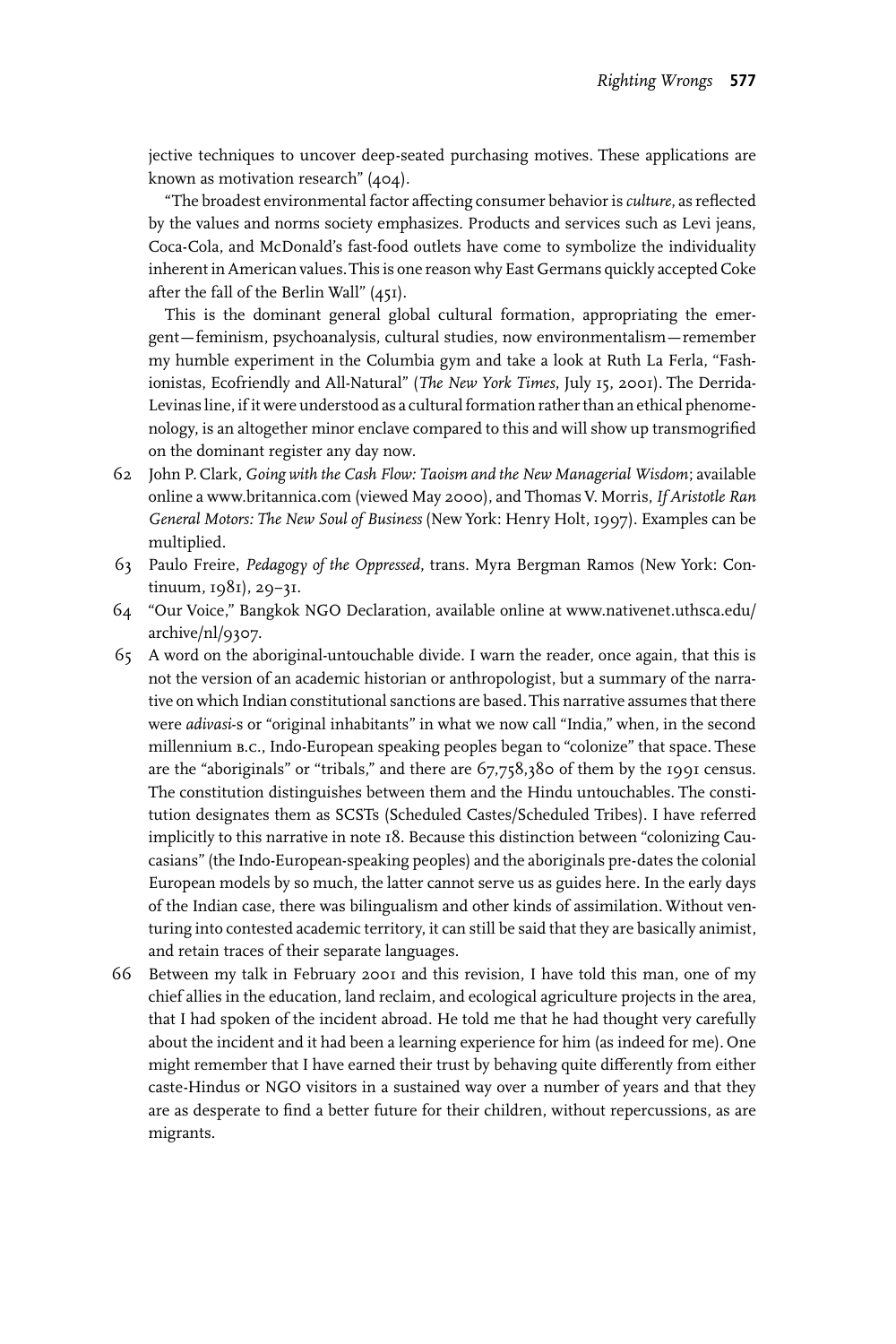- 67 Because these small, disenfranchised responsibility-based cultures have not been allowed entry into the progressive legitimation of the colony, they have remained "economies organized by domestic groups and kinship relations'' and yet been recoded as voting citizens of parliamentary democracies without imaginative access to a ''public sphere.'' For them, without the caring pedagogy that I will be outlining, the "distance between poles of reciprocity . . . has remained [an anachronistic] social distance," without imaginative access to the commonality of citizenship. The quoted phrases are from Sahlins, Stone Age, 41, 191. If this seems too fast, blame the postcolonial state and please remember that a) the model here is not Australia, Latin America, Africa; this is a "precolonial settler colony''; and b) that I am not there to study them but to learn from the children how to be their teacher. In the United States, too, I can talk about teaching but cannot write for American Studies.
- 68 I believe because Marshal Sahlins intuits this that he defends Marcel Mauss's Essay on the Gift against disciplinary criticism of form and/or content, although he recognizes that it "is an idiosyncratic venture . . . , unjustified moreover by any special study of the Maori or of the philosophers . . . invoked along the way.'' Sahlins is writing about the economic calculus, but in his comments on Mauss, he touches responsibility, only to transform it, via Mauss, into the principle of reason (Sahlins, Stone Age, 149, 168–69, 175). As for himself, he ends his book in the mode of a supplemented capitalism "to come": "A primitive theory of exchange value is also necessary, and perhaps possible—without saying it yet exists'' (314). This is consonant with my sense that the ethical push for socialism must come from cultural formations defective for capitalism.
- 69 Justine Burley, ed., The Genetic Revolution and Human Rights (Oxford: Oxford University Press, 1999).
- 70 I am no philosopher, but this is undoubtedly why the later Wittgenstein was interested in children's acquisition of language (Ludwig Wittgenstein, Philosophical Investigations, trans.G. E. M. Anscombe (New York: Macmillan, 1972 [1953]) paragraphs 1–32, 200, 208). To mention the part of the mind that dreams would be to muddy the waters with arguments for and against Freud.
- 71 Luce Irigaray, ''The Fecundity of the Caress,'' in Richard A. Cohen, ed., Face to Face with Levinas (Albany: SUNY Press, 1986), 231–56.
- 72 This case has been discussed in Spivak, "The New Subaltern: A Silent Interview," in Mapping Subaltern Studies and the Postcolonial, ed. Vinayak Chaturvedi (London: Verso, 2000), 335–36, and in Spivak, ''Discussion: An Afterword on the New Subaltern,'' in Partha Chatterjee and Pradeep Jeganathan, eds., Community, Gender, and Violence: Subaltern Studies XI (New York: Columbia University Press, 2000), 324–40.
- 73 I say ''supposedly'' because the Hindu population of India, somewhere between 700 million and 850 million (the 2001 census figures were not available), is, of course, not represented by the poor rural Hindus, although they themselves think of Hinduism generally as a unified set of codes. They are generally prejudiced against SCSTs in their rural poverty, but they are not therefore in the cultural dominant. This is why Raymond Williams, who introduced the powerful instrument of seeing a culture as a dance of archaicresidual-dominant-emergent, proposed it as a solution to the habit of seeing cultures as a "system" rather than a process (Williams, Marxism and Literature [Oxford: Oxford Uni-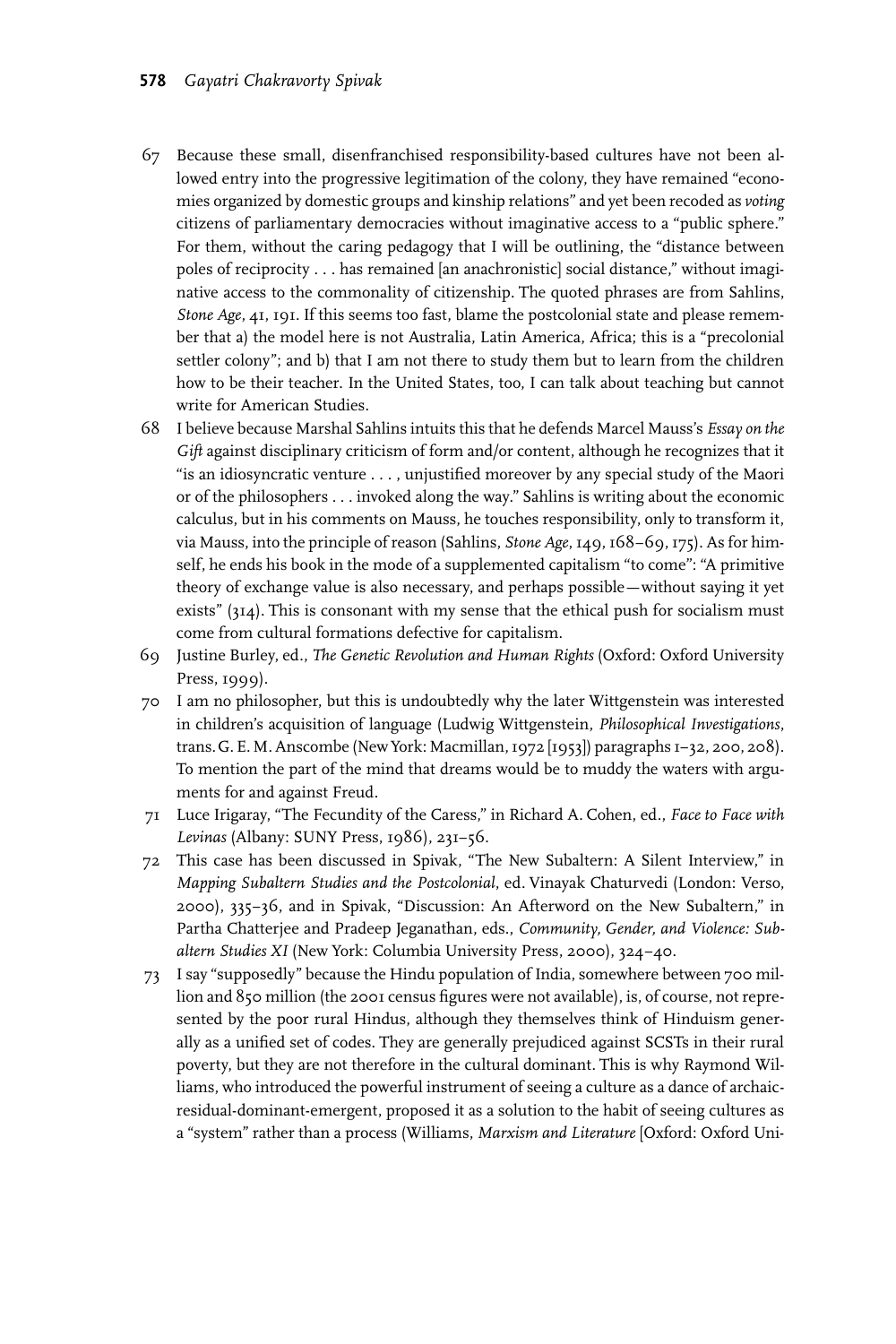versity Press, 1977], 121–27). It is interesting that the influential journal Economic and Political Weekly has this to say about "growing democracy": "It requires sustained effort at institution building, transparency in government, effective governance and most importantly the rule of law'' (Economic and Political Weekly, June 9–15, 2001, 2011). Only benefit of the doubt would read the first item as proactive educational effort.

- 74 I hesitate to name these parties because part of my point is precisely that, when no real education is given, the ideational content of a party's platform does not coincide with the held opinions of the rural electorate, who do not hear these ideas except through the opaque high Bengali disquisitions at mass rallies. As it happens, the ruling party in this case is the Communist Party of India (Marxist) (CPM) and the opposition parties are Bharatiya Janata Party (BJP/Hindu nationalist) and Trinomul (a splinter of the CPM). To consider this conflict in terms of Communism and fundamentalism would be a complete mistake.
- 75 Marx, ''The Eighteenth Brumaire of Louis Bonaparte,'' in Surveys From Exile, trans. David Fernbach (New York: Vintage, 1973), 147; translation modified.
- 76 Catharine A. MacKinnon, ''Crimes-War, Crimes-Peace,'' in Shute and Hurley, Human Rights, 84.
- 77 Carole Pateman, The Sexual Contract (Cambridge: Polity Press, 1988), x; the next passage quoted is on 60. I am not, of course, speaking of the provenance of social contract theories but rather of historical variations on something like actual social contracts.
- 78 Paine, Rights of Man, 79.
- 79 William Sacksteder, ''Mutually Acceptable Glory,'' in Caws, Causes of Quarrel, 103.
- 80 For an uncritical summary of this cultural formation as universal history, see Ronald Reagan, "Free Enterprise," Radio Essay (1979), retrieved from www.newyorktimes.com.
- 81 We should not forget that Kant fixed the subject of the Enlightenment as one who could write for posterity and the whole world as a scholar (Immanuel Kant, "An Answer to the Question: What Is Enlightenment?'' in James Schmidt, ed., What Is Enlightenment? Eighteenth-Century Answers and Twentieth-Century Questions [Berkeley: University of California Press, 1996], 60–61). As the reader will see, our effort is to suture a cultural inscription rather unlike Kant's into the thinking and practice of the public sphere and an education that will not preserve class apartheid. An unintended posterity, a world not imagined by him as participant in the cosmopolitical.
- 82 Thomas Babington Macaulay, ''Minute on Indian Education,'' in Speeches by Lord Macaulay with his Minute on Indian Education (Oxford: Oxford University Press, 1935), 349. When Khushwant Singh, an Indian writer in English, opined last year that you could say ''blue sky'' a million different ways in English, whereas in Hindi you could only say ''neela asman,'' I realized the failure of Vidyasagar's experiment.The problem, then as now, is the one I have already indicated: one English, the superb and supple, technologically adroit language of the victor; the many languages of the vanquished; restricted permeability. Going down is easy; coming up is hard. The Ford Foundation can run a program called ''Crossing Borders.'' But the literatures in the domestic languages are dying. And even this is a middle-class matter. Let us go back to the rural poor.
- 83 Iswarchandra Vidyasagar, Barnaparichaya (Calcutta: Benimadhab Sheel, n.d.).
- 84 Binaybhushan Ray, '''Shikkhashar' theke 'Barnaparichaya'—Shomajer Shange Shishu-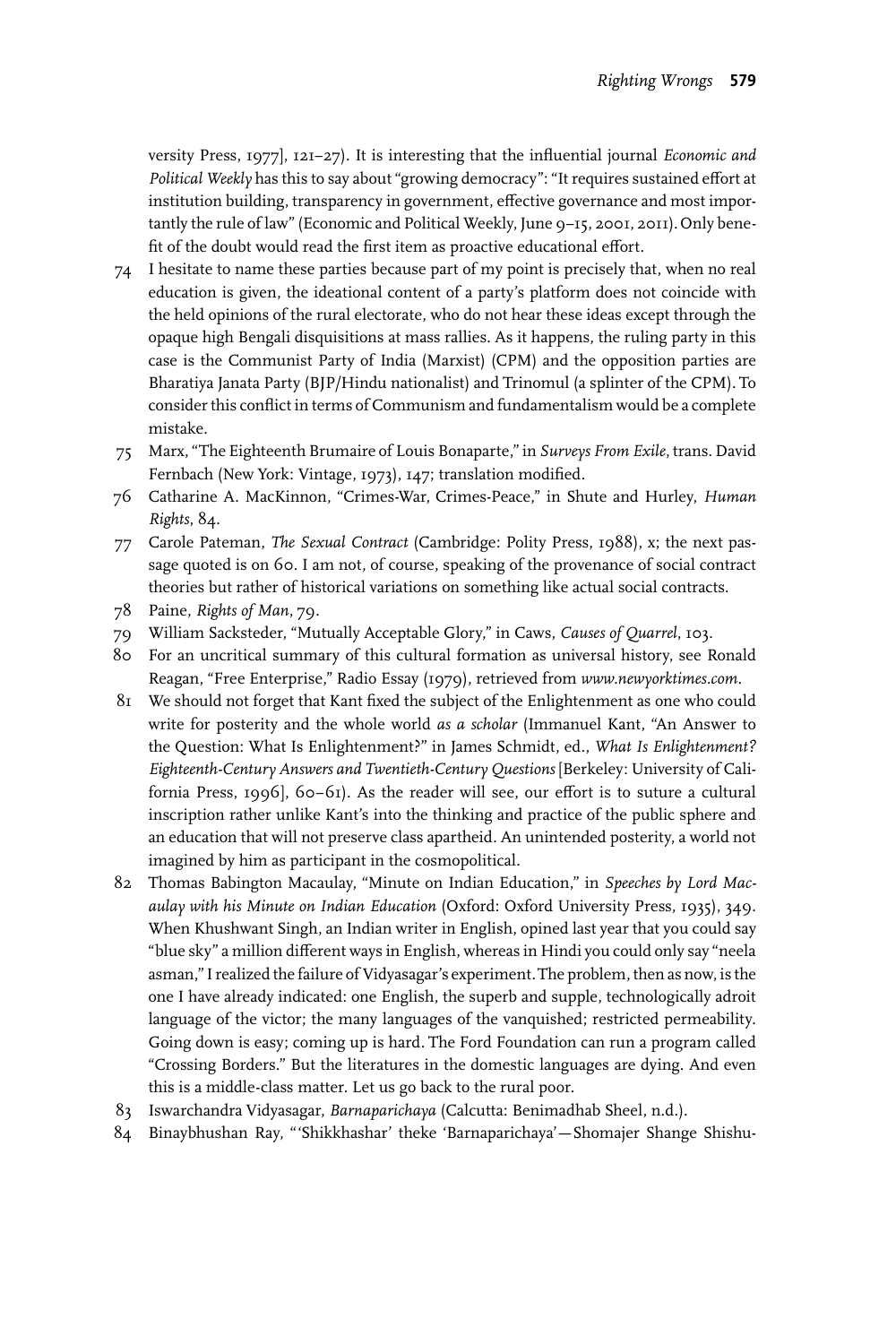Patthyer Paribartan'' Akadami Patrika 6 (May 1994): 12–62, makes no mention of the experimental pedagogy of the text and the Xeroxes seem to have been obtained from the India Office Library in London.

- 85 For self-ethnography, see Rosalind Morris, In the Place of Origins: Modernity and Its Mediums in Northern Thailand (Durham: Duke University Press, 2000).
- 86 The message reads as follows: Sir, give us a tube well. We will drink water. Give it now. We are thirsty.
- 87 1) Abani Sabar, 2) Kalomoni Sabar, 3) Bharat Sabar, 4) Shaymoli Sabar (Serially ordered in Bengali alphabet): Sabar hamlet, vill: P.O: Police Station: Manbajar District: Purulia; (name of officer) Kolkata.
- 88 I have explained this phenomenon in "Megacity," Grey Room, no. 1 (Fall 2000): 8-25.
- 89 W. E. B. DuBois, "Of Mr. Booker T. Washington and Others," in The Souls of Black Folk (New York: Signet, 1995 [1903]), 78–95.
- 90 Jean Piaget, The Moral Judgment of Children, trans. Marjorie Gabain (New York: Free Press, 1965), 406. This difference between saying and doing is often honored by the best sayers. Thus Sahlins distinguishes between "a conventional metaphor of exposition" and "a true history of experiment" (Sahlins, Stone Age, 192).
- 91 Isaiah Berlin, The Hedgehog and the Fox: An Essay on Tolstoy's View of History (New York: Simon and Schuster, 1986 [1953]).
- 92 This point cannot be developed here. Please see Spivak, "From Haverstock Hill Flat to U.S. Classroom,What's Left of Theory?'' in Judith Butler John Guillory, Kendall Thomas, eds., What's Left of Theory? New Work on the Politics of Literary Theory (New York: Routledge, 2000), 1–40.
- 93 Please notice this earlier repetition of points made in the current essay. The piece itself was not about human rights and the Humanities but about what I have learned from the oral formulaic as practiced by the women in Manbhum: ''I'm a modernist literary scholar. Acknowledged research methods in my field would be to follow the life-detail of the author or authors beyond the definitive biography, follow through on pertinent items indicated in the correspondence and in interviews, check the relationship between the critical and creative materials, and of course, consult the critical tradition exhaustively. There is no requirement that the method of connecting these details go beyond the simplest cause-effect structure.

''No such research method has been followed in this afternoon's paper.

''My sources of speculation are some women in Manbhum and a man from Birbhum. It occurs to me that an alternative research method could have been followed here. I could have consulted what anthropological and historical literature is available on the Kheriyas and the Dhekaros, the groups to which these people belong.With the latter, it is the very question of belonging that is being negotiated. There is nothing of that in this paper either.

''To tell you the truth, the paper is hopelessly anecdotal. I have tried to encourage myself by saying that the anecdotes have something of the evidentiary contingence of the literary. Depth rather than breadth of evidence? Who knows? I place the facts in place of footnotes: I have been training teachers in Manbhum for the last ten years. My method is simple: to see how the students are learning and not learning, on the basis of these, to give simple practical instructions to the teacher....